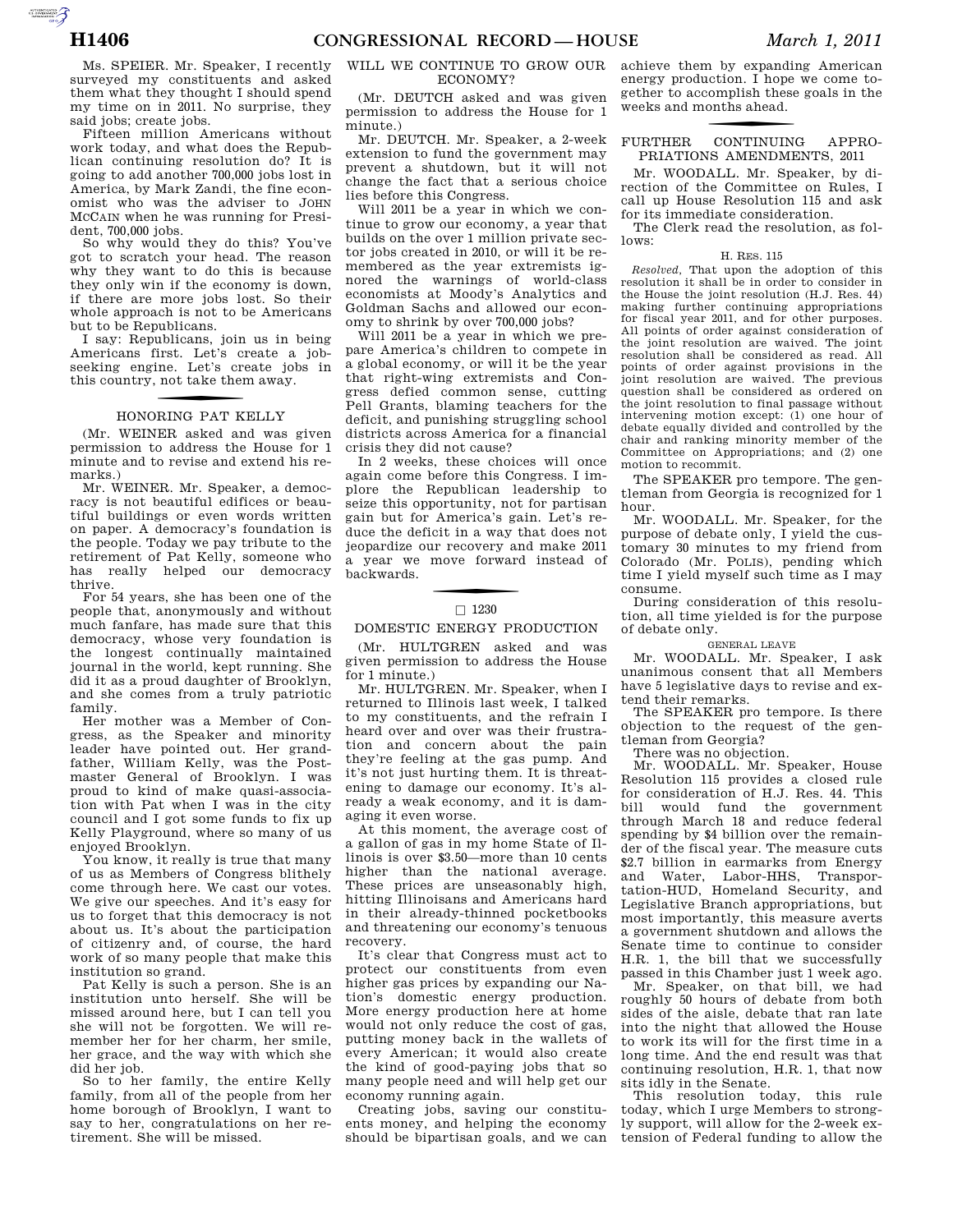Senate time to seriously consider this bill, again, H.R. 1, the first bill in a long time on which the House has had a chance to work its will.

I reserve the balance of my time.

Mr. POLIS. I yield myself such time as I may consume.

Mr. Speaker, in 4 days, the Federal Government will run out of money. We must ask ourselves, how did we get into this dire situation where we are 4 days away from critical Federal services being closed and our Federal Government being unable to meet its obligations.

Today we are racing the clock to avoid this shutdown in large part because we have squandered the past 2 weeks debating H.R. 1, a ridiculous spending bill that contained some cuts so extreme it had no realistic chance of ever being passed into law and left other areas of the budget that both sides have generally agreed need to be cut untouched. H.R. 1 also had every bit of social legislation from the Republican majority, including gutting the ability of EPA to protect our air and our water and defunding Planned Parenthood and family planning, so that it had a threat of a Presidential veto and faces no realistic prospects of passage in the Senate.

So rather than working with Democrats in the House and Senate to craft a real long-term CR that would preserve the gains of our economy and invest in our future, Republicans have squandered the past few weeks to pass their out-of-touch and unrealistic spending bill that would prove devastating to our economy, our safety, our health, and, yes, our values.

Their draconian spending bill would destroy 700,000 jobs, according to Mark Zandi, chief economist at Moody's and former adviser to Senator JOHN MCCAIN. And as Goldman Sachs said, their long-term CR would ''stall the economic recovery and reduce U.S. economic growth.'' In fact, just this morning more than 300 economists from across the country warned against the massive GOP spending bill, stating that, ''as economists, we believe it is shortsighted to make budget cuts that eliminate necessary investments in our human capital, our infrastructure, and the next generation of scientific and technological advances. These cuts threaten our economy's long-term economic competitiveness.''

Mr. Speaker, today's continuing resolution meets our shared goal of preventing a Federal Government shutdown, but at what cost? And for how long? We are committed to reducing the deficit beginning with an aggressive attack on waste, fraud, and abuse. Every Member in this body owes it to our constituents to responsibly cut spending and balance the budget without sacrificing jobs or weakening our economy.

Time and time again, the Republican leadership has told us that they want to proceed in an open and transparent fashion, and yet here we are again, fac-

ing another closed rule, shutting down amendments from both sides and stifling the legislative process and good cost-cutting ideas from both sides of the aisle. In fact, yesterday in the Rules Committee, my colleagues took a party-line vote to block an amendment from the top ranking member on the Appropriations Committee, Mr. DICKS. Mr. DICKS' amendment would have cut more funds than the Republican bill and, at the same time, restored funds for education programs.

In the spirit of the urgent need for cost-cutting and balancing the deficit, I think this body should consider ideas from both sides of the table and allow a rule that allows for discussion of the Dicks amendment and other ideas to cut costs even further than this CR allows.

This CR may succeed in keeping the government open from March 5 through March 18, which I think we all agree is necessary. But we also all know that 2 weeks is not nearly enough time to negotiate a long-term solution to the enormous spending challenges we face, especially when the Constitution guarantees the President 10 of those days to decide whether to sign or veto the bill.

The other side had discussed, at the end of last session, the need to have stability with regard to what kind of taxes people and businesses can expect over time. And at the end of last session, we passed a bill that set predictability for 2 years so people and businesses know what their taxes will be. Well, the other side of that coin is we need predictability and stability around appropriations and the general activities of government. It is stifling to the economy and stifling to job creation for people to be uncertain as to whether the largest enterprise in our country, the Federal Government, will or won't be solvent in 4 days' time.

This is my third year in Congress and already the fourth time I've managed a rule on a short-term CR. The shortened timeline set out by this CR sets the stage for a devastating shutdown crisis every 2 weeks that will bring legislating to a standstill, impede hopes of long-term economic growth, and create enormous overhang on the markets because of this great uncertainty that is of our own creation.

#### $\Box$  1240

We are also undermining, through this CR, Mr. Speaker, investments in our own future. Take the cuts to literacy programs, for example.

Building an excellent public education system that ensures that each and every child has an opportunity to succeed is the most important investment we can make in our Nation's future and developing our human capital which helps keep America competitive. This is an investment that I have spent much of my life to support and achieve—on the State Board of Education, as a founder of a charter school, and now here in Congress.

What we see now, however, from the proposed short-term CR is the elimination of the Striving Readers Fund, which supports literacy for students from preschool through 12th grade. With American students' reading scores stagnating for the past 30 years, this proposal makes no sense.

Striving Readers is the only targeted Federal literacy funding for preschool through 12th grade. And particularly at a time of State and local budgets cuts, these resources are more important than ever.

Now, we can agree that Striving Readers should be improved. In fact, I am working, along with Congressman YARMUTH, to provide the LEARN Act, which would ensure that teachers and students have innovative strategies and data-backed tools to improve reading and writing. The administration's proposal would build on the progress of the Striving Readers program.

President Obama said in his State of the Union address: It's not just about how we cut, but what we cut. Republicans have mistakenly claimed that the administration also wants to eliminate Striving Readers, but they neglect to mention that the administration's 2012 budget proposes instead to revise, improve Striving Readers. The goal is not to reduce and eliminate Federal support for literacy; it is to consolidate and make more efficient Federal support for literacy, to strengthen literacy performance expectations, scale up innovative methods of teaching reading, writing, and language arts.

In fact, nearly all States, 44, have applied for the first \$10 million in the Striving Readers allocation that was available and have developed State literacy plans as a result. My home State of Colorado has been awarded \$150,000 for these important projects.

Literacy is the foundation of learning. It is the gateway to other content areas that are increasingly important in the global society, like science and math. Destroying the foundation of literacy is cutting off our Nation's own legs. Education is an investment in our future. By pulling the rug out from under our schools and children, Republicans seem willing to sacrifice our future prospects as a Nation. Education is how America can reclaim our edge in job creation, bring jobs back to our shores, become better business leaders, and provide a livable wage for working families.

We all agree that cuts must be made. But as the Romans said, caveat emptor, may the buyer beware. By agreeing to cuts in repeated short-term CRs, we run the risk of opening the door to a spending agenda that arbitrarily kills jobs, hurts our communities, completely undermines education reform, and we do nothing to promote the stability of the Federal Government that markets require to allow businesses to thrive and grow.

I reserve the balance of my time.

Mr. WOODALL. Mr. Speaker, I yield myself such time as I may consume to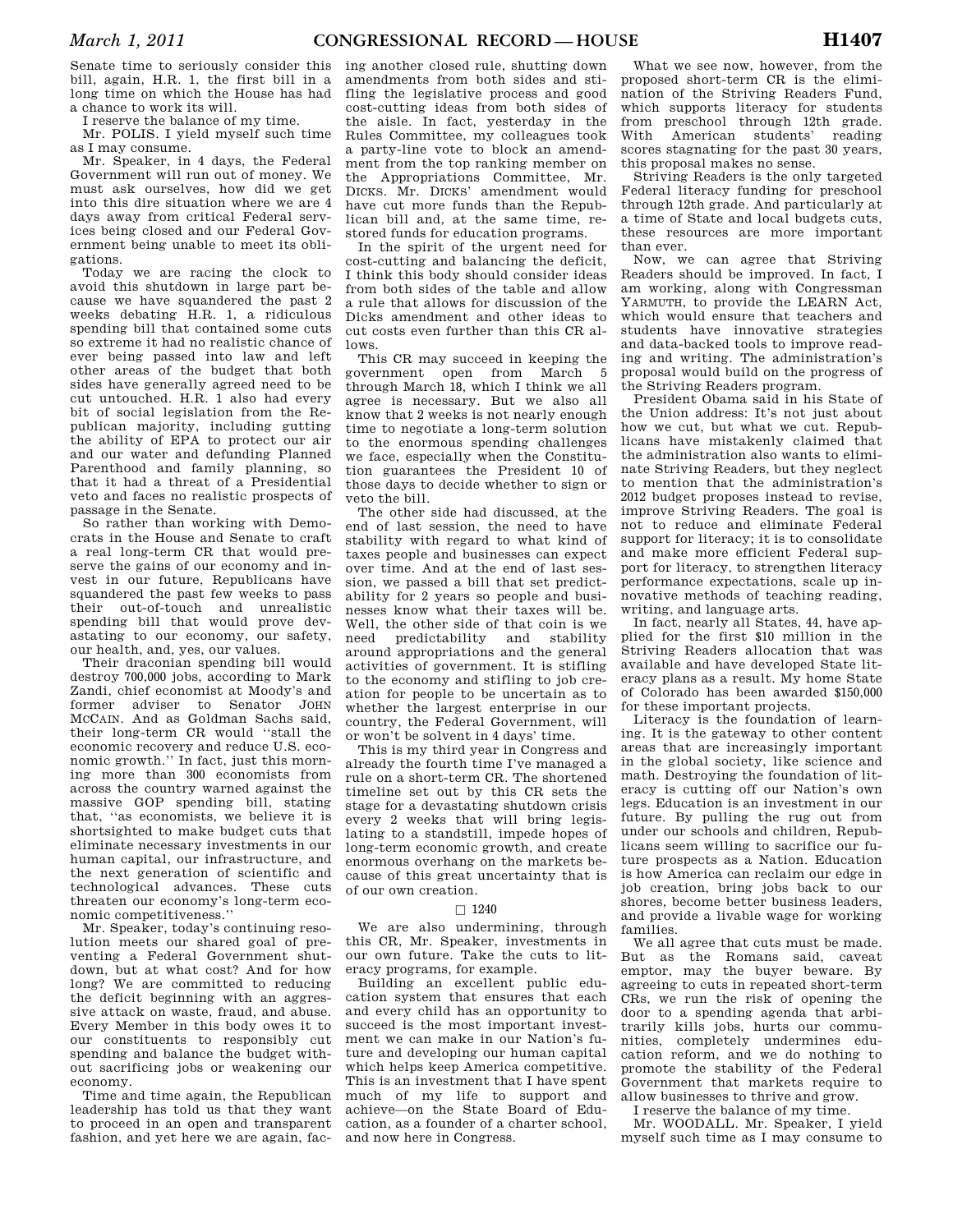say to my friend, I could not agree with him more. We must ask ourselves: How did we get here? How did we get here? I have been on the job for 60 days, but the fiscal year began back on October 1 of 2010. How did we get here?

We got here because the work of the people's House didn't get done last year, and I regret that. Candidly, I'm not sure how. I hear so many folks talk about the partisanship in the Congress and the partisanship in Washington, DC, and people can't get things done because of the partisanship. But, of course, last year Democrats controlled the House, the Senate, and the Presidency. And yet we still sit here today without a budget, without the appropriations that the speaker knows we need for the government to continue its operations.

How did we get here? I don't know. But I know this: Nobody elected me in November to come up here and point the finger of blame. They elected me to work with my friend to clean up this mess. Irrespective of how we got here, we have to move forward.

I have to say, because I was at home for the past week with my constituents working through these very same issues we are talking about today, the question I got over and over and over again is: Rob, that is a great start, but let's do more. That's a great start, but let's do more.

You know, getting started is what is hard. It is hard to get started. Over and over again we have heard our friends on both sides of the aisle say: You know, this program, it can be fixed. It can be fixed.

I wonder if we will have a day here where we can start from a blank sheet, just a blank sheet, and say: What is it that is worth borrowing from our children for? What is it that is worth increasing our children's credit card balance for? What is it that is worth mortgaging our children's future for?

Let me just say to my friend, because I know he has a great passion for education, and it is a passion I very much respect, I have the great fortune of coming from the part of the world called Gwinnett County, Georgia. And Gwinnett County was the recipient of the Broad Prize for the single best urban education school district in America. We made it as a finalist 2 years ago, but last year we won. And we won in spite of Federal Government intervention—not because of it, in spite of it. We won because, as a community, we got together back in 1996 and said there is a better way. What can we do to enable our children to succeed better?

We were doing standardized testing in Gwinnett County before standardized testing was in vogue because we knew we had to have a way to measure. We knew we had to have a way to sort out what works and what doesn't. Well, folks, we need some of that standardized testing here on Capitol Hill: What works and what doesn't?

And there are a lot of things that aren't working. Not only do we need to

get the bad out of the budget, we've got to decide that we're going to choose between good and good, between good and good because every school group I spoke to over our district workweek is a school group from whose future we are borrowing, whose future we are mortgaging over and over and over again.

It has to be said that the House worked its will in an unprecedented fashion, an unprecedented fashion. Mr. Speaker, I don't say that lightly. I mean never, never before in modern times has the House worked its will on a continuing appropriations bill the way it did last week. Again, I don't care whose fault it is. I don't care why we couldn't get it done last October. I don't care why we couldn't get it done in November. I don't care why we couldn't get it done in December. What I care about is we have an opportunity to get it done, and we did that last week.

The House worked its will, and we had some winners and we had some losers. I voted for a number of amendments that failed. I didn't get everything that I wanted in that bill. I know my friend from Colorado didn't get everything he wanted in that bill, but the House worked its will, Mr. Speaker, with unprecedented openness, and H.R. 1 was the result.

Well, I asked my staff to call over to the Senate before I came down here. I wanted to find out exactly how much debate the Senate had been putting in on H.R. 1. Of course, we debated it for almost 50 hours. We went through the night on a couple of nights. We wanted to make sure that the entire House had an opportunity to be involved. My staff tells me, Mr. Speaker, not a moment. Not a moment.

I hear the sense of urgency from my friend from Colorado that we have to take action; this is no way to run a government. I think he is right. I think cleaning up this mess means passing a single continuing resolution that gets us through to the end of the fiscal year. For Pete's sake, the Appropriations Committee is already taking testimony to try to get us into the 2012 budget cycle. This is leftover work that simply didn't get done last Congress. Not one second has been spent on the Senate side, Mr. Speaker, from what my staff tells me. Not one second has been spent considering a bill on which the entire United States House of Representatives worked its will; a bill that was the only open process that this House has seen on a continuing resolution; a bill that allowed Members from both sides of the aisle to come down here to the House floor and represent their constituents back home by doing exactly what my friend from Colorado is suggesting—trying to make good cuts, trying to make those things, present those things on the House floor that make the most sense to folks back home.

Well, Mr. Speaker, we are where we are. No one wants the Senate to act ex-

peditiously on the work of the people's House more than I do. But given that not one moment has been dedicated to that, we have to come down here and fund the government one more time. It is the responsible thing to do. It is the responsible thing to do.

The better thing to do would be to act on H.R. 1, which the House passed last week with the support of Members in this body. But now, we have to come down here and extend for 2 weeks to give us time to finish those negotiations with the Senate side. And if that is not enough time, I suspect we will be back down here again. My friend from Colorado and I will be back down here in this well doing this same thing.

But it is no way to run the government, Mr. Speaker. It is no way to run the government. This is just what we have to do while we wait on the Senate to take up that bill on which the House worked its will last week.

I reserve the balance of my time.

Mr. POLIS. I yield myself 30 seconds. The gentleman from Georgia said let us do more to save money, and yet this rule shuts down the process and doesn't allow amendments from the minority, including one by Mr. DICKS that saved over \$1 billion and would have reduced the deficit by over \$500 million. And yet again, through this closed rule, we are unable to do more, thanks to this restrictive rule by the Republican majority.

I yield 2 minutes to the gentleman from Minnesota (Mr. ELLISON).

Mr. ELLISON. Mr. Speaker, I rise in opposition to the rule and the underlying bill, House Joint Resolution 44.

This bill is just another part of the reckless Republican no-jobs agenda. Instead of focusing on creating jobs, Republicans are trying to cut nearly 1 million jobs across the country. Republicans have been in control of the House for now more than 2 months. They have been in control of the House for now more than 2 months, and they have failed to bring up a single bill to create a single job.

#### $\Box$  1250

I mean, they haven't done just a poor job. They haven't done anything. This bill is just a mini-version of a larger Republican drive that America soundly rejected a week ago. I am absolutely against starting down a series of shortterm cuts, of short-term CRs, that result in a bleed of the American middle class. This is death by 1,000 cuts—a slow bleed.

As Speaker BOEHNER stated earlier this week before the National Religious Broadcasters convention, ''If they won't eat the whole loaf at one time,'' he said of the Democrats, ''we'll make them eat it one slice at a time.''

This is what this short-term CR is all about, one slice at a time, with the goal of shoving a whole loaf down the throats of the American people. The American people don't want the Republican layoffs. They want jobs.

Let's be clear. The bill before us today is just one more fight in this battle to keep American jobs. It's the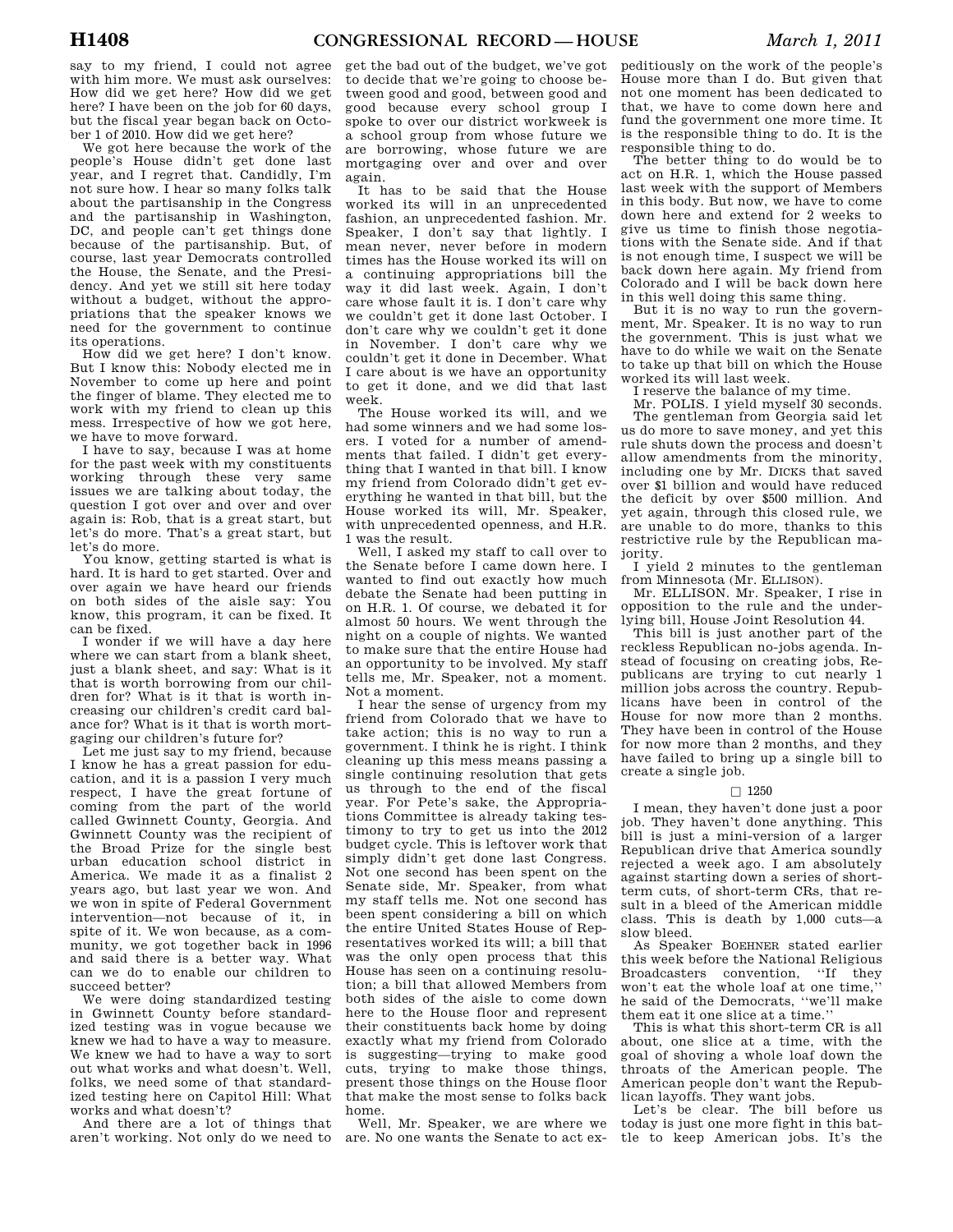same job cuts that Republicans passed a week ago. This is just a 2-week version of it. The Republicans' reckless ''so be it'' attitude on spending destroys jobs that threaten America's economy. You don't have to take my word for it. All you have to do is read the report released by the chief economist at Moody's, Mark Zandi, if you want to know about the Republicans' "no jobs agenda" CR, which would cut 700,000 jobs by year's end if they make us eat one slice at a time and which would reduce economic growth.

The SPEAKER pro tempore. The time of the gentleman has expired.

Mr. POLIS. I yield the gentleman an additional 30 seconds.

Mr. ELLISON. Let me quote economist Mark Zandi directly: ''While longterm government spending restraint is vital and laying out a credible path toward that restraint very desirable, too much cutting too soon would be counterproductive.''

The economy is adding about 100,000 to 150,000 jobs a month; but until that number reaches about 200,000 on a monthly basis, ''imposing additional government spending cuts before this has happened would be taking an unnecessary chance with the recovery.''

Mr. WOODALL. I yield myself such time as I may consume.

Mr. Speaker, to put these cuts in perspective, because, again, we have to get started somewhere, there is not going to be a speaker who stands up here today who doesn't speak out in favor of fiscal restraint. The questions are: When do we start? How much do we do?

Compare the bill that's before us today, which is the continuing resolution to fund the government for 2 weeks and is adding about \$4 billion in cuts, to the bill we passed last week, which had \$100 billion of cuts in it. Now put that \$100 billion of cuts in perspective.

Let's take the average American family who has to go out and buy groceries. That family has a 31-day grocery bill. Knowing that you've got to go out and buy 31 days' worth of groceries, what we're asking of the American people is to cut 1 day out. We're going to tell you now that we're going to cut 1 day out, and we need you to stretch your 30-days' worth of groceries into 31.

Mr. Speaker, that doesn't seem that draconian. In fact, it doesn't seem draconian at all. It seems like what American families are doing over and over and over again in the recession that we've been battling.

When we talk about these jobs numbers, these are the same jobs numbers about which folks said, If only you'll put your children in debt to the tune of another \$1.5 trillion, we'll get unemployment down under 8 percent. It's the same economist who said, Well, it didn't work the first year, but what if we do it the second year? If we put you in debt to the tune of \$1.6 trillion, in addition to the 1.5, in addition to the 1.3 the year before, then we're going to

get unemployment back down under 8 percent.

Those jobs didn't materialize because the Federal Government can't create jobs. We can destroy jobs—we can and we do—but we can't create jobs. Our young entrepreneurs create those jobs. The business owners in our communities create those jobs. We destroy jobs, but we cannot create jobs. That is what this continuing resolution is a recognition of, Mr. Speaker: that the government can absolutely get out of the way. We're not going to hear today about the numbers of jobs that will be lost if the EPA continues to classify carbon dioxide as a pollutant and hamstrings the American economy in a way that no other economy on this planet is hamstrung. We're not going to hear those jobs numbers. H.R. 1 would solve that, and we have to get started somewhere.

Mr. Speaker, I take no pride of authorship. I'm just a participant in H.R. 1 as it passed the House, as the House worked its will, as Democratic amendments passed and as Republican amendments passed. I wish we'd been governing the right way and that this had been done back on October 1. We passed that continuing resolution, and it's unclear to me why there was no open process there. We passed the second one in December and then the third one in December.

Again, the openness that this House has seen in this 112th Congress is absolutely unprecedented.

Now, I know my friend from Colorado is a strong supporter of CBO and of the work that CBO does. I couldn't agree with him more. Then when Mr. DICKS came before the committee last night with an amendment that would cut even more, as someone who believes we need to cut more, I was incredibly enthusiastic about that. My understanding was that CBO hadn't had a chance to score that amendment, that there was no scoring to be had, and so we couldn't tell whether or not this was going to cut or whether or not this was going to add or how the spend rates were going to sort themselves out, because it came at the very last minute.

Yet what didn't come at the last minute was the opportunity for the minority to offer a substitute. The Speaker reached out to the minority to say if you were interested in offering the same continuing resolution that you had offered before, which was going to freeze funding—and we've heard that a lot. Let's just freeze things. We don't want to cut anything, and we don't want to be draconian—the majority would have absolutely made that in order.

Again, the House could work its will, but my understanding is that that offer was turned down and that folks were not interested in offering that substitute. I would have been a proud ''no'' vote on that substitute, but I still believe, as the gentleman from Colorado said, openness in the process yields a better result.

This brings me full circle, Mr. Speaker, to H.R. 1, which is the single continuing resolution that has had more openness in the process than any other continuing resolution this House has ever considered. It led to the best process, and it led to the best outcome. This is the bill that sits in the United States Senate today, that could be acted on today, that would fund the government and provide the certainty that we need today through the end of the fiscal year, which is on September 30.

So when we're talking about certainty, and I absolutely believe that our economy needs certainty, it is the government that's creating the uncertainty. We are creating the uncertainty. We have historically created the uncertainty. We have an opportunity with H.R. 1 to eliminate that uncertainty for the rest of the fiscal year and to get back to doing what this House always should have been doing, which is considering appropriations bills under regular order.

Candidly, I hope my friends on the Democratic side of the aisle are throwing down that gauntlet today. I hope they're saying, You know, ROB, it's not easy to lead. It's not easy to move bills through regular order.

I want that opportunity to try. I want an opportunity to do it the right way. If we can move H.R. 1 through the Senate and onto the President's desk, we can then come together with the same kind of open process that we began 2 weeks ago to consider all of the appropriations bills and to make the priorities that this House chooses to make priorities, not the last Congress, not two Congresses ago, not President Obama in his first year, not President Bush in his last term—but this House today, together. What are our priorities?

As soon as we move this continuing resolution behind us, Mr. Speaker, we can begin to focus on those priorities, which is where the true work of the House is intended to be.

With that, I reserve the balance of my time.

Mr. POLIS. I yield 2 minutes to the gentleman from New Jersey (Mr. PALLONE).

Mr. PALLONE. I like the gentleman from Georgia. He's a nice guy. But I have to say that his story about what actually happened here is not exactly accurate.

Mr. Speaker, the fact of the matter is when the Democrats were in charge in the last Congress, we did have an omnibus appropriations bill, but it was the Senate Republicans who refused to provide the votes, because, as you know, you need a supermajority in the Senate.

Then he talked about how he was glad to be home last week. I was glad to be home last week too, and I got a lot of input, but we should have been working here and not moving up so perilously close to these deadlines where the government could actually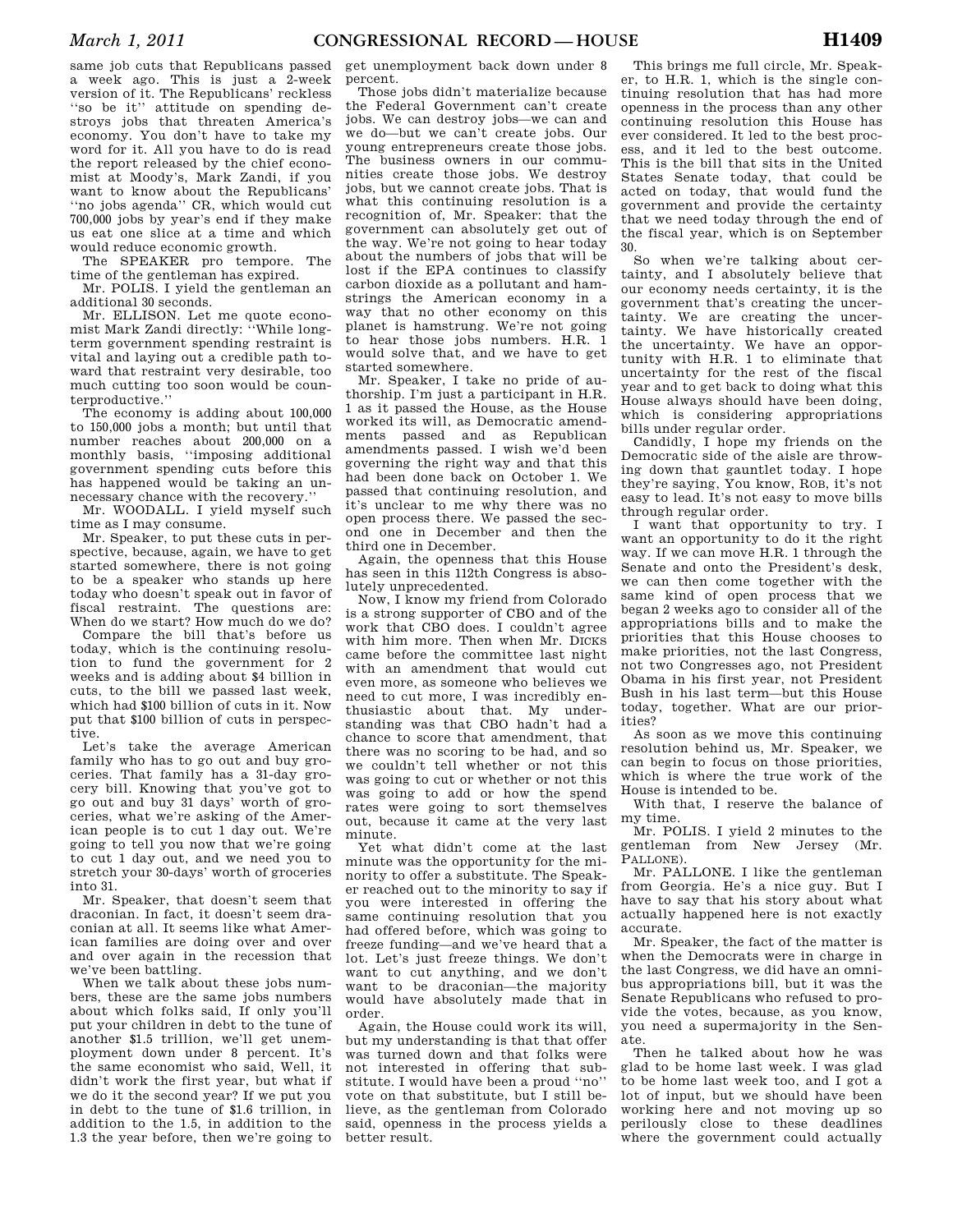shut down. My fear is that we're just going to be kicking the can down the road every 2 weeks, every 2 weeks, facing another possible government shutdown. As the gentleman from Colorado said, that creates economic uncertainty and is not good for the economy.

## $\Box$  1300

Now, I just wanted to comment on the gentleman from Georgia. I was glad that I finally heard him use the word ''jobs'' and talk about jobs because that's the problem here. This H.R. 1 that he talks about we know is going<br>to destroy jobs—various accounts destroy jobs—various accounts, 700,000, 800,000 jobs that will be destroyed or will be eliminated, not just because the government isn't paying for the jobs, but because it doesn't invest in the future.

If you listened to what President Obama said in his State of the Union address, he said that the government has a role. The gentleman from Georgia says the government should get out of the way. Well, I don't agree with that. We need to make wise investments in our future, in our education programs—which this cuts—in our research and development for the future, in infrastructure so that we can have roads and highways and mass transit so that commerce can continue and we can grow the economy.

That is what's wrong with H.R. 1 and this larger bill that the Republicans have put forward. And, of course, the Senate can't take up the bill the way it is because they know it will destroy jobs and cripple the economy.

So what I ask of my Republican colleagues is go out there, sit down with the Senate Democrats, sit down with the House Democrats. Don't just say take it or leave this bill that we know has such draconian cuts and doesn't do anything to invest in America's future. We can't continue down this road. We've got to work together.

Mr. WOODALL. Mr. Speaker, I yield myself such time as I may consume.

I associate myself with the gentleman from New Jersey's comments. We absolutely have to work together. It's a great source of pride for me that I've only been on the job 60 days and we've already seen more working together than this House has allowed in the past 4 years combined. Understand that. Understand that as we're working on this appropriations bill, as we're working through this appropriations process, that 2 weeks ago you saw more openness and working together in this Chamber—right here, right here in the people's House—more working together than you had seen in the previous 4 years combined.

Can we do more? I say to the gentleman from New Jersey, I think we can, and I look forward to being a partner and making that happen. But to say that what is sitting on the desk in the Senate is the product of take-it-orleave-it legislating could not be further from the truth. It's the furthest from take-it-or-leave-it legislating that the

House has seen in 4 years. Arguably, it's the furthest thing from take-it-orleave-it legislating that the House has seen on continuing appropriations bills in modern time.

So when we talk about where we are and where we're going, we have to ask that question of, why are we characterizing this as a process that's broken? Why are we characterizing H.R. 1 as something that doesn't work? Why isn't H.R. 1 the very best, the very best, given the makeup of this House, given our collective intellect and wisdom? Why isn't H.R. 1 the very best that we can do? Because when the process is open and everyone gets to participate, it ought to bring out our very best.

And I'll say to the gentleman from New Jersey, he has some of the lowest gas prices in the country. I enjoy traveling through his great State. Every time I go through, not only do I get full-service gasoline, I get it for the best prices in the country.

Gas prices are up 25 cents a gallon in Gwinnett County, where I come from; 25 cents a gallon in the past 10 days. We have economic crises in this country; we have economic challenges in this country; but spending more government resources is not the answer. We have about a \$15 trillion economy. Even with a \$3.5 trillion Federal budget, the Federal player is small, small— 8.5 cents of every dollar in education in Georgia comes from the Federal Government. The rest comes from exactly where you expect it to come from, local communities and State governments. We have to get the government out of the way.

And if you're worried about uncertainty, as I am, if you share our concern about uncertainty, then let's pass H.R. 1. Let's be done. Let's be done with this 2 weeks, 4 weeks, 6 weeks, 12 weeks. Let's get us through the end of the year. Let's finish the job that we should have gotten done last year. Let's put it behind us, and let's start that new open process again. And it's one that I look forward to joining my colleagues in.

Mr. Speaker, I reserve the balance of my time.

Mr. POLIS. Mr. Speaker, I yield myself 30 seconds to respond.

H.R. 1 cannot be looked at as a serious budget document. Now, it's not about the cuts—\$61 billion, \$70 billion, we can come to a number that we can agree. And by the way, you can't come to a serious number without making sure that defense is also on the table. But what we have with H.R. 1 is a bill that loads up every piece of the farright social agenda in one bill, from restricting a woman's right to choose, to<br>preventing government from propreventing government tecting the air we breathe and the water we drink. So if we want to have a discussion about a serious budget document and serious cuts, that's one thing. If we want to have a far-right dream list, that's another.

Mr. Speaker, I yield 4 minutes to the gentleman from Washington (Mr.

DICKS), the ranking member of the Appropriations Committee.

Mr. DICKS. Mr. Speaker, the CR disproportionately cuts education, especially literacy efforts. David Brooks, not known as a left-wing journalist, writes in the New York Times column today: ''If you look across the country, you see education financing getting sliced often in the most thoughtless and destructive ways. In Washington, the Republicans who designed the cuts for this fiscal year seem to have done no serious policy evaluation.''

Last night, I asked the Rules Committee to make in order an amendment restoring education cuts. The amendment cut \$1 billion from the Census in money that wasn't needed, applying most of that to offset education spending, and the remainder went to further reducing the deficit below the levels in the CR before us. The Rules Committee chose not to make that amendment in order, and therefore I oppose the rule.

But to talk to the gentleman, I spent 8 years on the staff of the other body, and this is my 35th year in the House of Representatives. Nobody ever gets everything they want: This is a process where the House passes a bill, it goes to the Senate, and then we have a conference committee or the Senate sends the bill back to us. Both sides meet and work out their differences. There is give and take, there is compromise, and that is the way this process works.

And I also want to say to the gentleman, and to your side, remember it was the Democratic Congress and the House Senate and Mr. Obama signing the \$41 billion cut from the Obama FY11 budget. It was the Democrats that did it. We had one Republican vote. And I just want to remind you, that was done in December in a lame duck session, which turned out to be a very effective lame duck session; and in that bill we made cuts across the board in all these areas.

So I want to make it clear we are also for deficit reduction, but what I am concerned about—and I know the gentleman is very sincere, I can tell that, I know you believe in every word that you are saying—but the biggest problem with that is what the effect will be on our economy. Mark Zandi of Moody's says, it will cost us 400,000 jobs in 2011, 700,000 jobs in 2012. Goldman Sachs, who I don't normally quote, they say that this could cut 1.5 to 2 percent of gross domestic product. That could mean the loss of 2.4 million jobs over the next 2 years. That's not what you want to do.

You're trying to reduce the deficit, and the way you reduce the deficit is put people back to work. You get them back to work, and they pay their taxes in and the deficit comes down, the unemployment rate comes down. If you do the wrong thing and make draconian cuts at the same time that the States are cutting \$125 billion from their budgets, the impact of those two things—\$61 billion and the \$125 billion—could have a very devastating effect on the economy and hurt a lot of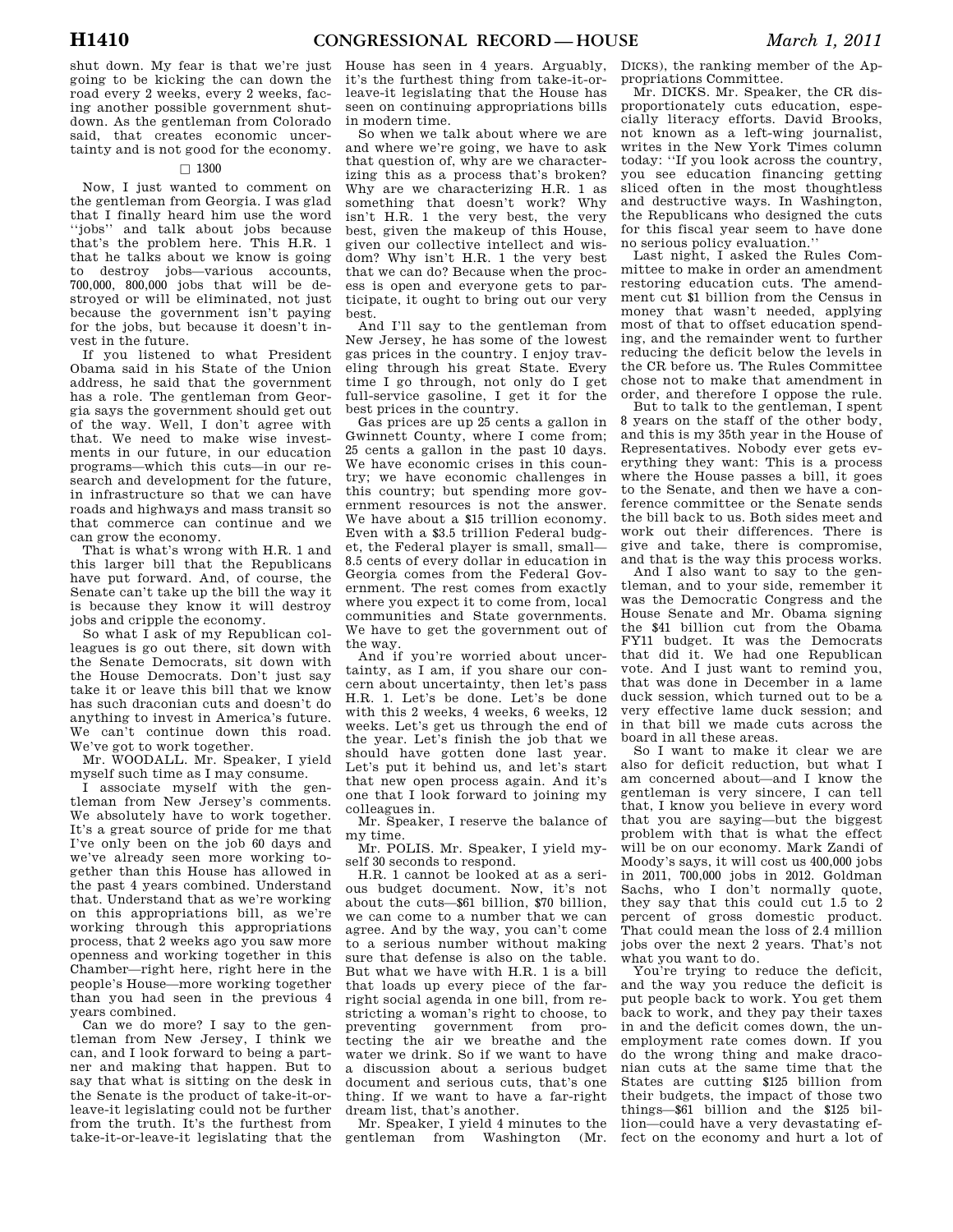programs needlessly because it's going to be counterproductive. I just hope that you think about that.

There isn't any economic theory that I've ever heard of called ''cut and grow.''

The SPEAKER pro tempore. The time of the gentleman has expired.

Mr. POLIS. I yield the gentleman an additional 30 seconds.

Mr. DICKS. So, again, it was the Democratic Congress that cut the \$41 billion. And every reputable economist says what you did in H.R. 1 is going to have a negative effect on the economy. And so I hope you all think carefully about what you're about to do.

Again, it takes compromise. You've got to work with the other body to come up with a reasonable solution here, or we're going to have problems with a government shutdown. And you can say whatever you want, but we don't need the government shutting down when we're in two wars, a war in Afghanistan and a war in Iraq, and a global war on terror. We don't need to shut the government down.

#### $\Box$  1310

Mr. WOODALL. Mr. Speaker, I yield myself 30 seconds only to say that's why we're here today, as the gentleman knows, so that there is no government shutdown. And I could not be more proud that we're here taking that responsibility exactly as seriously as it is.

It's very difficult to have a conversation about jobs when we have carbon regs coming down the pipe that will destroy jobs and we have financial regulations coming down the pipe that will destroy jobs and we have health care regs coming down the pipe that will destroy jobs over and over again. My folks are saying ''enough.''

With that, I yield such time as he may consume to the gentleman from California (Mr. DREIER), the chairman of the Rules Committee, the gentleman that I give credit to for giving us the most open process on a continuing resolution that we've seen in modern times.<br>Mr

DICKS. Will the gentleman yield?

Mr. WOODALL. I yield to the gentleman from Washington.

Mr. DICKS. That was a good process. I appreciate what you all did in having an open rule. I applaud Chairman ROG-ERS and Chairman DREIER. That is the right thing to do. It was appreciated on both sides of the aisle.

Mr. WOODALL. And we could not have done it without your support.

Mr. DICKS. I did my best to help. (Mr. DREIER asked and was given permission to revise and extend his remarks.)

Mr. DREIER. Mr. Speaker, let me just say, I was going to begin by saying that both my colleagues, Mr. ROGERS and Mr. DICKS, did an absolutely phenomenal job at taking on the responsibility that is thrust on them when we have an open amendment process.

The people who go through the greatest challenge are those who have to defend the bill and be here for hours and hours and hours. And as we all know, we had 162 amendments considered on the House floor during those days that led up to before adjournment week before last. And we worked into the morning on every occasion. That means after midnight. I mean, I guess we adjourned at 2 or 3 on some of those days. I was sound asleep then, I have to admit. But you guys were working very, very hard, Mr. Speaker. And I want to thank them.

And I was pleased that those in the minority did recognize that doing what we did was unprecedented. Never before has a continuing resolution been considered under the process that we've had. At best, it's been a structured rule, which is what we had two decades ago, and both political parties had had usually a closed rule for the consideration of continuing resolutions up to that point. So I do believe that we have come together with, as Mr. WOODALL has said, a package that included amendments from both sides of the aisle as we proceed with this.

Now, I was tickled also to hear my friend talk about the fact that \$41 billion in cuts were made under Democratic leadership. The fact that both sides of the aisle are now talking about and bragging about ways to cut spending is, I think, a very encouraging sign, because that is the message. That's the message that Mr. WOODALL was just offering. The constant expansion of government is, in fact, counterproductive in our quest to create jobs and get the economy moving.

Now, we had this exchange last night in the Rules Committee—yesterday afternoon in the Rules Committee, Mr. Speaker, in which we were talking about Mark Zandi and the Goldman Sachs projections as far as bringing about spending reductions.

And I brought to the fore one of the most brilliant economists I know, John Taylor, who is at the Hoover Institution of Stanford University, former undersecretary of the Treasury for International Affairs, a very good personal friend of mine. His son used to work in our office. He's serving in the United States Marine Corps. And I've got to say, Mr. Speaker, that John Taylor, in responding to the Zandi quote, made it very clear that the notion of not bringing about spending reductions would in fact exacerbate the economic challenges that we have. And the bottom line is: The best way for us to get our economy growing is to ensure that people can keep more of their hard-earned money and to restrict the kind of control that the Federal Government has continued to thrust on individuals.

I'd be happy to yield to my friend if he would like to share one of those quotes.

Mr. DICKS. Let me just make a brief comment.

And I do applaud the gentleman from California as chairman of the Rules Committee for giving, for working out that modified open rule.

Just let me, on the point about Mr. Taylor at Stanford, Stanford's a very good school. My son graduated from it, and I'm quite proud of that.

A letter signed by 300 of America's leading economists makes the argument that cutting investments this quickly will undermine growth. Among the original signers from Stanford alone: Kenneth Arrow, Martin Carnoy, Paul David, Mordecai Kurz, Roger Noll, and Gavin Wright.

Mr. DREIER. Mr. Speaker, if I could reclaim my time, I would say to my friend I think what we've just shown is that the proverbial economists say on one hand, on the other hand.

The fact is not every economist agrees on this notion, but a statement has been made. And, in fact, my friend made it upstairs, and that is, he said when he was quoting Mark Zandi, that everyone, basically every economist and that is what I inferred from the statement—came to this conclusion. And my point in actually referencing Professor Taylor is that there is disagreement on it.

I happen to come down on the side, personally, of Mr. Taylor. I think it's important for us, just because we want to all encourage individual initiative and responsibility, to do everything that we can to reduce the size and scope and reach of government—and that's what the goal of H.R. 1 is—so that we can get the economy growing. And I believe that more incentives by reducing that tax and regulatory burden will create jobs, because we do share that goal. I mean, I'm convinced that everyone wants to do that.

But this notion, I mean I've heard commentators saying that somehow that Republicans in saying that we might see a reduction in the number of Federal Government jobs, that we're not for job creation. We want people to have good, long-term jobs in the private sector, and that's our goal here.

This rule is a standard rule. I should say at the outset that we wanted to have this not a closed rule but a modified closed rule. And I know my friend was concerned that his amendment that he testified on behalf of in the Rules Committee wasn't made in order. But I will tell you that we did, from the very beginning, say to the minority leader, Ms. PELOSI, that she, when having introduced on February 18 her substitute proposal that basically kept spending at 2010 levels, that we would have made that in order and it would have made it a modified closed rule that we had offered, so we did do that.

We are where we are. Ensuring that we don't go through a government shutdown is something that Chairman ROGERS and I know Mr. DICKS and all of us in leadership positions, rank-andfile Members alike, want to avoid, and that's why we've got this 2-week package that's before us. I hope the Senate will act so that we can do that, and then do what we all want to make sure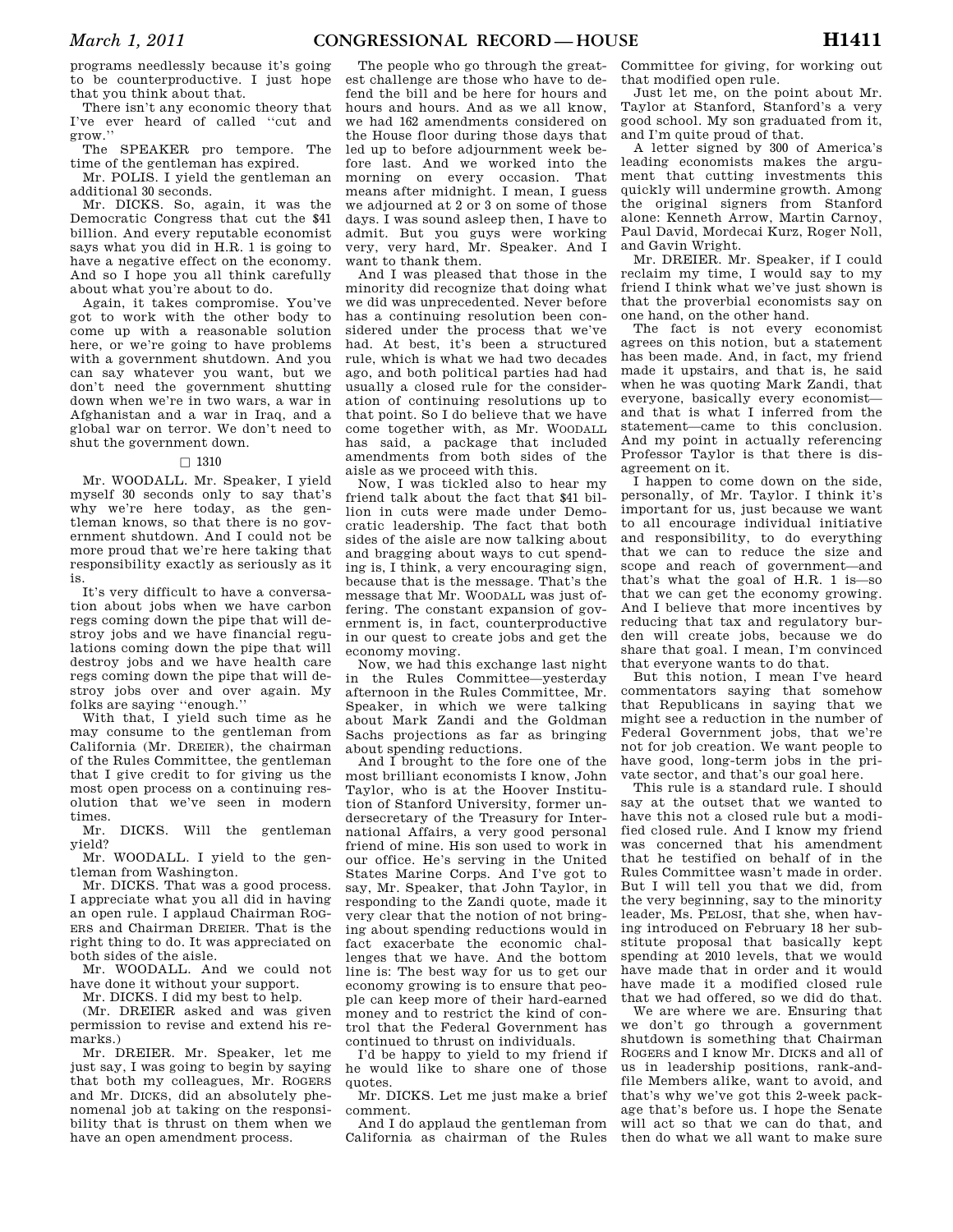happens, and that is have a negotiated agreement that will get to where we need to be.

So I thank my friend for his management of this rule just as he managed the last open rule.

Mr. DICKS. Will the gentleman yield?

Mr. DREIER. And before I yield back, I guess I should yield to the ranking member.

Mr. DICKS. I just want to say one brief word.

I applaud these modified open rules. And on the regular bills on appropriations, we hope—Mr. ROGERS and I have been in contact, we're going to get these bills done in a timely way. And we want open rules, and we want to be able to have these unanimous consent agreements after the bills have been on the floor for a while in order to narrow the amendments and then to get these things done in a timely fashion. And I think that it's going to take the cooperation of all of the Members to be able to do that.

Mr. DREIER. If I could reclaim my time, I will say the gentleman is absolutely right, Mr. Speaker. We want to have something that we haven't had in the last couple of years, and that is an open amendment process when it comes to the regular appropriations bills. And Mr. ROGERS and I have been discussing that at length and will continue to.

And I believe that the best way to deal with this is for not leadership but for the floor managers to come together and work out an agreement on that.

Mr. POLIS. I yield myself 30 seconds to respond.

I join the gentleman from Washington in praising the gentleman from California, the chair of the Rules Committee, with regard to the modified open process that this body was able to undertake.

But again, with regard to this particular bill before us, what the gentleman from California said is that the Democrats would be allowed to offer an amendment that would spend more but not allowed to offer a substitute amendment that would spend less. The Democrats, in fact, don't have a desire to offer forward a substitute amendment that spends more. We do have a desire to offer a substitute amendment that Mr. DICKS came forward that does spend less. The rule doesn't allow for that.

With that, I yield 3 minutes to the gentleman from New Jersey (Mr. AN-DREWS).

(Mr. ANDREWS asked and was given permission to revise and extend his remarks.)

Mr. ANDREWS. Mr. Speaker and ladies and gentlemen of the House, let's take the next 2 weeks to try to work together to do the right thing for the American people.

#### $\Box$  1320

I believe that the right thing for the

budget plan that sensibly reduces spending but does not put American jobs at risk. What do I mean by this? What do we mean by this? Let me give you an example.

I think that a policy that says that oil companies, which made \$77 billion in profit last year alone, can drill on federally owned property that's offshore and not pay anything in royalties to the American taxpayer is wasteful, and we should stop it. I think provisions that say that there are tax loopholes for companies that outsource jobs out of our country are wasteful, and we should stop them. Let's get rid of those things from our budget.

But let's not follow the reckless plan of the majority that says in education, let's cut funding for 10,000 reading tutors and math coaches. In education, let's cut funding for 7,000 teachers of autistic children, children with a learning disability. In border security, let's cut funding that's used to pay the people who board ships and inspect containers that come into this country to make sure they don't have dirty bombs in them. In public safety, let's not cut funding that will lay off police officers and firefighters in towns around our country. In health care, let's not cancel hundreds, if not thousands of research grants, where our best researchers are working on cures for cancer, or dementia, or diabetes. These are reckless cuts.

The problem with the Republican plan is not just that it disrupts the United States Government; the problem with the Republican plan is it disrupts the United States economy. And this is why the leading economist for JOHN MCCAIN's Presidential campaign of 2 years ago says this plan the Republicans are offering will cost 700,000 jobs. That's why the largest investment bank in the country, in a nonpolitical way, says that this Republican plan will cut in half the economic growth the country is counting on for this year.

Let's not disrupt jobs in this country. Let's cut wasteful spending. Let's go after corporate welfare, not special education. Let's go after oil company giveaways, not Head Start. Let's get back to the business of debating job creation in the private sector in our country, not defunding Planned Parenthood.

The SPEAKER pro tempore. The time of the gentleman has expired.

Mr. POLIS. I yield the gentleman an additional 30 seconds.

Mr. ANDREWS. There are 15 million unemployed Americans as we meet here this afternoon. Let us resolve in the next 2 weeks to put their interests first, to sensibly reduce spending where we can, to invest in education and health care where we must, and get on with the people's business.

American people is to come up with a it create jobs in this country, it's the Mr. WOODALL. Mr. Speaker, I yield myself 10 seconds just to invite my friend from New Jersey to join me on H.R. 25, the Fair Tax Act. Not only will

only bill in Congress that will eliminate every single corporate piece of welfare, loophole, tax exception, credit, so on and so on, because none of them need a nickel of it.

I reserve the balance of my time.

Mr. POLIS. I yield 20 seconds to the gentleman from New Jersey (Mr. AN-DREWS).

Mr. ANDREWS. I would ask the gentleman what the sales tax rate would be on his fair tax proposal on American families for buying something?

Mr. WOODALL. Given that it eliminates the payroll tax, which is the largest tax 80 percent of American families pay-

Mr. ANDREWS. What is the sales tax rate?

Mr. WOODALL. Twenty-three percent.

Mr. ANDREWS. Twenty-three percent on every purchase.

Mr. WOODALL. Less than what you're paying now.

Mr. POLIS. I yield 2 minutes to the gentlewoman from California (Ms. RICHARDSON).

(Ms. RICHARDSON asked and was given permission to revise and extend her remarks.)

Ms. RICHARDSON. Mr. Speaker, I rise today in strong opposition to the rule on this continuing resolution that the Republicans have brought forward. Why? Number one, it's for 14 days. Can you imagine one of the most powerful economies in this country and we are talking about doing kind of in a pause mode for 14 days? That's not very responsible.

But let's get to the specifics of why I am opposed to this. This CR would slash \$340 million for construction jobs for projects of the Army Corps. Now, I just heard the previous speaker talk about private jobs. Are we prepared to say that this government, we don't think there should be any Federal Government jobs? So are you to tell me that in my district, where I have two ports, the largest ports in the Nation, that we don't need to do dredging, that we can just have ships run afoul? I mean, how are we going to continue our economy?

I support cuts. If you check my record, you will see that I have supported many of the initiatives that have been brought forward. But they need to be thoughtful, and they need to make sense. A few others that concern me greatly: A slash of \$20 million to the Department of Homeland Security. What are we thinking here? Haven't we learned anything from Hurricane Katrina or 9/11? That we would suggest a cut, \$103 million of FEMA State and local programs that would provide grants to avoid disasters and how we prepare for them. Cut \$129 million from higher education.

I would ask, what is this 14 days about? We have talked about that we are prepared, everyone's going to come here and make these cuts. Well, let's have a real civil discussion, and let's build upon last week, but let's not do it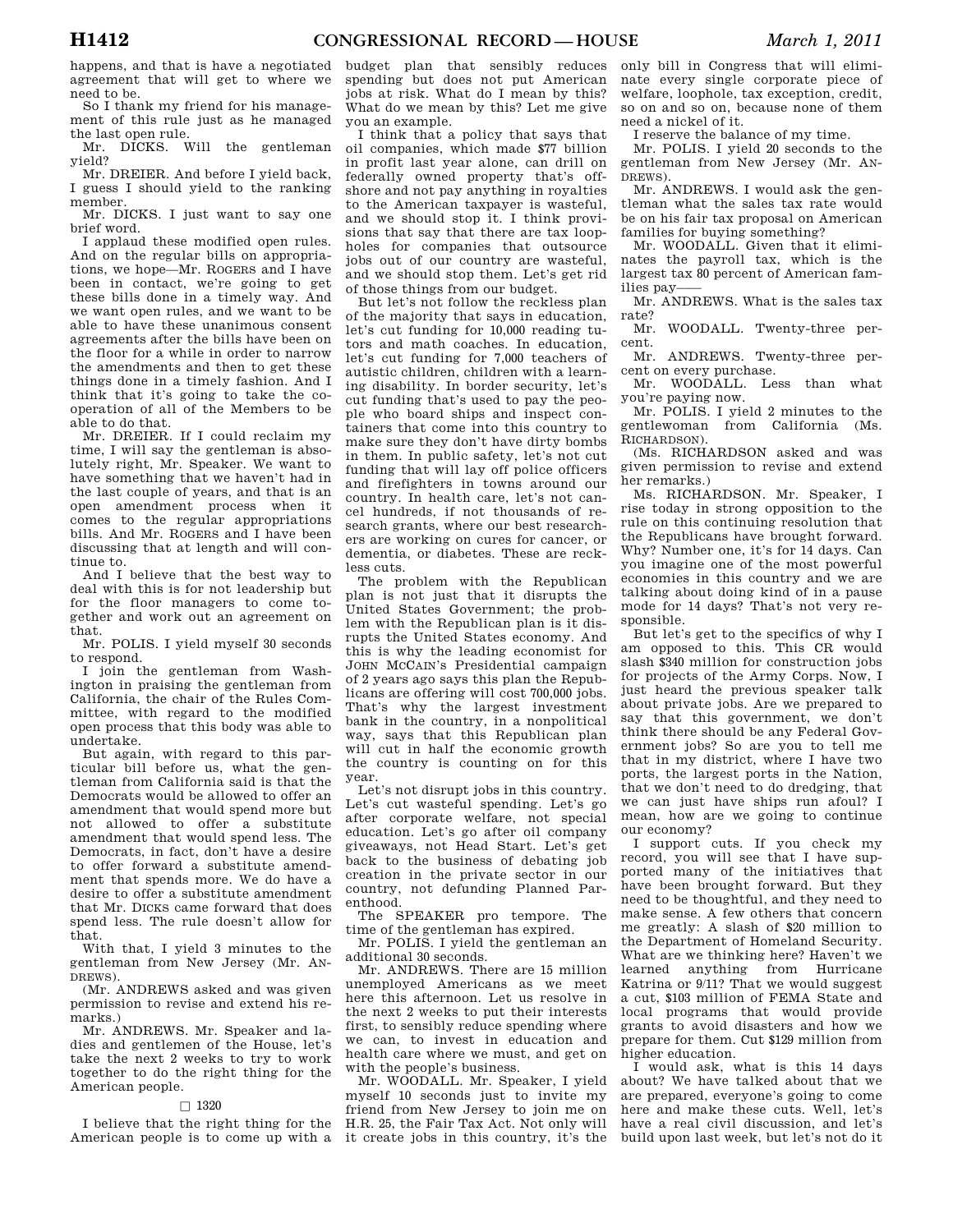on the backs of the American people. There is waste that can be addressed. And I look forward to supporting those initiatives. But this 14-day pause button is the wrong way, and I am opposed to it.

Mr. WOODALL. I continue to reserve the balance of my time.

Mr. POLIS. Mr. Speaker, I yield 2 minutes to the gentleman from Georgia (Mr. JOHNSON).

Mr. JOHNSON of Georgia. Mr. Speaker, I rise in opposition to this rule and to this bill. This CR is further proof that the majority does not care about the unemployment crisis. This really is a question of our morality as a Nation.

Are we going to eat a loaf of bread that is spotted with the mold of conservatism and so-called fiscal responsibility, or are we going to bring to our children a loaf of bread that is healthy, whole wheat, and good for America? This bill represents a loaf of bread. And I might point out the Speaker yesterday or a few days ago said something about, well, if they don't want to eat the whole loaf of bread at one time, then I am going to make them eat it one slice at a time. Well, every slice is speckled with mold of this old-fashioned, old way of thinking that got us into this problem that we are in now.

What we have done is given the keys to the car that they drove into the ditch back to them, and now we are forced to eat bread in that car, moldy bread in that car that is going nowhere but down.

Mark Zandi said 700,000 jobs would be lost if we do it the way that these Republicans who cannot drive, if we allow them to do that. And I am simply looking ahead for my children and for my grandchildren and my great-grandchildren. I cannot in good faith go along with this.

Mr. WOODALL. I continue to reserve the balance of my time.

Mr. POLIS. I would like to inquire if the other side has any remaining speakers.

Mr. WOODALL. I am the final speaker.

Mr. POLIS. I yield myself as much time as remains.

Mr. Speaker, we all share the goal of reducing the deficit. But if we are serious about deficit reduction, we need to look at defense as one of the line items. I am a member of the Spending Cuts and Deficit Reduction Working Group, and I have worked with my colleagues to identify more than \$70 billion in savings that could be used for deficit reduction.

If Republicans truly claim to be committed to deficit reduction, then why, as they cut millions from programs like Even Start and LEAP, do they spare defense spending? The short term CR carries forward the 2010 defense budget, but the policies, priorities, and levels proposed for 2010 no longer apply. Our current military expenditures support bloated troop levels and bases across Europe that quite frankly, Mr. Speaker, are relics of a bygone era.

Rather than fighting the demons of the past, we need to focus on the very real threats of the present and future.

### $\square$  1330

Who are we fighting? The Nazis, the Soviets, the French? It's time for us to rethink our defense spending. It's clear that the current strategy is one that we cannot afford.

The expenditures in Afghanistan are \$100 billion. It's been estimated that there is only, at most, 100 al Qaeda operatives in Afghanistan. That's a spending level of \$1 billion per al Qaeda operative in Afghanistan. Most of al Qaeda's operations have moved across the border to Pakistan, and they have also gained a foothold in Yemen. Meanwhile, we are bogged down in a costly war with no clear end game.

Let's get serious about balancing the budget. Let's find savings in every agency, including the Department of Defense. Until we get serious about controlling defense spending, the largest component of the discretionary budget, we will never achieve our goals of reducing the deficit.

This CR claims to only cut earmarks, but in reality we are playing a shell game. This continuing resolution states that earmarks have no legal effect, which means that agencies have not been funding these programs. It means the Department of Homeland Security, for example, will have \$264 million less to prepare and respond to threats and disasters and protect our ports.

Two weeks ago, Mr. Speaker, Members from both sides of the aisle proposed amendments to enact even more cuts. My friend from New York (Mr. NADLER) proposed cutting funding to Afghanistan so that we could have a responsible withdrawal, saving \$90 billion. My friend from Arizona (Mr. FLAKE) proposed a very reasonable cut to the Department of Defense's operation and maintenance budget so that we could get rid of funding for unneeded boards and commissions.

I have also heard from many of my Republican friends that we want to go back to 2008 levels. Well, my colleagues from California, Mr. STARK and Ms. LEE, proposed to do just that with the defense budget. Let's get real on deficit reduction and lead the way with real cuts that actually balance the budget.

The President is proposing real change for public education through funding for the Investing in Innovation and Early Learning Challenge funds. We see none of these solutions in the proposed CR. As we look to agree on a budget for the rest of the fiscal year, it's critical that we have meaningful resources for our public schools, particularly at a time when they are under increasing budget pressure from districts and State cutbacks. Education of our children in their youngest years is a research-proven return on investment.

We have no second or third chance

By ending literacy support for our children and restricting proven school improvements in repeated short-term CRs, we run the risk of opening the door to a spending agenda that eliminates jobs.

Mr. Speaker, it is critical that we give the markets and businesses the predictability that they need with regard to the ongoing operations of government. A 2-week continuing resolution simply fails to do that. We will be back before this body, again, to do it again regardless of the outcome today. But I hope, Mr. Speaker, that we can work across the aisle to put together a real long-term solution to keep the Federal Government open.

I yield back the balance of my time. Mr. WOODALL. Mr. Speaker, may I inquire how much time I have remaining.

The SPEAKER pro tempore. The gentleman from Georgia has 33⁄4 minutes remaining.

Mr. WOODALL. Mr. Speaker, we are here today for one reason and one reason only, and that's to provide ample time for the Senate to consider H.R. 1, to keep the doors of the Federal Government open, to keep important services being dispensed, to keep the government of America on track for 2 more weeks while the Senate takes time.

I will associate myself with the gentleman from Colorado when he says we can't always get what we want. I sadly haven't gotten what I wanted so far, and I am prepared to get even less of what I want going forward. But I don't mind telling you I don't know how we are going to get to what any of us want if folks don't even start considering the bill.

This was our very best shot. It was our very best work product. Whether you love it or whether you hate it, it was the most openly produced work product in continuing resolution history. And there it sits, and there it sits, almost 10 days now with no advancement whatsoever.

Mr. Speaker, I hope these 2 weeks are enough. I recognize the caution that my friend from Colorado suggests that we may be back here one more time doing this again. I hope this is the last time that we will be here.

But I know this: I know we can't continue to mortgage our children's future while we wait. I know we can't fiddle while Rome burns. So we have passed, we have presented this continuing resolution with cuts there to prevent our children's future from continuing to be mortgaged.

with kids. They are only young once. you that the reason they are there As I spoke with school groups across the district last week—and I share my friend from Colorado's passion for education—I asked them to turn on C– SPAN this week, because I said it doesn't matter who stands up, whether they stand up on the left or the right, or whether they speak from the well or from the leadership table, they will tell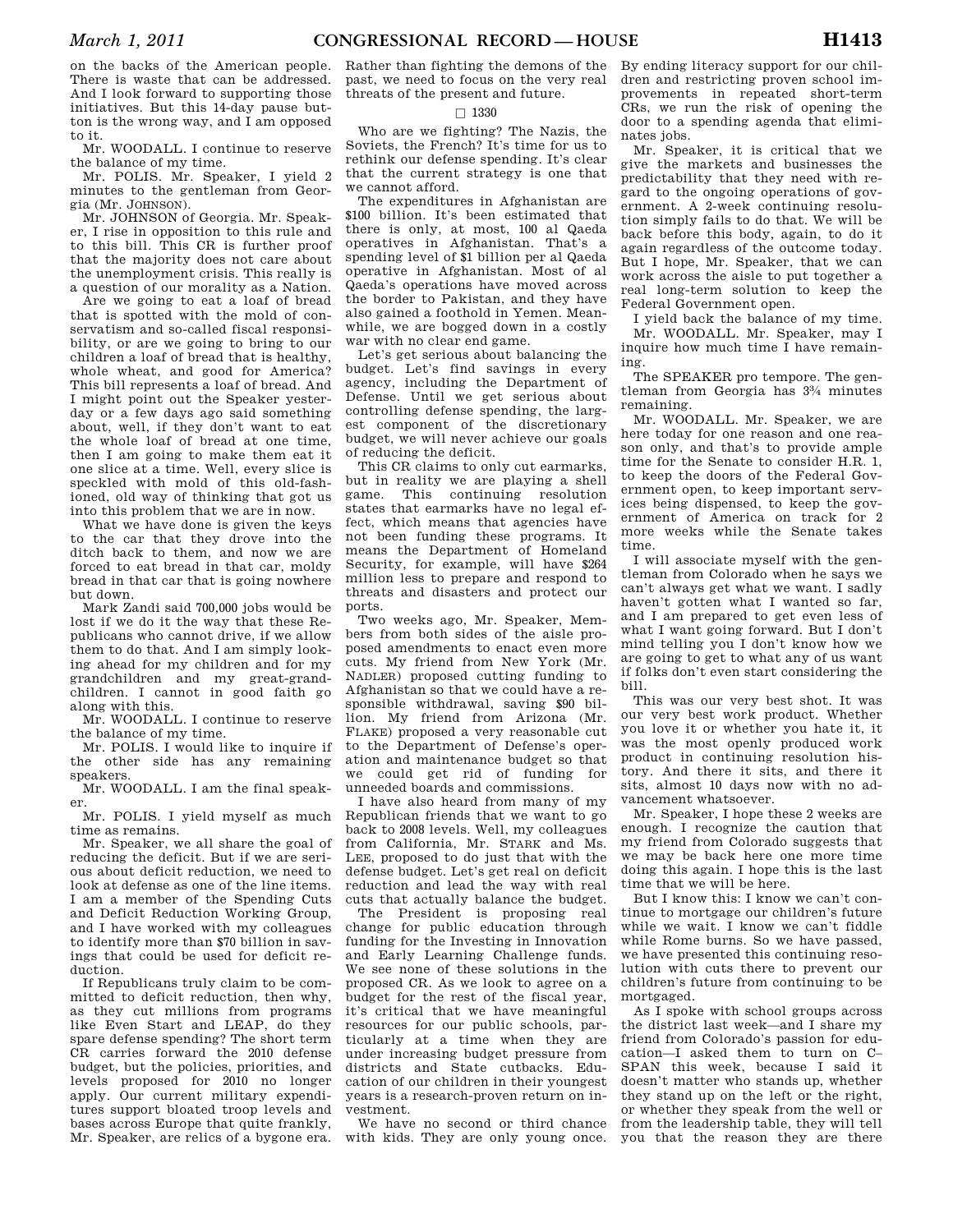today is for you, is for you, the children. It's for your future that they are there on the floor of that House.

I believe that. I believe that in everyone's heart they are here to make sure that tomorrow's generation does better than today's generation. I would just say, Mr. Speaker, that if there are schoolchildren out there watching today, perhaps they will pick up the phone and they will give us a call and let us know exactly which one of us is on the right track, because I know it's all about them that we do what we do.

Mr. Speaker, I yield back the balance of my time, and I move the previous question on the resolution.

The SPEAKER pro tempore. The question is on ordering the previous question.

The question was taken; and the Speaker pro tempore announced that the noes appeared to have it.

Mr. WOODALL. Mr. Speaker, on that I demand the yeas and nays.

The yeas and nays were ordered.

The SPEAKER pro tempore. Pursuant to clause 9 of rule XX, the Chair will reduce to 5 minutes the minimum time for any electronic vote on the question of adoption of the resolution.

The vote was taken by electronic device, and there were—yeas 241, nays 179, not voting 12, as follows:

Adams Aderholt Akin Alexander Altmire Amash Austria Bachmann Bachus Barletta Bartlett Barton (TX) Bass (NH) Benishek Berg Biggert Bilbray Bilirakis Bishop (UT) Black Blackburn Bono Mack Boren Boustany Brady (TX) Brooks Broun (GA) Buchanan Bucshon Buerkle Burgess Burton (IN) Calvert Camp Campbell Canseco Cantor Capito Cardoza Carter Cassidy Chabot Chaffetz Coble Coffman (CO) Cole Conaway Costa Cravaack Crawford Crenshaw Culberson

[Roll No. 151] YEAS—241 Davis (KY) Denham Dent DesJarlais Dold Dreier Duffy Duncan (SC) Duncan (TN) Ellmers Emerson Farenthold Fincher Fitzpatrick Flake Fleischmann Fleming Flores Forbes Fortenberry Foxx Franks (AZ) Frelinghuysen Gallegly Gardner Garrett Gerlach Gibbs Gibson Gingrey (GA) Gohmert Goodlatte Gosar Gowdy Granger Graves (GA) Graves (MO) Griffin (AR) Griffith (VA) Grimm Guinta Guthrie Hall Harper Harris Hartzler Hastings (WA) Hayworth Heck Heller Hensarling Herger Herrera Beutler Huizenga (MI) Hultgren Hunter Hurt Issa Jenkins Johnson (IL) Johnson (OH) Johnson, Sam Jones Jordan Kelly<br>King (IA) King (NY) Kingston Kinzinger (IL) Kissell Kline Labrador Lamborn Lance Landry Lankford Latham LaTourette Latta Lewis (CA) LoBiondo Long Lucas Luetkemeyer Lummis Lungren, Daniel E. Mack Manzullo Marino McCarthy (CA) McCaul McClintock **McCotter** McHenry McKeon McKinley McMorris Rodgers Meehan Mica Miller (FL) Miller (MI) Miller, Gary

Mulvaney Murphy (PA) Myrick Neugebauer Noem Nugent Nunes Nunnelee Olson Palazzo Paul Paulsen Pearce Pence Peterson Petri Pitts Platts Poe (TX) Pompeo Posey Price (GA) Quayle Reed Rehberg Reichert Renacci Ribble Rigell Rivera Roby  $Roe'$  (TN) Rokita Rooney Roskam Ross (FL) Royce Runyan Ryan (WI) Scalise Schilling Schmidt Schock Sessions Shimkus Shuler Shuster Simpson NAYS—179 Ackerman Andrews Baca Baldwin Barrow Bass (CA) Becerra Berkley Berman Bishop (GA) Bishop (NY) Blumenauer Boswell Brady (PA) Braley (IA) Brown (FL) Butterfield Capps Capuano Carnahan Carney Carson (IN) Chandler Chu Cicilline Clarke (MI) Clarke (NY) Clay Cleaver Clyburn Cohen Connolly (VA) Conyers Cooper Costello Courtney Critz Crowley Cuellar Cummings Davis (CA) Davis (IL) DeFazio DeLauro Deutch Dicks Dingell Doggett Donnelly (IN) Doyle Edwards Ellison Engel Eshoo Farr Filner Frank (MA) Fudge Garamendi Gonzalez Green, Al Green, Gene Grijalva Gutierrez Hanabusa Hastings (FL) Heinrich Higgins Himes Hinchey Hirono Holden Holt Honda Hoyer Inslee Israel Jackson (IL) Jackson Lee (TX) Johnson (GA) Johnson, E. B. Kaptur Keating Kildee Kind Kucinich Langevin Larsen (WA) Larson (CT) Lee (CA) Levin Lipinski Loebsack Lofgren, Zoe Lowey Luján Lynch Maloney Markey Matheson Matsui McCarthy (NY) McCollum McDermott McGovern McIntyre McNerney Meeks Michaud Miller (NC) Miller, George Moore Moran Murphy (CT) Nadler<br>Napolitano Neal Olver Owens Pallone Pascrell NOT VOTING—12 Bonner Castor (FL) DeGette Diaz-Balart Fattah Giffords Hanna Hinojosa

Rogers (AL) Rogers (KY) Rogers (MI) Rohrabacher Ros-Lehtinen Schweikert Scott (SC) Scott, Austin Sensenbrenner Smith (NE) Smith (TX) Southerland Stearns Stivers Stutzman Sullivan Terry Thompson (PA) Thornberry Tiberi Tipton Turner Upton Walberg Walden

Smith (NJ)

 $Walsh$  (IL) Webster West Westmoreland Whitfield Wilson (SC) Wittman Wolf Womack Woodall Yoder Young (AK) Young (IN) Pastor (AZ) Payne Pelosi Perlmutter Peters Pingree (ME) Polis Price (NC) **Quigley** Rahall Rangel Reyes Richardson Richmond Ross (AR) Rothman (NJ) Roybal-Allard Ruppersberger Rush Ryan (OH) Sánchez, Linda T. Sanchez, Loretta Sarbanes Schakowsky Schiff Schrader Schwartz Scott (VA) Scott, David Serrano Sewell Sherman Sires Slaughter Smith (WA) Speier Stark Sutton Thompson (CA) Thompson (MS) Tierney Tonko Towns Tsongas Van Hollen Velázquez Visclosky Walz (MN) Wasserman Schultz Waters Watt Waxman Weiner Welch Wilson (FL) Woolsey Wu Yarmuth Huelskamp

Lewis (GA) Marchant Young (FL) Duffy

Ellmers Emerson

Adams Aderholt Akin Alexander Altmire Amash Austria Bachmann Bachus Barletta Bartlett Barton (TX) Bass (NH) Benishek Berg Biggert Bilbray Bilirakis Bishop (UT) Black Blackburn Bono Mack Boren Boustany Brady (TX) Brooks Broun (GA) Buchanan Bucshon Buerkle Burgess Burton (IN) Calvert Camp Campbell Canseco Cantor Capito Cardoza Carter Cassidy Chabot Chaffetz Coble Coffman (CO) Cole Conaway Cooper Costa Cravaack Crawford Crenshaw Culberson Davis (KY) Denham Dent DesJarlais Diaz-Balart Dold Dreier

 $\square$  1359

Messrs. BRADY of Pennsylvania, THOMPSON of Mississippi, RAHALL, DAVIS of Illinois, and PASCRELL changed their vote from ''yea'' to ''nay.''

Mr. KINZINGER of Illinois changed his vote from ''nay'' to ''yea.''

So the previous question was ordered. The result of the vote was announced as above recorded.

The SPEAKER pro tempore. The question is on the resolution.

The question was taken; and the Speaker pro tempore announced that the ayes appeared to have it.

Mr. POLIS. Mr. Speaker, on that I demand the yeas and nays.

The yeas and nays were ordered.

The SPEAKER pro tempore. This is a 5-minute vote.

The vote was taken by electronic device, and there were—yeas 251, nays 170, not voting 11, as follows:

[Roll No. 152] YEAS—251

Duncan (SC) Duncan (TN) Farenthold Fincher Fitzpatrick Flake Fleischmann Fleming Flores Forbes Fortenberry Foxx Franks (AZ) Frelinghuysen Gallegly Gardner Garrett Gerlach Gibbs Gibson Gingrey (GA) Gohmert Goodlatte Gosar Gowdy Granger Graves (GA) Graves (MO) Griffin (AR) Griffith (VA) Grimm Guinta Guthrie Hall Harper Harris Hartzler Hastings (WA) Hayworth Heck Heller Hensarling Herger Herrera Beutler Himes Huelskamp Huizenga (MI) Hultgren Hunter Hurt Issa Jenkins Johnson (IL) Johnson (OH) Johnson, Sam Jones Jordan Kelly King (IA) King (NY) Kingston Kinzinger (IL) Kissell Kline Labrador Lamborn Lance

Landry Lankford Latham LaTourette Latta Lewis (CA) LoBiondo Long Lucas Luetkemeyer Lummis Lungren, Daniel E. Mack Manzullo Marino Matheson McCarthy (CA) McCaul McClintock McCotter McHenry McKeon McKinley McMorris Rodgers McNerney Meehan Mica Michaud Miller (FL) Miller (MI) Miller, Gary Mulvaney Murphy (CT) Murphy (PA) Myrick Neugebauer Noem Nugent Nunes Nunnelee Olson Palazzo Paul Paulsen Pearce Pence Peters Peterson Petri Pitts Platts Poe (TX) Pompeo Posey Price (GA) Quayle Reed Rehberg Reichert Renacci Ribble

Rigell Rivera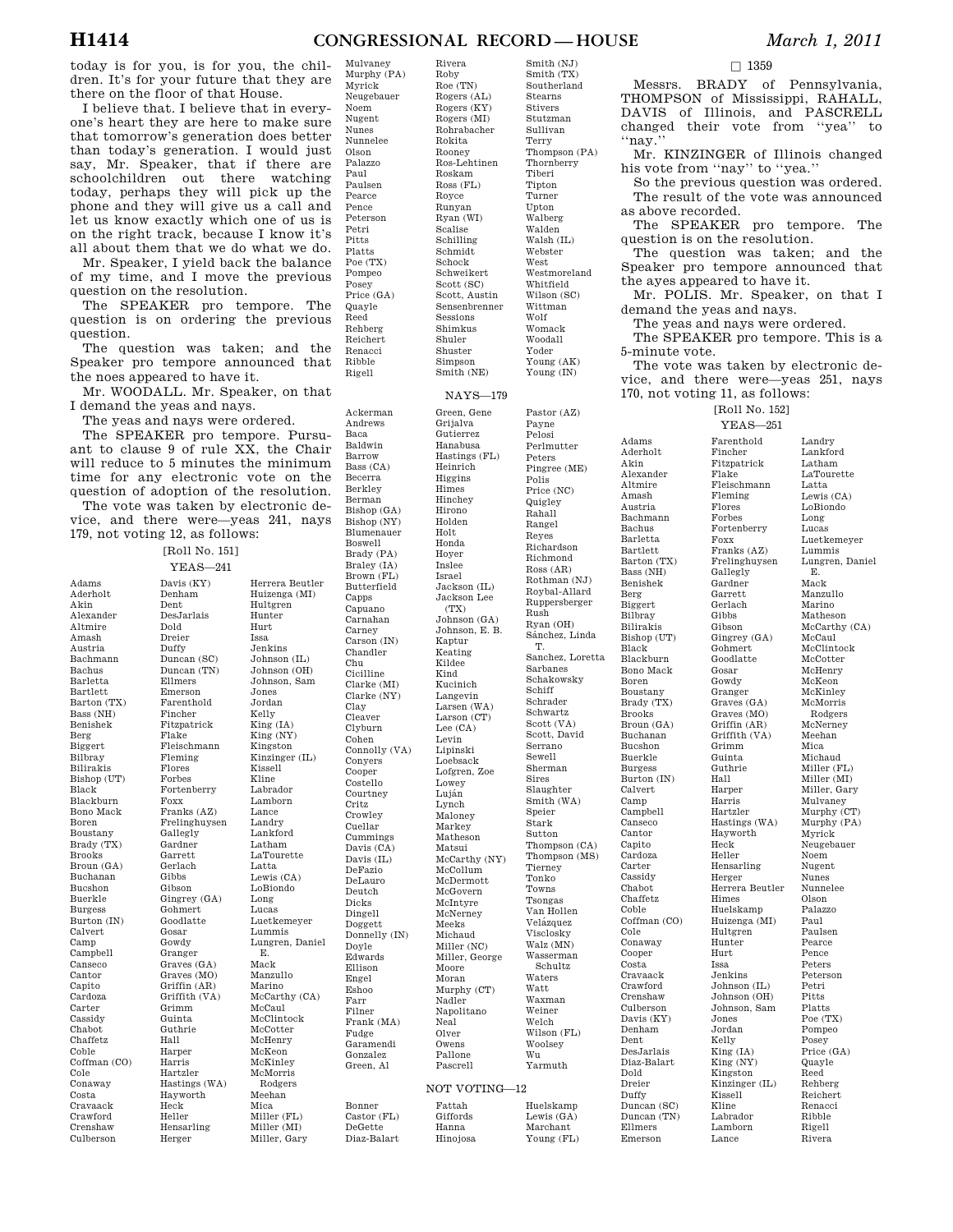Roby Roe (TN) Rogers (AL) Rogers (KY) Rogers (MI) Rohrabacher Rokita Rooney Ros-Lehtinen Roskam Ross (AR) Ross (FL) Royce Runyan Ryan (WI) Scalise Schilling Schmidt Schock Schweikert

Ackerman Andrews Baca Baldwin Barrow Bass (CA) Becerra Berkley Berman Bishop (GA) Bishop (NY) Blumenauer Boswell Brady (PA) Braley (IA) Brown (FL) Butterfield Capps Capuano Carnahan Carney Carson (IN) Chandler Chu Cicilline Clarke (MI) Clarke (NY) Clay Cleaver Clyburn Cohen Conyers Costello Courtney Critz Crowley Cuellar Cummings Davis (CA) Davis (IL) DeFazio DeLauro Deutch Dicks Dingell Doggett Donnelly (IN) Doyle Edwards Ellison Engel Eshoo Farr Filner

Scott (SC) Scott, Austin Sensenbrenner Sessions Shimkus Shuler Shuster Simpson Smith (NE) Smith (NJ) Smith (TX) Southerland Stearns Stivers Stutzman Sullivan Terry Thompson (PA) Thornberry Tiberi Tipton Turner Upton Walberg Walden Walsh (IL) Webster West Westmoreland Whitfield Wilson (SC) Wittman Wolf Womack Woodall Yoder Young (AK) Young (IN) NAYS—170 Green, Al Green, Gene Grijalva Gutierrez Hanabusa Hastings (FL) Heinrich Higgins Hinchey Hirono Holden Holt Honda Hoyer Inslee Israel Jackson (IL) Jackson Lee  $(TY)$ Johnson (GA) Johnson, E. B. Kaptur Keating Kildee Kind Kucinich Langevin Larsen  $(WA)$ Larson (CT) Lee (CA) Levin Lipinski Loebsack Lofgren, Zoe Lowey Luján Lynch Maloney Markey Matsui McCarthy (NY) McCollum McDermott McGovern McIntyre Meeks Miller (NC) Miller, George Moore Moran Nadler Napolitano Neal Payne Pelosi Perlmutter Pingree (ME) Polis Price (NC) **Quigley** Rahall Rangel Reyes Richardson Richmond Rothman (NJ) Roybal-Allard Ruppersberger Rush Ryan (OH) Sánchez, Linda T. Sanchez, Loretta Sarbanes Schakowsky Schiff Schrader Schwartz Scott (VA) Scott, David Serrano Sewell Sherman Sires Slaughter Smith (WA) Speier Stark Sutton Thompson (CA) Thompson (MS) Tierney Tonko Towns Tsongas Van Hollen Velázquez Visclosky Walz (MN) Wasserman Schultz Waters Watt Waxman Weiner

| Frank (MA)  | Owens         | Wilson (FL) |
|-------------|---------------|-------------|
| Fudge       | Pallone       | Woolsey     |
| Garamendi   | Pascrell      | Wu          |
| Gonzalez    | Pastor (AZ)   | Yarmuth     |
|             | NOT VOTING-11 |             |
| Bonner      | Fattah        | Lewis (GA)  |
| Castor (FL) | Giffords      | Marchant    |

Welch

Young (FL)

Olver

### Hinojosa  $\square$  1405

Ms. WATERS changed her vote from

Hanna

"yea" to "nay."

Connolly (VA) DeGette

So the resolution was agreed to.

The result of the vote was announced as above recorded.

A motion to reconsider was laid on the table.

Mr. ROGERS of Kentucky. Madam Speaker, pursuant to the rule, I call up

the joint resolution (H.J. Res. 44) making further continuing appropriations for fiscal year 2011, and for other purposes, and ask for its immediate consideration.

The Clerk read the title of the joint resolution.

The text of the joint resolution is as follows:

H.J. RES. 44

*Resolved by the Senate and House of Representatives of the United States of America in Congress assembled,* That the Continuing Appropriations Act, 2011 (Public Law 111–242) is further amended—

(1) by striking the date specified in section 106(3) and inserting ''March 18, 2011''; and

(2) by adding after section 166, as added by the Continuing Appropriations Amendments, 2011 (section 1 of Public Law 111–322), the following new sections:

''SEC. 167. The amounts described in paragraphs (1) and (2) of section 114 of this Act are designated as being for contingency operations directly related to the global war on terrorism pursuant to section 3(c)(2) of H. Res. 5 (112th Congress) and as an emergency requirement pursuant to section 403(a) of S. Con. Res. 13 (111th Congress), the concurrent resolution on the budget for fiscal year 2010.

''SEC. 168. Any language specifying an earmark in an appropriations Act for fiscal year 2010, or in a committee report or joint explanatory statement accompanying such an Act, shall have no legal effect with respect to funds appropriated by this Act. For purposes of this section, the term 'earmark' means a congressional earmark or congressionally directed spending item, as defined in clause 9(e) of rule XXI of the Rules of the House of Representatives and paragraph 5(a) of rule XLIV of the Standing Rules of the Senate.

'SEC. 169. The first and third paragraphs under the heading 'Rural Development Programs—Rural Utilities Service—Distance Learning, Telemedicine, and Broadband Program' in Public Law 111–80 shall not apply to funds appropriated by this Act.

'SEC. 170. Notwithstanding section 101, amounts are provided for 'Corps of Engineers-Civil—Investigations' at a rate for operations of \$104,000,000.

''SEC. 171. Notwithstanding section 101, amounts are provided for 'Corps of Engineers-Civil—Construction' at a rate for operations of \$1,690,000,000: *Provided*, That all of the provisos under such heading in Public Law 111–85 shall not apply to funds appropriated by this Act.

''SEC. 172. Notwithstanding section 101, amounts are provided for 'Corps of Engineers-Civil—Mississippi River and Tributaries' at a rate for operations of \$260,000,000: *Provided*, That the proviso under such heading in Public Law 111–85 shall not apply to funds appropriated by this Act.

''SEC. 173. Notwithstanding section 101, amounts are provided for 'Corps of Engineers-Civil—Operation and Maintenance' at a rate for operations of \$2,361,000,000.

''SEC. 174. Notwithstanding section 101, amounts are provided for 'Department of the Interior—Bureau of Reclamation—Water and Related Resources' at a rate for operations of \$913,580,000: *Provided*, That the fifth proviso (regarding the San Gabriel Basin Restoration Fund) and seventh proviso (regarding the Milk River Project) under such heading in Public Law 111–85 shall not apply to funds appropriated by this Act.

''SEC. 175. Notwithstanding section 101, amounts are provided for 'Department of Energy—Energy Programs—Energy Efficiency and Renewable Energy' at a rate for operations of \$1,950,370,000: *Provided*, That all of

the provisos under such heading in Public Law 111–85 shall not apply to funds appropriated by this Act.

''SEC. 176. Notwithstanding section 101, amounts are provided for 'Department of Energy—Energy Programs—Electricity Delivery and Energy Reliability' at a rate for operations of \$158,910,000: *Provided*, That all of the provisos under such heading in Public Law 111–85 shall not apply to funds appropriated by this Act.

''SEC. 177. Notwithstanding section 101, amounts are provided for 'Department of Energy—Energy Programs—Nuclear Energy' at a rate for operations of \$784,140,000: *Provided*, That the proviso under such heading in Public Law 111–85 shall not apply to funds appropriated by this Act.

''SEC. 178. Notwithstanding section 101, amounts are provided for 'Department of Energy—Energy Programs—Fossil Energy Research and Development' at a rate for operations of \$635,530,000: *Provided*, That the second proviso under such heading in Public Law 111–85 shall not apply to funds appropriated by this Act.

''SEC. 179. Notwithstanding section 101, amounts are provided for 'Department of Energy—Energy Programs—Science' at a rate for operations of \$4,826,820,000: *Provided*, That all of the provisos under such heading in Public Law 111–85 shall not apply to funds appropriated by this Act.

''SEC. 180. The last proviso under the heading 'Department of Energy—Atomic Energy Defense Activities—National Nuclear Security Administration—Weapons Activities' in Public Law 111–85 shall not apply to funds appropriated by this Act.

SEC. 181. Notwithstanding section 101, amounts are provided for 'Department of Energy—Atomic Energy Defense Activities— National Nuclear Security Administration— Defense Nuclear Nonproliferation' at a rate for operations of \$2,136,460,000: *Provided*, That the proviso under such heading in Public Law 111–85 shall not apply to funds appropriated by this Act.

''SEC. 182. Notwithstanding section 101, amounts are provided for 'Department of Energy—Atomic Energy Defense Activities— National Nuclear Security Administration— Office of the Administrator' at a rate for operations of \$407,750,000: *Provided*, That the last proviso under such heading in Public Law 111–85 shall not apply to funds appropriated by this Act.

''SEC. 183. Notwithstanding section 101, amounts are provided for 'Department of Energy—Environmental and Other Defense Activities—Defense Environmental Cleanup' at a rate for operations of \$5,209,031,000, of which \$33,700,000 shall be transferred to the 'Uranium Enrichment Decontamination and Decommissioning Fund': *Provided*, That the proviso under such heading in Public Law 111–85 shall not apply to funds appropriated by this Act.

''SEC. 184. Notwithstanding section 101, amounts are provided for 'Department of Energy—Environmental and Other Defense Activities—Other Defense Activities' at a rate for operations of \$844,470,000: *Provided*, That the proviso under such heading in Public Law 111–85 shall not apply to funds appropriated by this Act.

'SEC. 185. Notwithstanding section 101, amounts are provided for 'Independent Agencies—Election Assistance Commission—Election Reform Programs' at a rate for operations of \$0.

''SEC. 186. Notwithstanding section 101, amounts are provided for 'Department of Homeland Security—Office of the Under Secretary for Management' at a rate for operations of \$253,190,000.

''SEC. 187. Notwithstanding section 101, amounts are provided for 'Department of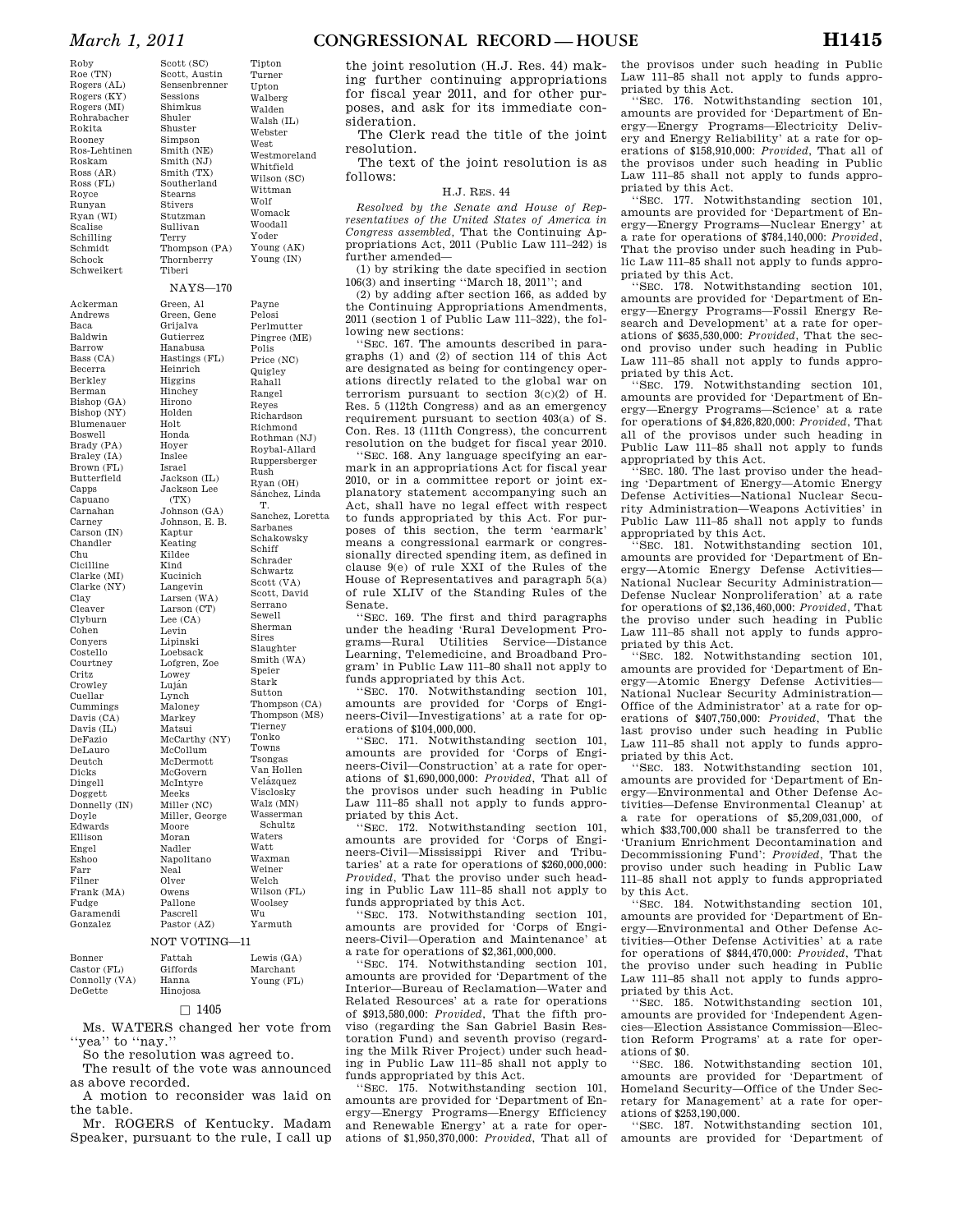Homeland Security—U.S. Customs and Border Protection—Salaries and Expenses' at a rate for operations of \$8,063,913,000.

''SEC. 188. Notwithstanding section 101, amounts are provided for 'Department of Homeland Security—U.S. Customs and Border Protection—Construction and Facilities Management' at a rate for operations of \$276,370,000.

''SEC. 189. Notwithstanding section 101, amounts are provided for 'Department of Homeland Security—Transportation Security Administration—Aviation Security' at a rate for operations of \$5,212,790,000: *Provided,*  That the amounts included under such heading in Public Law 111–83 shall be applied to funds appropriated by this Act as follows: by substituting '\$5,212,790,000' for '\$5,214,040,000';<br>by substituting '\$4,356,826,000' for by substituting '\$4,356,826,000' for '\$4,358,076,000'; by substituting '\$1,115,156,000' for '\$1,116,406,000'; by substituting \$777,050,000 for \$778,300,000; and by substituting '\$3,112,790,000' for '\$3,114,040,000'.

''SEC. 190. Notwithstanding section 101, amounts are provided for 'Department of Homeland Security—Coast Guard—Operating Expenses' at a rate for operations of \$6,801,791,000: *Provided,* That section 157 of this Act shall be applied by substituting '\$17,880,000' for '\$21,880,000', and without regard to 'and ''Coast Guard, Alteration of Bridges".

''SEC. 191. Notwithstanding section 101, amounts are provided for 'Department of Homeland Security—Coast Guard—Acquisition, Construction, and Improvements' at a rate for operations of \$1,519,980,000.

''SEC. 192. Notwithstanding section 101, amounts are provided for 'Department of Homeland Security—Coast Guard—Alteration of Bridges' at a rate for operations of \$0. ''SEC. 193. Notwithstanding section 101,

amounts are provided for 'Department of Homeland Security—National Protection and Programs Directorate—Infrastructure Protection and Information Security' at a rate for operations of \$879,816,000.

''SEC. 194. Notwithstanding section 101, amounts are provided for 'Department of Homeland Security—Office of Health Affairs' at a rate for operations of \$134,250,000.

''SEC. 195. Notwithstanding section 101, amounts are provided for 'Department of Homeland Security—Federal Emergency Management Agency—State and Local Programs' at a rate for operations of \$2,912,558,000: *Provided,* That the amounts included under such heading in Public Law 111– 83 shall be applied to funds appropriated by this Act as follows: in paragraph (12), by substituting '\$12,554,000' for '\$60,000,000' and by substituting '\$0' for each subsequent amount in such paragraph; in paragraph (13), by substituting '\$212,500,000' for '\$267,200,000'; in paragraph (13)(A), by substituting '\$114,000,000' for '\$164,500,000'; in paragraph  $(13)(B)$ , by substituting '\$0' for '\$1,700,000'; and in paragraph  $(13)(C)$ , by substituting '\$0' for '\$3,000,000': *Provided further,* That 4.5 percent of the amount provided for 'Federal Emergency Management Agency—State and Local Programs' by this Act shall be transferred to 'Federal Emergency Management Agency—Management and Administration' for program administration.

SEC. 196. Notwithstanding section 101, amounts are provided for 'Department of Homeland Security-Federal Management Agency—National Predisaster Mitigation Fund' at a rate for operations of \$75,364,000.

''SEC. 197. Notwithstanding section 101, amounts are provided for 'Department of Homeland Security-Science and nology—Research, Development, Acquisition, and Operations' at a rate for operations of \$821,906,000.

''SEC. 198. Sections 541 and 545 of Public Law 111–83 (123 Stat. 2176) shall have no force or effect.

''SEC. 199. Notwithstanding section 101, amounts are provided for 'Smithsonian Institution—Legacy Fund' at a rate for operations of \$0.

''SEC. 200. Notwithstanding section 101, amounts are provided for 'Department of Labor—Employment and Training Administration—Training and Employment Services' at a rate for operations of \$3,779,641,000, of which \$340,154,000 shall be for national activities described in paragraph (3) under such heading in division D of Public Law 111–117: *Provided,* That the amounts included for national activities under such heading in division D of Public Law 111–117 shall be applied to funds appropriated by this Act as follows: by substituting '\$44,561,000' for '\$93,450,000' and by substituting '\$0' for '\$48,889,000'.

''SEC. 201. Notwithstanding section 101, amounts are provided for 'Department of Labor—Mine Safety and Health Administration—Salaries and Expenses' at a rate for operations of \$355,843,000: *Provided,* That the amounts included under such heading in division D of Public Law 111–117 shall be applied to funds appropriated by this Act by substituting '\$0' for '\$1,450,000'.

''SEC. 202. Notwithstanding section 101, amounts are provided for 'Department of Labor—Departmental Management' at a rate for operations of \$314,827,000: *Provided,* That the amounts included under such heading in division D of Public Law 111–117 shall be applied to funds appropriated by this Act by

substituting '\$0' for '\$40,000,000'. ''SEC. 203. Notwithstanding section 101, amounts are provided for 'Department of Health and Human Services—Health Resources and Services Administration—Health Resources and Services' at a rate for operations of \$7,076,520,000: *Provided,* That the eighteenth, nineteenth, and twenty-second provisos under such heading in division D of Public Law 111–117 shall not apply to funds appropriated by this Act.

''SEC. 204. Notwithstanding section 101, amounts are provided for 'Department of Health and Human Services—Centers for Disease Control and Prevention—Disease Control, Research, and Training' at a rate for operations of \$6,369,767,000: *Provided,* That the amount included before the first proviso under such heading in division D of Public Law 111–117 shall be applied to funds appropriated by this Act by substituting '\$0' for '\$20,620,000'.

''SEC. 205. Notwithstanding section 101, amounts are provided for 'Department of Health and Human Services—Substance Abuse and Mental Health Services Administration—Substance Abuse and Mental Health Services' at a rate for operations of \$3,417,106,000: *Provided,* That the amount included before the first proviso under such heading in division D of Public Law 111–117 shall be applied to funds appropriated by this Act by substituting '\$0' for '\$14,518,000'.

''SEC. 206. Notwithstanding section 101, amounts are transferred from the Federal Hospital Insurance Trust Fund and the Federal Supplementary Medical Insurance Trust Fund for 'Department of Health and Human Services—Centers for Medicare and Medicaid Services—Program Management' at a rate for operations of \$3,467,142,000: *Provided,* That the sixth proviso under such heading in division D of Public Law 111–117 shall not apply to funds appropriated by this Act.

''SEC. 207. Notwithstanding section 101, amounts are provided for 'Department of Health and Human Services—Administration for Children and Families—Payments to States for the Child Care and Development Block Grant' at a rate for operations of \$2,126,081,000: *Provided,* That the amount in-

cluded in the first proviso under such heading in division D of Public Law 111–117 shall be applied to funds appropriated by this Act by substituting '\$0' for '\$1,000,000'. ''SEC. 208. Notwithstanding section 101,

amounts are provided for 'Department of Health and Human Services—Administration for Children and Families—Children and Families Services Programs' at a rate for operations of \$9,293,747,000: *Provided,* That the fifteenth proviso under such heading in division D of Public Law 111–117 shall not apply to funds appropriated by this Act.

'SEC. 209. Notwithstanding section 101, amounts are provided for 'Department of Health and Human Services—Administration on Aging, Aging Services Programs' at a rate for operations of \$1,510,323,000: *Provided,* That the first proviso under such heading in division D of Public Law 111–117 shall not apply to funds appropriated by this Act.

''SEC. 210. Notwithstanding section 101, amounts are provided for 'Department of Health and Human Services—Office of the Secretary—General Departmental Management' at a rate for operations of \$491,727,000: *Provided,* That the seventh proviso under such heading in division D of Public Law 111– 117 shall not apply to funds appropriated by

this Act. ''SEC. 211. Notwithstanding section 101, amounts are provided for 'Department of Education—Education for the Disadvantaged' at a rate for operations of \$15,598,212,000, of which \$4,638,056,000 shall become available on July 1, 2011, and remain available through September 30, 2012: *Provided,* That the tenth, eleventh and twelfth provisos under such heading in division D of Public Law 111–117 shall not apply to funds appropriated by this Act.

SEC. 212. Notwithstanding section 101, amounts are provided for 'Department of Education—School Improvement Programs' at a rate for operations of \$5,223,444,000, of which \$3,358,993,000 shall become available on July 1, 2011, and remain available through September 30, 2012: *Provided,* That of such amounts, no funds shall be available for activities authorized under part Z of title VIII of the Higher Education Act of 1965: *Provided further,* That the second, third, and thirteenth provisos under such heading in division D of Public Law 111–117 shall not apply to funds appropriated by this Act.

''SEC. 213. Notwithstanding section 101, amounts are provided for 'Department of Education—Innovation and Improvement' at a rate for operations of \$1,160,480,000, of which no funds shall be available for activities authorized under subpart 5 of part A of title II, section 1504 of the Elementary and Secondary Education Act of 1965 ('ESEA'), or part F of title VIII of the Higher Education Act of 1965, and \$499,222,000 shall be for part D of title V of the ESEA: *Provided,* That the first, fourth, and fifth provisos under such heading in division D of Public Law 111–117 shall not apply to funds appropriated by this

Act. ''SEC. 214. Notwithstanding section 101, amounts are provided for 'Department of Education—Safe Schools and Citizenship Education' at a rate for operations of \$361,398,000, of which, notwithstanding section 2343(b) of the ESEA, \$2,578,000 is for the continuation costs of awards made on a competitive basis under section 2345 of the ESEA: *Provided,* That the third proviso under such heading in division D of Public Law 111– 117 shall not apply to funds appropriated by this Act.

''SEC. 215. Notwithstanding section 101, amounts are provided for 'Department of Education—Special Education' at a rate for of  $$12,564,953,000$ , \$3,726,354,000 shall become available on July 1, 2011, and remain available through September 30, 2012: *Provided,* That the first and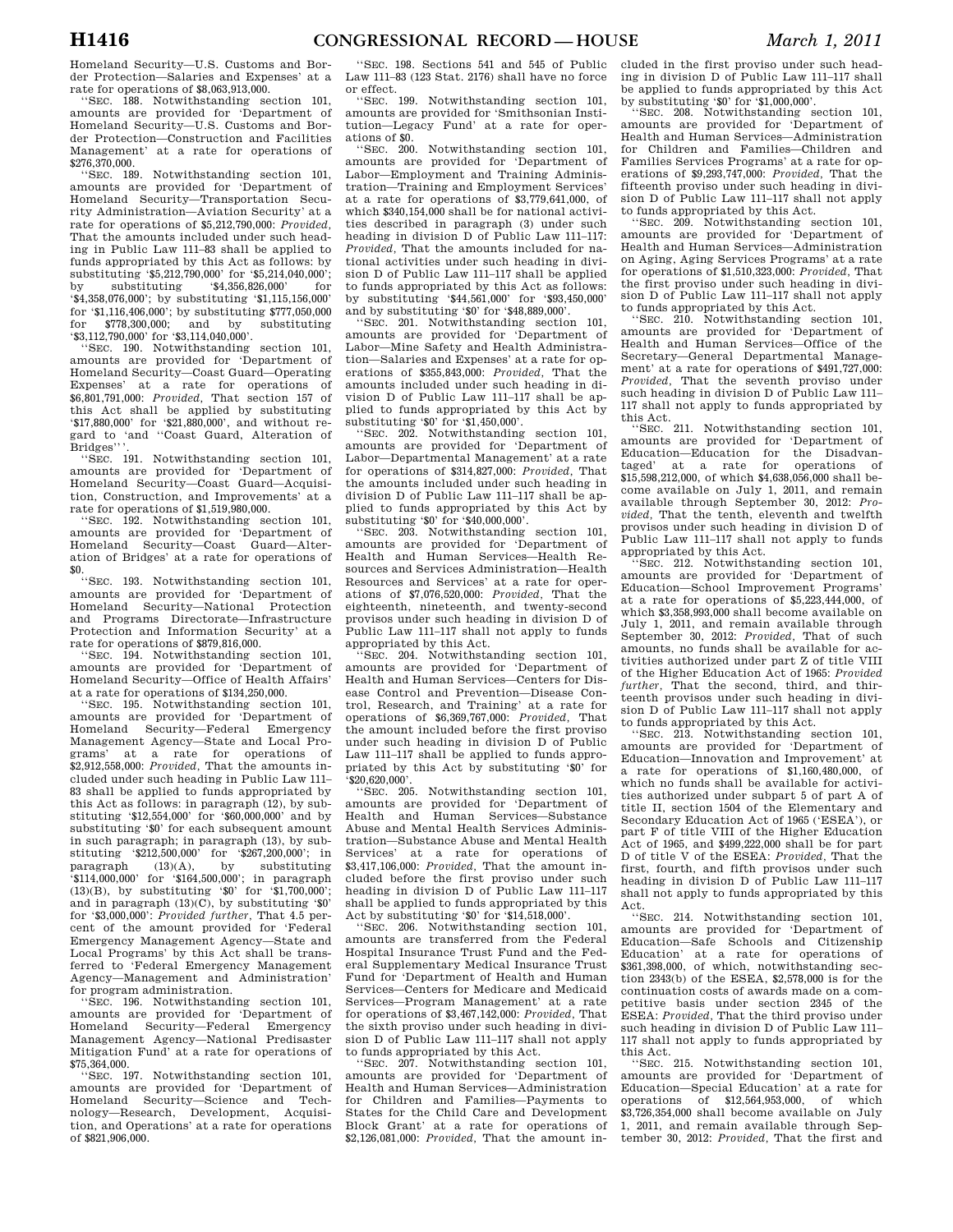second provisos under such heading in division D of Public Law 111–117 shall not apply to funds appropriated by this Act.

''SEC. 216. Notwithstanding section 101, amounts are provided for 'Department of Education—Rehabilitation Services and Disability Research' at a rate for operations of \$3,501,766,000: *Provided,* That the second proviso under such heading in division D of Public Law 111–117 shall not apply to funds appropriated by this Act.

'SEC. 217. Notwithstanding section 101. amounts are provided for 'Department of Education—Career, Technical, and Adult Education' at a rate for operations of \$1,928,447,000, of which \$1,137,447,000 shall become available on July 1, 2011, and remain available through September 30, 2012 and no funds shall be available for activities authorized under subpart 4 of part D of title V of the ESEA: *Provided,* That the seventh and eighth provisos under such heading in division D of Public Law 111–117 shall not apply to funds appropriated by this Act.

''SEC. 218. Notwithstanding sections 101 and 164, amounts are provided for 'Department of Education—Student Financial Assistance' at a rate for operations of \$24,899,957,000, of which \$23,162,000,000 shall be available to carry out subpart 1 of part A of title IV of the Higher Education Act of 1965 and no funds shall be available for activities authorized under subpart 4 of part A of title IV of such Act: *Provided,* That the maximum Pell Grant for which a student shall be eligible during award year 2011–2012 shall be \$4,860.

''SEC. 219. Notwithstanding section 101, amounts are provided for 'Department of Education—Higher Education' at a rate for operations of \$2,126,935,000, of which no funds shall be available for activities authorized under section 1543 of the Higher Education Amendments of 1992 or section 117 of the Carl D. Perkins Career and Technical Education Act of 2006: *Provided,* That the thirteenth proviso under such heading in division D of Public Law 111–117 shall not apply to funds appropriated by this Act.

SEC. 220. Notwithstanding section 101, amounts are provided for 'Institute of Museum and Library Services—Office of Museum and Library Services: Grants and Administration' at a rate for operations of \$265,869,000: *Provided,* That the amounts included under such heading in division D of Public Law 111–117 shall be applied to funds appropriated by this Act by substituting '\$0' for '\$16,382,000'.

''SEC. 221. Notwithstanding section 101, amounts are provided for 'Library of Congress—Salaries and Expenses' at a rate for operations of \$445,951,000, of which \$0 shall be for the operations described in the seventh proviso under this heading in Public Law 111–68.

''SEC. 222. Notwithstanding section 101, amounts are provided for 'Department of Transportation—Federal Highway Administration—Surface Transportation Priorities' at a rate for operations of \$0.

SEC. 223. Notwithstanding section 101, no funds are provided for activities described in section 122 of title I of division A of Public Law 111–117.

''SEC. 224. Notwithstanding section 101, section 186 of title I of division A of Public Law 111–117 shall not apply to funds appropriated by this Act.

''SEC. 225. Notwithstanding section 101, amounts are provided for 'Department of Transportation—Federal Railroad Administration—Rail Line Relocation and Improvement Program' at a rate for operations of  $$10,012,800.$ <br>"SEC. 226.

Notwithstanding section 101, amounts are provided for 'Department of Housing and Urban Development—Commu-

nity Planning and Development—Community Development Fund' at a rate for operations of \$4,255,068,480, of which \$0 shall be for grants for the Economic Development Initiative (EDI), and \$0 shall be for neighborhood initiatives: *Provided,* That the second and third paragraphs under such heading in title II of division A of Public Law 111–117 shall not apply to funds appropriated by this Act.

This joint resolution may be cited as the ''Further Continuing Appropriations Amendments, 2011''.

The SPEAKER pro tempore (Mrs. MILLER of Michigan). Pursuant to House Resolution 115, the gentleman from Kentucky (Mr. ROGERS) and the gentleman from Washington (Mr. DICKS) each will control 30 minutes.

The Chair recognizes the gentleman from Kentucky.

Mr. ROGERS of Kentucky. Madam Speaker, I yield myself such time as I may consume.

I rise today in support of H.J. Res. 44, the fiscal year 2011 Further Continuing Appropriations resolution.

This temporary CR is an extra special effort by the majority Republicans to avoid a government shutdown that could otherwise occur on March 4, when the current funding resolution expires. This temporary CR contains funding to allow all government agencies and programs to continue at the current rate of spending for the next 2 weeks until March 18, 2011, while reducing spending by \$4 billion through several spending cuts and program terminations. These cuts reflect this Republican majority's continued commitment to significantly reduce spending, to rein in the Nation's exploding deficits and debt, and to help our economy continue on the road to recovery.

Madam Speaker, a government shutdown would halt critical and necessary services and programs that Americans across the country rely on, and it is not what our constituents expect or demand.

#### $\Box$  1410

I would have greatly preferred that the Senate act on the hard-fought and thoughtfully crafted funding legislation that the House passed almost 2 weeks ago which saves the taxpayers \$100 billion compared to the President's request, but it's clear that the Senate needs more time. So this short-term CR will provide an additional 2 weeks by cutting spending to show our continued resolve to get our Nation's fiscal house in order.

The bill before us terminates eight programs for a savings of about \$1.24 billion. These eight programs were all targeted for elimination in the President's budget request and have also been part of proposed cuts in the past in the House and the Senate by Members of both parties. These eight programs include: Election Assistance Grants, the Broadband Direct Loan Subsidy, the Smithsonian Institution Legacy Fund, the Striving Readers program, the LEAP program, Even Start, Smaller Learning Communities, and a one-time highway funding addition.

In addition, the bill also eliminates more than \$2.7 billion in funding previously reserved for earmarks, eliminations that the House, the Senate, and the White House have all called for this year. The earmark funding cuts in this legislation come from Energy and Water; Homeland Security; Labor, Health and Human Services; legislative branch; and Transportation, Housing and Urban Development program accounts.

This legislation will represent the second of many appropriations bills this year that will significantly reduce spending, continuing a pattern of cuts that will help put our Nation's budget back in balance and stop the dangerous spiral of unsustainable deficits and debt.

It is my hope that this CR can be passed quickly and that the President will sign it before the March 4 deadline. This legislation should garner broad support today, given the short timeframe for action and given the fact that these spending cuts have received previous bipartisan support by Members of the House and Senate as well as the White House.

Madam Speaker, we're now 5 months into the current fiscal year and it's critically important that we complete this budget process so that we can turn our attention quickly to passing funding bills for fiscal year 2012. It is high time we start looking forward instead of constantly looking back to clean up past mistakes and inaction. We must move forward quickly in regular order, passing bills on time in an open and transparent fashion to avoid these budget uncertainties in the future.

Madam Speaker, this is one more step that we have to take to get our fiscal house in order. While this isn't a perfect or an easy process, it is essential that we pass this bill, avoid a government shutdown, and continue to work on a long-term solution to complete this long overdue funding process. Our constituents expect and deserve no less.

I reserve the balance of my time.

Mr. DICKS. Madam Speaker, I yield myself such time as I may consume.

(Mr. DICKS asked and was given permission to revise and extend his remarks.)

Mr. DICKS. Madam Speaker, today we will consider a short-term continuing resolution that will allow the essential functions of our government to continue beyond March 4, the date on which the current continuing resolution will expire.

With no final agreement on the spending levels for the current fiscal year, this measure is necessary in order to avoid a government shutdown, something I believe we should all want to do. I think that 2 weeks is not enough time to reach an agreement on H.R. 1 with the other body, and I'm afraid we're going to be back here doing this again.

Now, when the House approved H.R. 1 earlier this month, despite the overwhelming opposition of the Democratic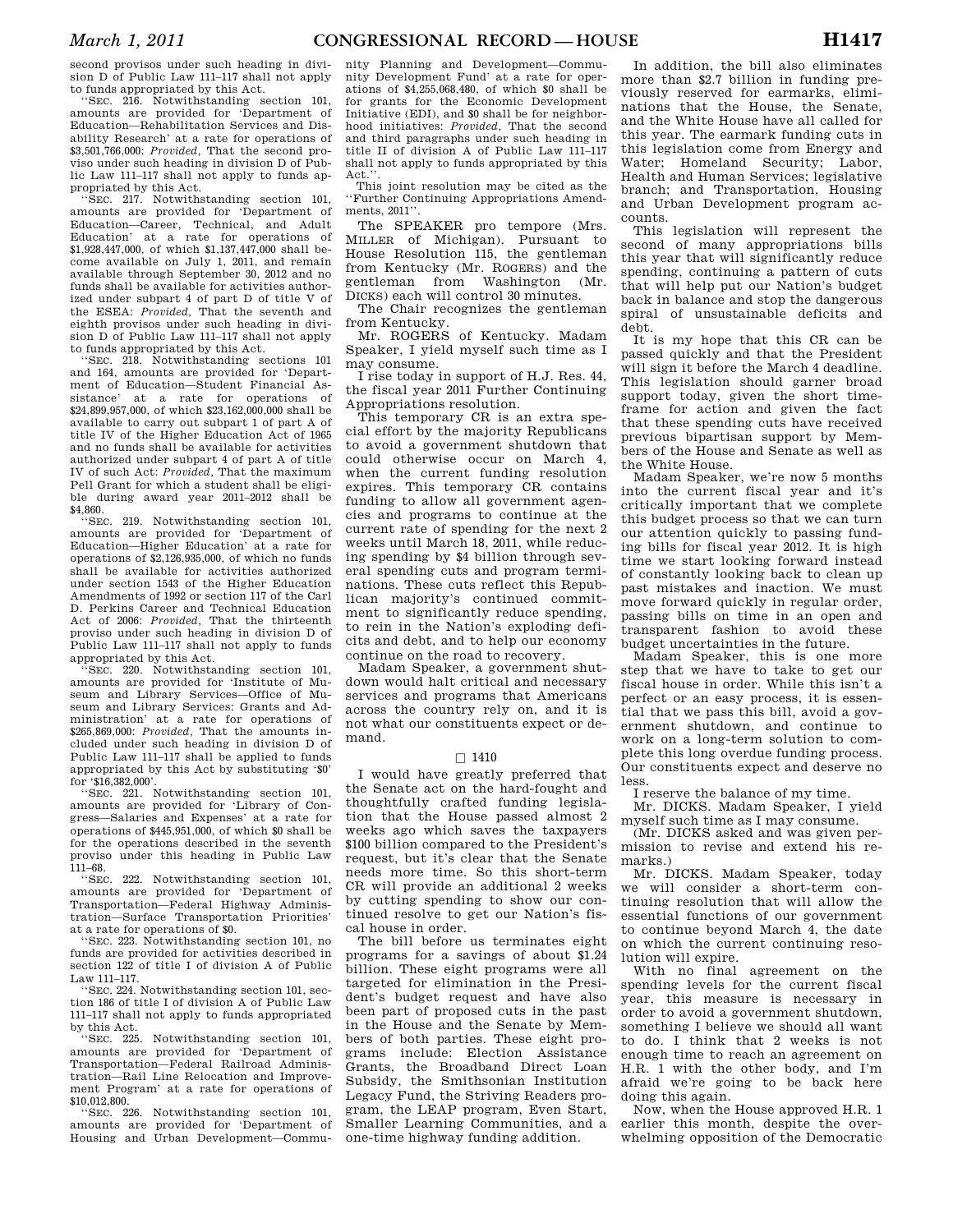Caucus, it was clear to me that gaining agreement on a compromised version of a full-year continuing resolution would be very difficult, at least before the expiration of the current CR. We opposed H.R. 1 because we believe it would have the effect of slamming on the fiscal brakes too abruptly, resulting in higher unemployment and threatening our Nation's economic recovery.

There is no dispute that cutting Federal spending too deeply and too quickly before the economy has fully recovered risks slowing growth and losing jobs. Moody's estimates that H.R. 1 would reduce real growth in 2011 by 0.5 percent, meaning 400,000 fewer jobs in 2011 and 700,000 fewer jobs by the end of 2012. The Economic Policy Institute projected job losses near 800,000. Goldman Sachs predicts that H.R. 1 would slow economic growth by about 1.5 to 2 percentage points, which translates into the American economy losing up to 2.4 million jobs.

So the recovery of our economy and the reduction of unemployment should be our paramount concern at this time.

I said during the debate on H.R. 1 earlier this month, and I will repeat today, that I believe the approach to deficit reduction that has been adopted by the Republican majority here in the House is far too narrow and too focused on the smallest segment of spending in the budget. It is a risky strategy based on the specious concept of cut and grow, which of course has no basis in sound economic theory.

So where does this leave us? We are now 6 months into the current fiscal year, FY11, and hearings with regard to the fiscal year 2012 budget have begun in both the Budget Committee and the Appropriations Committee.

H.R. 1 is clearly not acceptable to the other body, nor would it be acceptable to the President, whose signature is necessary before any funding bill can become law. What the President has already proposed for the coming year—a budget freeze at last year's level—remains, in my judgment, the best and most effective way to reduce the deficit and to support recovery in major sectors of our economy. In fact, we have already adopted a freeze at FY10 levels in the continuing resolution that we are currently operating under.

Democrats approved the CR in December with only one Republican vote, which represents a reduction of \$41 billion from the levels sought by the President in his FY 2011 budget request. This is a significant reduction in the deficit, and a significant part of that came from defense. I want to repeat this. The \$41 billion cut from the Obama FY11 budget was passed in a CR by the Democratic House and Democratic Senate and signed into law by the Democratic President with only one Republican vote.

We are now on the verge of an expiring CR, and we are considering another version that extends the time to resolve the differences by only 2 weeks.

I take the chairman at his word that neither he nor his leadership is interested in shutting down the operation of the Federal Government by declaring a stalemate in these appropriations deliberations. I will concede that it is disconcerting to me and others on our side to read the Speaker's comments this week that would seem to imply that there is a strategy of passing shorter term appropriation bills, with further and further and further cuts 2 weeks at a time.

## $\Box$  1420

We were concerned by his statement that seemed to indicate a plan for a piecemeal approach to future spending cuts. He said, ''If they won't eat the whole loaf at one time, we'll make them eat it one slice at a time.''

I believe we need to set aside these political machinations and get serious about finishing up work on the fiscal year 2011 budget. I will be the first to admit that it is because the Democrats didn't pass our bills last year that we're here working on this. So we have responsibility, too, and that's one of the reasons why we were so eager to engage Chairman ROGERS in trying to get this open rule, to work through the amendments, get a unanimous consent agreement—to help move this process forward because I personally feel we have some responsibility here.

And I think it is obvious that we are going to need more than the 2 weeks to get from here to there.

Now, I appreciate the desire of the gentleman from Kentucky to encourage the Members of his caucus to enter into serious negotiations with the other body with the hope of completing work by March 18.

But in a conference—I've been in conferences for 34 years as a Member and 8 years before that as a staffer—nobody gets everything they want. It's a process of compromise. You work out the differences between the two positions.

So I'm proud of the fact that we start with a cut of \$41 billion that was enacted by the Democratic Congress in December during a very successful lame duck session.

I reserve the balance of my time.

Mr. ROGERS of Kentucky. I yield myself 30 seconds.

The gentleman, who is my friend, mentioned the economists and their opinion of H.R. 1, the budget-cutting bill we passed a couple of weeks ago.

The best source that I think of, right off, is Ben Bernanke, Chairman of the Federal Reserve, who has said H.R. 1 would have no negligible harmful impact on the economy. And if the Chairman of the Federal Reserve says that, I tend to believe him.

Now I yield 3 minutes to the chairman of the Energy and Water Subcommittee on our committee, the gentleman from New Jersey (Mr. FRELING-HUYSEN).

Mr. FRELINGHUYSEN. I rise in support of this continuing resolution. It's a reasonable and a thoughtful path for-

ward to avoid a potential government shutdown.

Madam Speaker, the American people have made two things perfectly clear: First, they want their government to stay up and running; and, secondly, they want us to cut spending. We need to do both.

Like many of us, I would have greatly preferred that the Senate act on H.R. 1, the 7-month continuing resolution that we debated for over 90 hours that included, indeed, the largest spending reductions in the history of any Congress.

Ten days ago, this committee and this House took the President's budget and cut it by over \$100 billion, terminating dozens of government programs in the process. And in a city where President Reagan once said ''A government bureau is the nearest thing to eternal life we'll ever see on this Earth,'' that's quite an accomplishment.

Madam Speaker, the resolution we have before us today is a simple stopgap measure to provide more time for negotiations to develop a funding bill for the rest of the current fiscal year. It's temporary and it must pass to keep the government open beyond Friday.

This bill contains \$4 billion in savings including just under a billion from programs under the jurisdiction of my committee, Energy and Water Development. These savings are found purely from eliminating earmarks inserted by Congress in the fiscal year 2010 bill.

As with other spending reductions in this temporary bill, the committee has taken great pains to include only savings that both parties and both Chambers support. Both the House and Senate have sworn off earmarks for fiscal year 2011, so these reductions should not be controversial.

My colleagues, we must move this resolution. We need it to provide time to continue negotiations to complete the important work that should have been done by the last Congress—which passed no appropriations bills.

Madam Speaker, I repeat: The American people have made it clear. They want their government to stay open for business. They also want us to cut spending. Let's do it. Let's move ahead. This resolution needs to be passed.

Mr. DICKS. Madam Speaker, I yield 5 minutes to the gentlewoman from Connecticut (Ms. DELAURO), who is also the ranking Democratic member on Health and Human Services.

Ms. DELAURO. I thank the gentleman.

Madam Speaker, I rise in opposition to this 14-day continuing resolution. The House majority is threatening to close down the government. This is brinkmanship. Their desire to engage in brinkmanship damages our economy and creates uncertainty for businesses and families.

Make no mistake, the proposed budget cuts will cost jobs, 700,000 jobs by the end of 2012, according to economist Mark Zandi, who, in fact, was the chief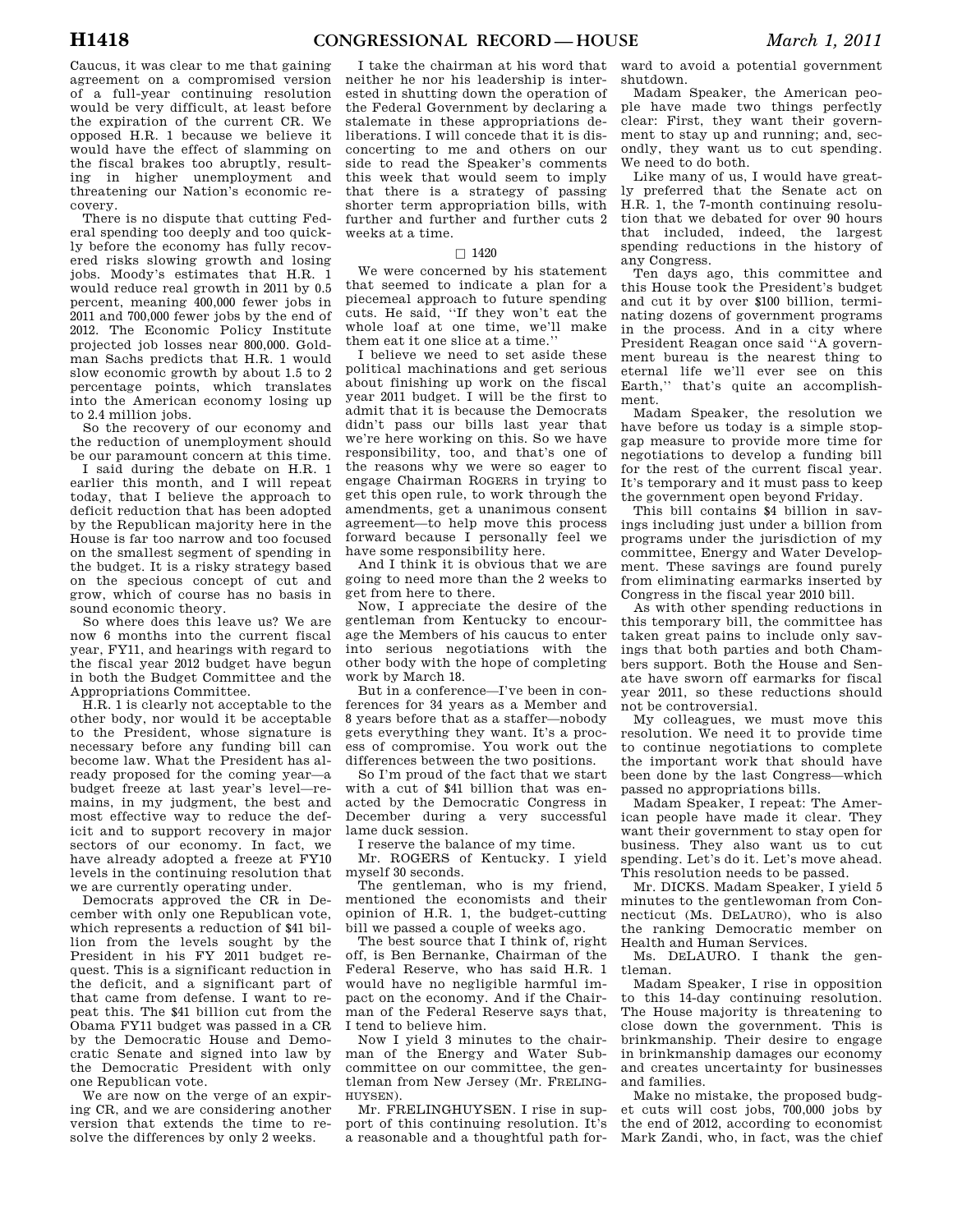economist for Senator JOHN MCCAIN in his Presidential bid.

Let me be clear. I am very supportive of the removal of earmarks in this resolution. They should be cut. We understand the need for deficit reduction. The question is where do we start?

Our first priority should be to go after waste and special interest spending: \$40 billion to the oil industry which we are providing today, \$40 billion. What about the almost \$8 billion to multinational corporations who take their jobs overseas? And, yes, what about the \$8 billion in agricultural subsidies?

It is too bad that cutting these special interest subsidies is not the priority of the majority's resolution. Instead, this budget makes deep and reckless cuts in the areas that most impact middle class and working families.

Of the \$4 billion in immediate cuts put forward by this 14-day resolution, \$1.4 billion comes out of Education, Health and Human Services, and out of training programs. And, yes, almost a billion dollars, a quarter of the cuts, comes out of education. Education should be one of the last places we look to cut the budget, not the first.

Yes, these cuts could be achieved by eliminating four programs proposed for termination by the President, as well as eliminating funding associated with earmarks last year. But these are not the President's proposals. While he would cut some education programs, he would then reinvest those savings in other education programs considered more effective. This resolution just wipes out the funding.

This resolution severely cuts efforts to reduce illiteracy, which is a serious national problem for economic, as well as human, reasons. The largest program targeted, Striving Readers, represents a consolidation and reorganization of literacy programs that was just launched in 2010. Why would the Republican majority think it is responsible to strip away funding to improve literacy in this country before it even has a chance to work?

I'm particularly concerned and disappointed by the elimination of Even Start. Even Start is about breaking the cycle of poverty and illiteracy by improving educational opportunities for families. I do not agree with the President's assessment that it should be terminated, and I do not support its elimination in this resolution. This is an effective and a critical program that should be allowed to continue.

I'm not the only one concerned by the consequences of this reckless budget. Three hundred leading economists have signed a letter to the President noting how these spending cuts will diminish our economic competitiveness. Goldman Sachs reported to its investors that the Republican budget will slash economic growth by 2 percent of our economic growth. That would send the unemployment numbers back over 10 percent.

Americans want us to craft a budget for the remainder of the year that creates jobs, reduces the deficit, and strengthens the economy.

### $\square$  1430

Do we start with slashing special interests and waste like the \$40 billion that we are providing in subsidies to the oil companies? And last time any of us looked, they were doing pretty well. They don't need any subsidies. Or do we start by cutting the things that help the middle class, which help our businesses, and working families with children and with seniors?

This resolution increases unemployment. It will hurt our economic recovery. And I urge my colleagues to oppose this reckless resolution.

Mr. ROGERS of Kentucky. I yield 2 minutes to the chairman of the Agriculture Subcommittee on Appropriations, the gentleman from Georgia (Mr. KINGSTON).

Mr. KINGSTON. I thank the chairman for the time.

Madam Speaker, I want to make three very important points right off the bat:

Number one, our debt is almost at 95 percent of the GDP. It's the highest debt we have ever had in history. Last year alone the deficit was \$1.5 trillion. We are borrowing 40 cents for every \$1 that we spend. Now, if you and I were doing that in our households or our business was doing it or anybody else, you would say, okay, we've got to change our spending habits. But somehow there are those in Congress who think that we can continue to defy the laws of gravity. We have got to get our house in order.

Number two, why are we here? We are here because the Democrats last year did not pass a budget, did not pass appropriation bills, and did not complete their work on fiscal year 2011. That's what we're doing. We are trying to clean up the mess that was left to us. And in doing that, we are mindful of our financial situation and trying to reduce some of the spending.

Number three, let me say this. This bill was passed with an open rule. Indeed, I believe we had 127 votes on different amendments. Democrats and Republicans offered a myriad of amendments. Now, for those who are complaining on the floor today that they don't like these cuts, why didn't they offer their amendments on the floor a couple of weeks ago? That would have been the way to do this. Now, the chairman and the Speaker have committed to have open rules throughout this process this year, and so there will be a lot of opportunities to go after some of these programs. And some of the ones that are mentioned, I think I will support those cuts. But I just want to emphasize that everyone has had a bite of this apple.

Finally, let me just say this, Madam Speaker. The Zandi report comes from an economist, a political economist we might say, who was the same person

who told us the stimulus bill would work, the stimulus bill would keep us from going to 8 percent unemployment. We reached 10 percent. I don't think we need to listen to any more of his advice.

The SPEAKER pro tempore. The time of the gentleman has expired.

Mr. ROGERS of Kentucky. I yield the gentleman an additional 30 seconds.

Mr. KINGSTON. I thank the chairman.

I just want to say that I don't think that Mr. Zandi has any more credibility. We have already spent \$800 billion on his advice that the stimulus program would work, and it did not work.

Mr. ROGERS of Kentucky. Will the gentleman yield?

Mr. KINGSTON. I yield to the gentleman from Kentucky.

Mr. ROGERS of Kentucky. Is the gentleman aware that Ben Bernanke, the Chairman of the Federal Reserve, now says that H.R. 1 would have no harmful effect on the economy?

Mr. KINGSTON. I have heard that. And I understand there is something like 150 other economists who have signed a letter to that effect that was led by John Taylor, who is an economist as well.

Mr. ROGERS of Kentucky. And that cutting spending and reducing the deficit will give confidence to the business community to hire people and put people to work.

Mr. KINGSTON. I thank the chairman.

Mr. DICKS. I yield 3 minutes to the gentlelady from Texas (Ms. JACKSON LEE), one of our distinguished Members.

Ms. JACKSON LEE of Texas. Let me thank the ranking member of the Appropriations Committee and let me thank the chairperson. I sometimes have a slip of tongue, Mr. DICKS, and call you ''chairman,'' but I thank you very much for this opportunity.

I want to just try to give a procedural class here today. The procedural class is that this document is a placeholder. I would hesitate to call it a fake document, but that is what it is.

As I left my constituency, the last words I heard were, ''Don't you all shut down the government.'' And I am glad that Mr. DICKS worked hard to submit his amendment in the Rules Committee. It's unfortunate that the wise men and women didn't have a majority. The Republicans would not yield to a thoughtful amendment by Mr. DICKS.

But this is a 2-week document. We know how old, and what—many of us have seen a 2-week-old baby. That's what this is: a 2-week document so we can do the right thing.

It needs to be very clear that before we left in the 110th Congress, Democrats had already cut \$41 billion. Now, many say we didn't have a budget. We had a budget, but we had no compromise, no reconciliation, no fairness, no concern about the American people.

Now we have spent 3 months, March 1, doing nothing, and not one bill creates a job. Goldman Sachs, I know that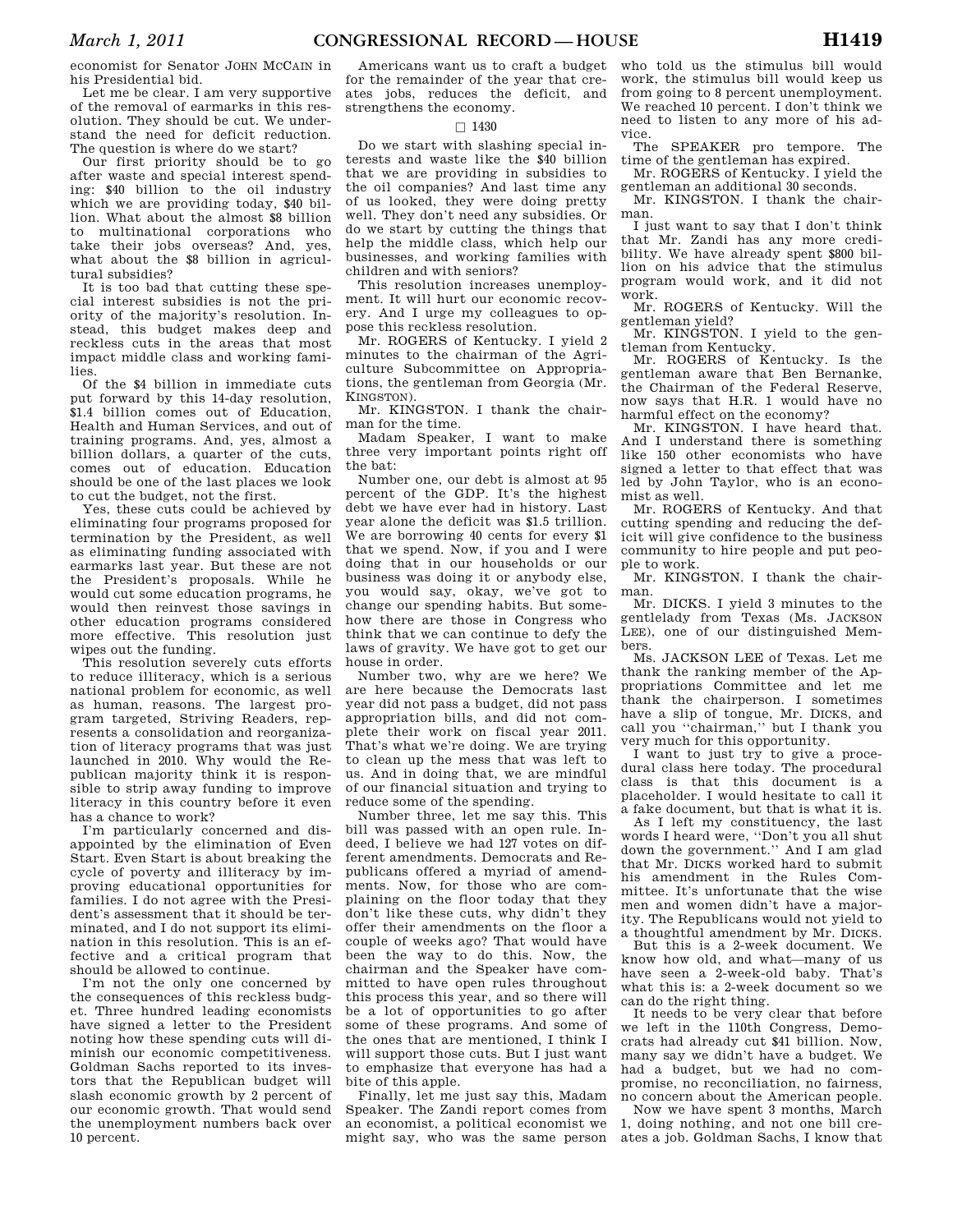there is a critique on Goldman Sachs, but you can't discount the independent, objective assessment of them saying that in the CR that was passed a week ago 700,000 to 800,000 jobs would be lost.

Mark Zandi was the economist and adviser to JOHN MCCAIN. I am not sure what politics he has, but he is not in a political office today. And he provides us with an independent assessment that the CR that we voted on, which the Senate would not agree to, would cost us 800,000 jobs. This document will go nowhere.

Unfortunately, the \$4 billion that is cut out of here, and a litany of other unfortunate cuts, is only temporary. I want to live to fight another day. We all want to be able to respond to the needs of this country in deficit reduction and a fair budget. But we could have had a clean CR, and we would have reasonably sat down and made right decisions.

Most economists have said that cutting the government in the middle of a budget year is ineffective. The bipartisan fiscal commission said: Project to 2012 and 2013; don't cut 2011.

It's important for the American people to know this is in the midst of your budget year. So Pell Grants for students who are in college right now, who have already gotten an amount rendered to them, operating on maybe a \$1,000 grant to finish out in May, what we're doing is cutting them in the midst.

The SPEAKER pro tempore. The time of the gentlewoman has expired.

Mr. DICKS. I yield the gentlewoman an additional 30 seconds.

Ms. JACKSON LEE of Texas. That's what was voted on a week ago. What we're doing now is to recognize that people who govern are responsible for making sure the doors of this government stay open.

I care about homeland security as a member of the Homeland Security Committee. I care about the DEA task force fighting drug cartels. I care about children getting education, health care, the environment.

So let me just say this. We're doing this because we believe in the American people, but don't you for a moment think that this document is worth anything. We've got to get to business and fight for the American people and preserve education. That's what Democrats stand for, and that's what we'll fight for.

Mr. ROGERS of Kentucky. Madam Speaker, I yield 3 minutes to the chairman of the Homeland Security Subcommittee on Appropriations, the gentleman from Alabama (Mr. ADERHOLT).

Mr. ADERHOLT. Thank you, Mr. Chairman, for yielding this time to me.

Madam Speaker, as has been pointed out, 2 weeks ago this Chamber voted emphatically to cut spending and to right-size our government. This CR that's before us today is a necessary stopgap that will keep the government operating until we can finalize an

agreement on those spending cuts that was contained in H.R. 1.

The homeland security sections of the CR before us today strikes the right balance between funding priority programs that are essential to our Nation's security and, at the same time, keeping our discretionary spending in check. This CR cuts over \$264 million in earmarks from the Department of Homeland Security's budget, while at the same time sustaining the current staffing levels of our frontline operating agencies like Border Patrol, CBP, ICE, and the Coast Guard, proof that we can cut spending and fund these functions of government that are truly vital.

As I said 2 weeks ago on this floor, the Department of Homeland Security is not immune from fiscal discipline, and no program or agency is beyond the belt-tightening that our government so desperately needs.

#### $\Box$  1440

By implementing these cuts, we are not choosing between homeland security and fiscal responsibility. Both are serious national security issues that must be dealt with immediately. Through a series of prudent choices, this CR achieves both.

Madam Speaker, this CR is a reasonable first step in addressing our government's fiscal crisis. There is absolutely no reason why the President or our colleagues in the Senate cannot support these overdue spending cuts. The American people are demanding no less.

Mr. DICKS. I yield myself 1 minute.

You know, as I have said here today, everyone is in favor of doing deficit reduction. We want to do it in a way that won't hurt the economy. What I am concerned about is that if we have this large cut and then the States and local governments cut \$125 billion at the same time, we will have about \$185 billion of cuts, and that is going to cause a decline in economic growth.

I mean, it is basic economics. The way you get the deficit down is get people back to work, get people jobs, get them back to work. When the economy is as fragile as it is, it's a question of timing.

What the commission members said is don't do it in 2011; do it in 2012 and 2013 and then deal with the entire budget, deal with the entitlements, deal with the taxes, do the whole thing. Do the budget agreement that we all know we have to do, and that's going to take bipartisanship. That's going to take both parties, the President and the Senate and the House.

The SPEAKER pro tempore. The time of the gentleman has expired.

Mr. DICKS. I yield myself 1 additional minute.

We are going to have to get together and work out an agreement and come out together and support it in order to get this through. This is what we did with Bob Dole and Tip O'Neill and Ronald Reagan.

So, this can be done, but we have to have everything on the table. Again, I worry about the 2 week Continuing Resolution. I think that's a bit ambitious.

Again, I want to point out to my colleagues that it was the Democratic House and Senate and President who passed the bill, the CR that cut \$41 billion from Obama's FY 2011 request, \$41 billion.

So I want to make sure you all don't forget that. I am going to try to continue to remind you of that fact.

I reserve the balance of my time.

Mr. ROGERS of Kentucky. Madam Speaker, I yield 3 minutes to the chairman of the Labor-HHS subcommittee on appropriations, the gentleman from Montana (Mr. REHBERG).

Mr. REHBERG. Thank you, Chairman ROGERS.

Madam Speaker, I rise to express my deep frustration with this extension. Here we go again, debating another continuing resolution. I am starting to feel like Bill Murray in ''Groundhog Day." In that movie, the main character wakes up every morning to relive the same day again and again. He never moves forward because he is stuck on Groundhog Day.

Last year, Republicans in the House put the country on notice that we would try to reduce spending by \$100 billion this year. The Senate knew, and the American people knew, and they gave us a substantial majority in the House.

We worked responsibly and openly on a continuing resolution to meet that goal. After considering scores of amendments and engaging in long days of thoughtful debate, we succeeded. In response, the Senate majority leader summarily dismissed our good-faith efforts and recessed the Senate for a week.

Despite giving us an unprecedented 3 years of trillion-dollar deficits, the majority leader dismissed our efforts to reduce spending less than 2 percent from the total fiscal 2011 budget.

In the interest of continuing our work on behalf of the American taxpayer and finding some common ground, Republicans are offering this 2 week extension, another continuing resolution made necessary only because the Democrat leadership refused to adopt a budget last year. It is like Groundhog Day all over again.

During this short extension we propose to save \$4 billion—too much for Senator REID. He suggests a freeze on spending for 30 days while he contemplates our proposal. The national debt will increase another \$136 billion during that time.

This is part of a big stall. Keep stalling. Keep implementing unaffordable health care entitlement programs. Keep threatening, keep spending, all the while ignoring the will of the people.

But the growing \$14.5 trillion national debt is dragging our country into economic ruin, and a looming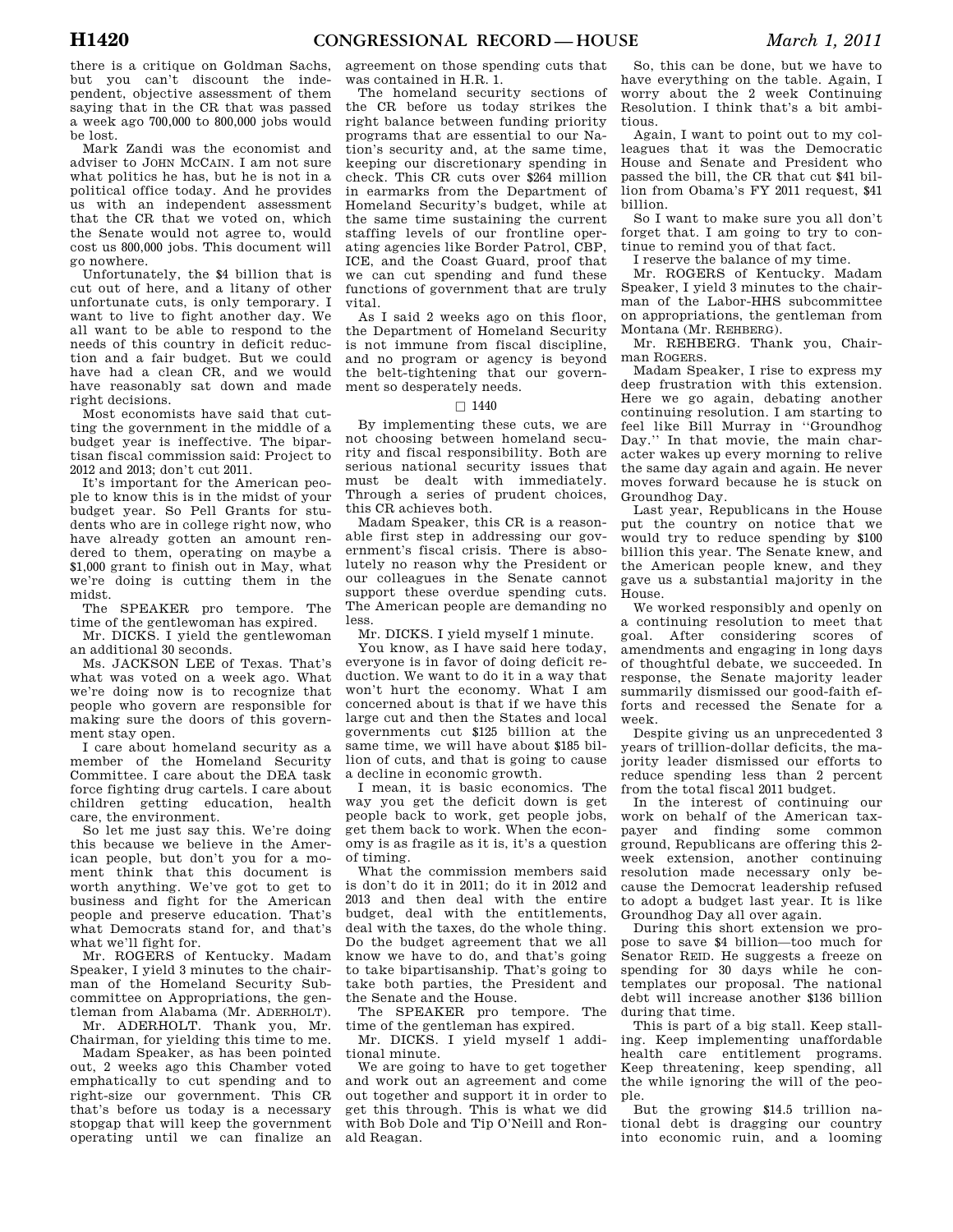health care law with \$2.5 trillion in new spending, when fully implemented, is about to bury us. And make no mistake, I am not happy that funding for the implementation of health care law continues in this continuing resolution.

At some point soon, before it is too late, the majority leader and his Democrat colleagues need to meaningfully address our spending problem. Unfortunately, all indications are that our good-faith effort to find common ground with this 2-week extension will not bring the Senate to the table to negotiate.

The President and the Senate majority hold the balance of power in Washington D.C., but they stand against the majority of Americans.

I will support this measure, but I have been pushed to my limit. ''Groundhog Day'' may have been an entertaining movie, but it shouldn't be the basis for a system of government. It's time for the Senate to get to work.

Mr. DICKS. Madam Speaker, may I inquire as to how much time is remaining.

The SPEAKER pro tempore. The gentleman from Washington has 13 minutes remaining and the gentleman from Kentucky has 151⁄2 minutes remaining.

Mr. DICKS. I yield 2 minutes to the gentleman from New Jersey (Mr. AN-DREWS).

(Mr. ANDREWS asked and was given permission to revise and extend his remarks.)

Mr. ANDREWS. I thank my friend for yielding.

Madam Speaker, I hope that we are beginning to usher in in the next 2 weeks a season of compromise on this very important question before the country. I hope and I am confident that Chairman ROGERS and Mr. DICKS are capable of striking a very sound compromise for the people of our country.

Here is where we are. When the fiscal year began on October 1, there were a series of resolutions that said let's live under the budget that spent what last year spent, and we have lived under that budget until this time. That budget saves \$41 billion below what the administration asked for last February.

The majority, about 10 days ago, passed a bill that said it wants to spend \$100 billion less than what was proposed by the administration last February. Now, logical people would say that we are very well on the way to a sensible compromise.

We are on track to save \$41 billion below what was requested. The majority wishes to spend \$100 billion less than that.

I am certain that talented legislators like the chairman, like Mr. DICKS, left to their own devices and leadership, can find a way to have us strike a middle ground for the rest of the fiscal year. I am hoping that this is the last one of these temporary extensions we have so that those who rely upon the continuing funding of government de-

partments—vendors, employees, and institutions—will be able to do so.

I think it's fertile for a good compromise, and I certainly hope the House reaches it.

Mr. ROGERS of Kentucky. Madam Speaker, I yield 3 minutes to the gentleman from Ohio (Mr. AUSTRIA).

Mr. AUSTRIA. I thank the chairman for yielding.

Madam Speaker, I rise today in support of this short-term continuing resolution, which must be passed this week to avoid a shutdown of many important programs and services.

Our first priority today is job growth. That's why we are putting into place policies that will stop the runaway spending here in Washington and help bring more certainty to our financial and business markets to grow our economy and create long-term sustainable jobs.

Last week, I had the opportunity to visit the largest single site employer in the State of Ohio, Wright-Patterson Air Force Base, and I was told that if the government shuts down that thousands of people may be asked not to come to work. If we don't pass this short-term CR, this is one place that would surely suffer from a shutdown, which is responsible for numerous national defense programs that depend on continued funding.

Without funding, programs like this across the country will not get off the ground in a timely manner, may incur programmatic delays and costs, jeopardize the national defense programs they support, and put thousands of jobs, including small businesses, on the line. We must do the responsible thing and pass this short-term resolution, which will buy us time to find a longterm solution to our budget crisis.

Madam Speaker, people across America, and especially in Ohio, have spoken very clearly that Washington needs to cut spending.

#### $\Box$  1450

Nobody said these cuts were going to be easy, but they are absolutely essential to help put our country back on a fiscally sustainable path that will create jobs and strengthen our economy for future generations.

With the leadership of Chairman ROGERS, this House has already passed a CR to help protect national defense, but in addition to that made more than \$100 billion in cuts; and when we pass this short-term CR, we will have passed another \$4 billion in cuts. It's time for the Senate to do their job and pass a CR. I urge my colleagues to join me in supporting this short-term CR and show that we're listening to the American people by passing a CR that includes substantive cuts and will put us on a fiscally sustainable path forward.

Mr. DICKS. I yield 1 minute to the distinguished Democratic leader and former Speaker, the gentlelady from California, NANCY PELOSI.

Ms. PELOSI. I thank the gentleman for yielding time and for presenting the Dicks substitute, which was not allowed to come to the floor, but nonetheless I salute him for his leadership in that regard.

Madam Speaker, Members of Congress agree, I think, on two things today: that we must move this process forward so that government does not shut down, and that we must reduce the deficit. As we do that, we must create jobs and strengthen the middle class. That is someplace where we may have some separation, because as the distinguished ranking member, Mr. DICKS, has said earlier, in December of 2010, congressional Democrats and the President of the United States cut spending by \$41 billion—\$41 billion. On that day in December, only one Republican voted for those cuts—only one.

February, 2 months later, Republicans passed a spending bill that does not create jobs but, in fact, has been said to destroy 700,000 jobs. That's approximately 100,000 jobs a week since we passed our ''cut it'' bill.

February 2011, Republicans passed the same spending bill that reduces U.S. economic growth by  $1\frac{1}{2}$  to 2 percent. Now some have questioned, Is it really as much as 700,000 jobs? Is it really as much as 11⁄2 to 2 percent? But no one questions whether there will be job loss or whether there will be a slowing down of our economic growth among serious economists.

We are going in the wrong direction. How fast may be the question. But we are going in the wrong direction. That is why it's very important for us to proceed with great care and great caution here because, again, we have the opportunity to create jobs, to strengthen the middle class, and to do so in a way that is fiscally sound.

When I hear our colleagues talk about the deficit and the immorality of a big deficit—and I completely agree that we owe it to our children and our grandchildren not to leave them a debt—but all this talk about deficit is what we have, as Democrats, taken the lead on for decades.

Do you remember—because many of you were here at the time—that when President Clinton became President he inherited an enormous debt? He instituted pay-as-you-go, we had an economic agreement that was passed in the Congress, and the deficit began to reduce to a path of \$5.6 trillion in surplus. Another President Bush took office; pay-as-you-go went out the window; and, again, the turnaround into growing deficits.

So for all of this talk about the immorality of deficits, where were you when those deficits were instituted in the late eighties? Some of you were here. In the 2000s, many of you were here. And, again, we have to take our country on a path of deficit reduction. Many of you were here when the tax cuts for the high end were implemented, creating no jobs, except increasing our deficit, sending the bill to our children and the credit to the Chinese Government.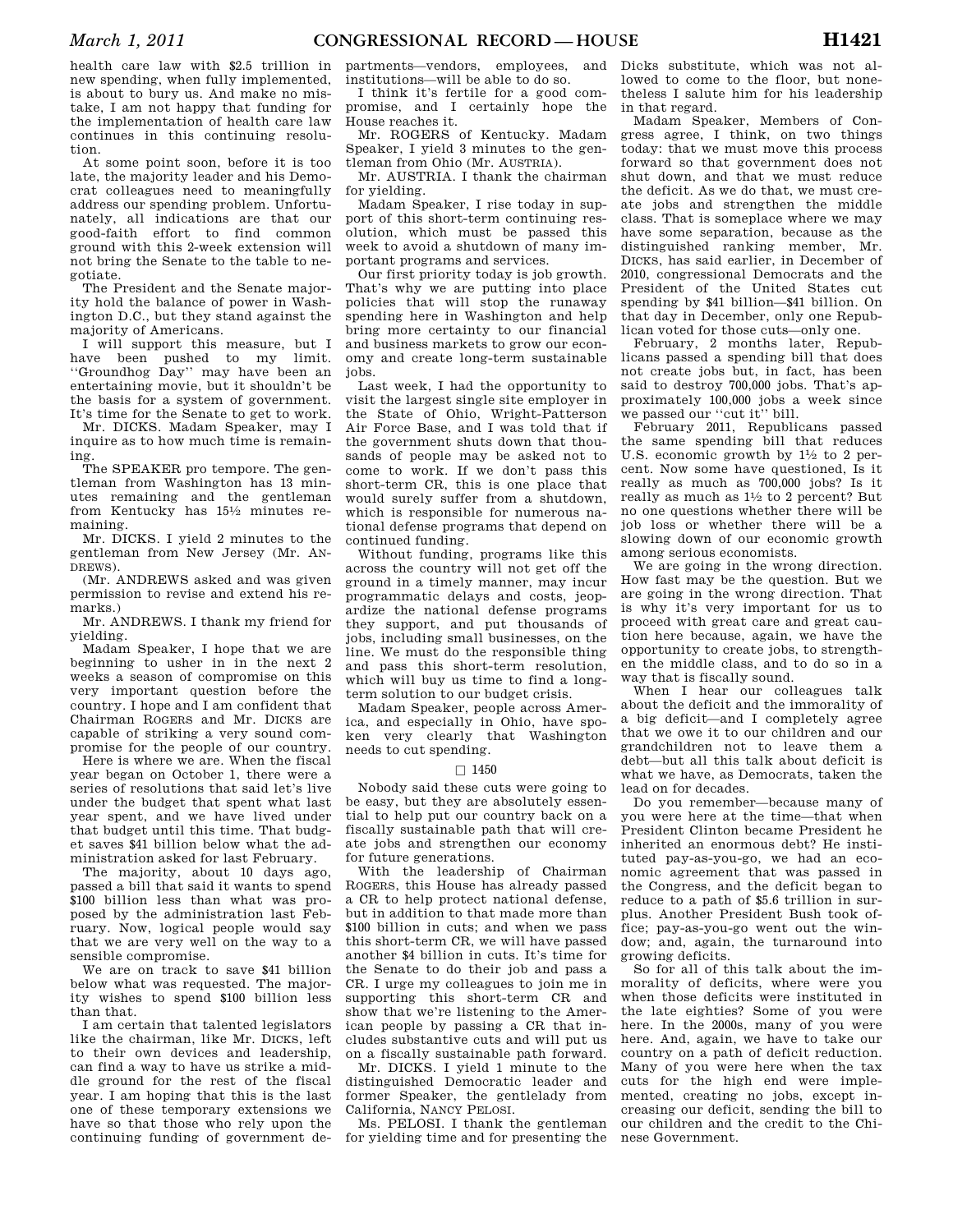How about when we did the prescription drug bill, giving away the store to the pharmaceutical industry and the price tag to our children by increasing the deficit? How about two wars, unpaid-for wars? God knows we will do anything to protect and defend our people. And I would hope that everybody subscribes to that. Why would we have tax cuts for people at the highest end? Why wouldn't they pay their fair share of protecting the American people and American interests and their interest wherever they may exist in the world?

And so we had in the 8 years of President Bush's administration a complete reversal, an \$11 trillion swing, \$5.6 trillion in surplus to nearly \$5 trillion in debt.

And now people are saying it is an immorality to have national debt and to have these deficits. We thoroughly agree. And that's why, once again, we must take our country down a path of deficit reduction, but to do so in a way that is job creating and strengthening of the middle class.

As I said, in December 2010 Democrats cut \$41 billion in spending. Only one Republican voted for that. February 2011, Republicans passed a spending bill that could destroy 700,000 jobs and reduce and slow down our GDP, our gross domestic product, by 1.5 to 2 percent. If you want to say it's going to slow down less than that, it's still going in the wrong direction.

I commented on Mr. DICKS' proposal because in the bill that we have before us, we have a situation where the Republicans have stripped the bill of important initiatives to the education of our children. In fact, President Obama made some of those cuts, too; but he didn't do it in a way that hurt the children.

What we debate today undermines our future by stripping support for some pressing educational challenges without redirecting those critical resources to meet the educational needs of our children. What Mr. DICKS proposed would have reversed that. He would have eliminated those educational programs in a way, as did the President, in the context of a comprehensive budget that also redirected funds to other initiatives addressing these needs.

If we do not, as a Congress, understand that education is essential, is key to all of our success—key to all of our success—then, frankly, the American people are way ahead of us on that. That's why I asked when we debated the bill before the break to see a quarter of a million children thrown off Head Start and many teachers fired alongside that, is that a smart cut? Sure, we have to tighten our belt. But let's do it, again, in a very smart way.

I just want to know where everybody was in the days when this deficit grew in the 8 years of the Bush administration. That's why we're in the situation we are in today. That's why we must, again, make some very difficult decisions.

So what is before us today is for the short term. It is saying, let's just keep the government open 2 weeks so we use that time to do the right thing and so we use that time to have a reality check—a reality check—on how we got these deficits in the first place. Tax cuts at the highest end do not create jobs but increase the deficit and are not the appropriate path to deficit reduction. Cutting education and therefore the innovation that goes with it and the strength of our children and affecting our economy is not the way to do it.

Many people here have met much experience on the way to do it, and they sit on both sides of the aisle. So let's get through this today, recognizing the challenge that we have, understanding that this bill before us is not a good one, but it's not final.

#### $\square$  1500

And when we come together, we need to meet the three criteria: Does it create jobs? Does it strengthen the middle class? Does it reduce the deficit? Because all of those who say that it is immoral for us to grow the deficit and pass those bills on to our children and grandchildren are right. I just don't want them to ignore the fact that we got here a certain way, and please do not ask us to go down that path again with the sanctimonious attitude that it is a morality for us to do exactly the same thing again, ignoring again the tremendous, tremendous suffering of the American people and their need for jobs, ignoring the aspirations of our children and their need for education by making the cuts that are in here without them rechanneling to a better place.

This is as serious a debate that we can have in the Congress of the United States because it affects our children and their future, because the deficits have gotten so far out of hand.

I am very proud of the fact that 30 years ago—in 1982, 29 years ago—when Democrats gathered in Philadelphia for a midterm conference, pay-as-you-go was placed on the agenda, passed as a resolution, and became part of the Democratic platform. Fiscal responsibility is a part of who we are. Our Blue Dog Coalition has had this as their mantra: pay as you go. Do not add to the deficit. If we all share that view, we should all be able to come together because the numbers will add up or they will not add up, and the bill for sure will be sent to our children and grandchildren.

Some of you have children; some of you have children and grandchildren. Would you ever dream of sending them a bill for a personal expense? If you were to leave them anything, would you leave them a bill? We cannot leave the children of America with any bills for any fiscal deficit either. It wouldn't be the right thing to do. But in order for us to do the right thing, it is time for a serious reality check, and that is the opportunity Mr. DICKS was giving

us today. The Rules Committee rejected that. I hope that in the weeks ahead, depending on what happens here today, we can move on with it so we can spend whatever time it takes to do it right. Nothing less is at stake than the economic security of our country, the well-being of our children, the wellbeing of our children and the confidence that the American people have in what we are sent here to do for them.

Mr. ROGERS of Kentucky. Madam Speaker, I yield myself 1 minute to point out to the body that over the last 2 years, the Congress went on a spending spree and increased spending by 84 percent in just 2 years. You ran the deficit up; the annual deficit, now two in a row, trillion-dollar-plus deficits per year, record breaking. We have never had that before. You ran the debt up to where now we are bouncing against the ceiling and the Congress will be called upon to increase the debt ceiling.

There were no appropriations bills passed last year at all. Thus that's why we are here today. So let's talk about the spending spree that we're trying to slow down and stop, Madam Speaker, with this bill.

I yield 3 minutes to the gentleman from Georgia (Mr. GRAVES), a member of our committee.

Mr. GRAVES of Georgia. Madam Speaker, I appreciate the chairman clarifying some things we just heard because I was at a loss thinking I was going to need much more than 3 minutes to rewrite some of what we just heard there and correct the historical account of the last several years.

We've heard the lamenting and wailing today from the other side of the aisle. It is amazing to hear about why we are here? Why are we in this position today?

We are hearing government shutdown from the Democrats. You're not hearing that from the Republicans. You're hearing no, we have to cut spending and reduce the size of government. But we hear we're at the brink, we're about to shut down government, and we have to wonder: Why are we here?

Well, the chairman brought it up so eloquently just a minute ago. When they were in the leadership last year, and it wasn't that long ago, 1 year ago, they had the opportunity. They had the opportunity to pass their own budget. They didn't do it.

So instead, they passed a CR. The CR went for 4 or 5 weeks. It wasn't enough. Let's do another one because again, they couldn't pass a budget. They passed another CR for 2 more weeks. Again, it wasn't quite enough. So let's go 3 days because we don't know now to pass a budget nor have an appropriations meeting. And then, yet again, let's pass another one for just over 2 months. That is why we are here today. That is why the Republicans are stepping up and leading. That is why the Republicans passed a CR a few weeks ago cutting a hundred billion dollars.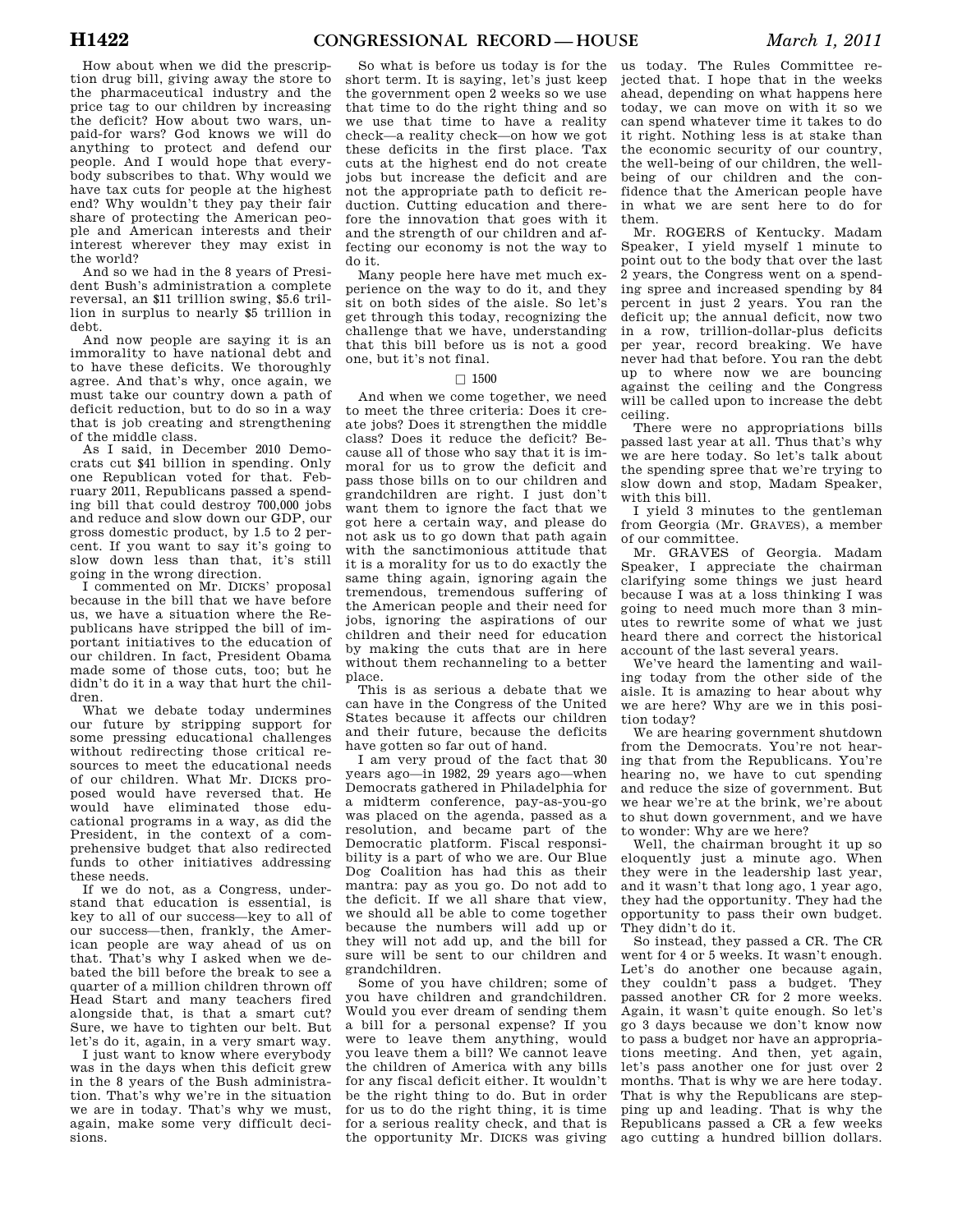But yet again the Democrats, they do not want to step up and lead at this time in our Nation.

So here we are again, the chairman of appropriations and the Republicans have stepped up and said it is time to lead. So \$2 billion a week in cuts, yes, that is what we are proposing. Should it be more? Sure it should be more.

To those who have said we were cutting the wrong programs, I assure you, you'll have your chance to cut those programs because, again, we will be cutting more.

So this measure, hopefully it will pass both Chambers, and we will avert the government shutdown. And the question is then: What happens next? The American people want to know that.

Well, I want the American people to know this: that there are more spending cuts on the way. Now, some of my colleagues on the other side will say, we don't need to cut spending. In fact, we have heard that. We've heard that they want to freeze spending instead, which is akin to tying a brick to the accelerator of this vehicle that is going off the cliff when we need to take our foot off that accelerator. Again, it is the status quo that we hear from the other side.

We heard a minute ago from the leader of the Democrats, the former Speaker, and her quote was: They took the lead in deficits.

Oh, is she so right. In fact, they have led 3 straight years of deficit spending, consecutive years, trillion-dollar deficits, and now a \$14 trillion debt. What leadership that is.

The status quo is unacceptable. The American people deserve so much more. So today, let's stop that threat of a government shutdown, and let's save the taxpayers \$4 billion. Let's come back and let's save them billions upon billions more. But let's get ready because deeper spending cuts are necessary. And as we saw from that Government Accountability report, duplicative programs exist.

Madam Speaker, it is time to eliminate some of those programs, continue eliminating portions of this government, and get this fiscal house back on track.

Mr. DICKS. Madam Speaker, I yield 5 minutes to the distinguished gentleman from Maryland (Mr. HOYER), the Democratic whip and former majority leader, who will help correct the record.

Mr. HOYER. I thank the gentleman for yielding.

I have now heard and watched on television and I have been on the floor with two members from Georgia, both of whom are brand new to this body who were talking about the history. Well, I want to tell my friend from Georgia a little bit of history. I have been here 30 years. I have served some 20 of those years under Republican Presidents. Every one of them has run a deficit of \$100 billion or more. In fact, during that cumulative period of 30

years, notwithstanding the Obama administration, and I will discuss that in a second, Mr. Reagan, Mr. Bush I, and Mr. Bush II ran deficits of over \$6 trillion that they signed the bills to spend. Over \$6 trillion. Bill Clinton was President for 8 years. The last 4 years, we didn't raise the debt at all, unlike every one of the Republican administrations, where we raised it on a regular basis. Not at all during the last administration, the last 4 years of Mr. Clinton's administration, and he ran the only President in your lifetime, and very frankly mine, and I may be twice as old as you are—a \$62.9 billion surplus. Look it up. No argument.

But let me say something. Irrespective of who is responsible, we are responsible for fixing it. Republicans and Democrats. The American people know that we have a crisis confronting us. They know there is no option other than to deal with this realistically. I would call everybody's attention in this body—Republican, Democrat, liberal, conservatives—to an article written by David Brooks today in The New York Times. Read it. Read it. David Brooks is a conservative columnist of the New York Times. We all ought to read this and take it to heart. I called it to my caucus' attention this morning.

Our deep debt is a serious danger to our economy, to our future, and our children's opportunities. The American people want us to bring the debt down. They said so very loudly. And I doubt there is a Member who disagrees.

#### $\Box$  1510

Democrats believe that spending cuts are part of the solution. Let there be no mistake. We need to cut spending, but we also believe that those cuts must be smart and targeted, not pegged to an arbitrary number.

One of your staffers, when you put the Pledge to America, came forth with a figure of \$100 billion. That's a nice round figure; \$100 billion sounds good. It's good PR. It's good spin—\$100 billion. Read David Brooks. No analysis was given to that figure. No hearings were held on that figure. Nobody could testify on the cuts that were proposed to reach that figure.

We have to cut the spending. We can do without some spending, not the vital investments, however, that are helping to grow our economy, that are helping our private sector innovate and creating the jobs of the future.

During the Clinton administration, I will tell my young friend from Georgia there were 22 million new jobs. During the Bush administration, we lost 8 million jobs. A 30 million job turnaround. That's why there was so much spending of which Mr. ROGERS spoke. And \$700 billion of that, of course, was asked for by the Bush Presidency, Secretary Paulson and Mr. Bernanke, so that we didn't fall into a depression for the first time since Herbert Hoover. This President has been trying to bring us out and, frankly, is succeeding.

Unfortunately, Republicans passed a spending bill full of shortsighted and indiscriminate cuts. Do we need cuts? Yes. Do we need shortsighted and indiscriminate cuts? No. Just over a week ago, you would cut billions in energy and medical research, kick 200,000 children out of Head Start, make college more expensive, and stop 21st-century infrastructure projects in 40 States. That's what Mr. Zandi is talking about. That's what Goldman Sachs is talking about. Cuts like these could cripple America's competitiveness and job growth.

According to Moody's Analytics chief economist Mark Zandi, who advised Senator MCCAIN's Presidential campaign, Republicans' cuts would cost America a total of 700,000 jobs. The Economic Policy Institute puts it at 800,000.

Rather than such job-destroying policies, both of us, both parties, need to come together and reason together. Frankly, the American public doesn't care who works with whom. They just want it to work. This is no way to fund the largest enterprise in the world—on 14-day cycles. The gentleman criticized us for doing it, and we should have been criticized.

The SPEAKER pro tempore. The time of the gentleman has expired.

Mr. DICKS. I yield the gentleman an additional 1 minute.

Mr. HOYER. Let me tell my friend what he didn't mention: One of the reasons we did it was that we couldn't get 60 votes in the United States Senate in order to move a bill forward.

Keeping our government running is vital to our economy. None of us should want to shut down the government. It is also vital to the millions who rely on government every day. The sooner we can agree on a long-term package of smart cuts, not reckless, arbitrary, job-destroying cuts, the sooner we can stop funding the government in disruptive 2-week increments. The gentleman was correct that we ought not to do that. We need to pass a 7-month funding so that government and all who rely on the government, who work for the government, and who have contracts with the government can rely on some certainty.

You've talked a lot about certainty on your side of the aisle. You're absolutely right, we need certainty. The business community needs certainty. Individuals need certainty, and the government needs certainty.

The SPEAKER pro tempore. The time of the gentleman has again expired.

Mr. DICKS. I yield the gentleman an additional 30 seconds.

Mr. HOYER. Rather than passing 2 week continuing resolutions, I urge Republicans and Democrats to work together on a long-term solution—in this case, ''long term'' is 7 months—to reduce spending, to try to balance our budget, and to try to bring rationality to this process. We cannot, my friends on the Republican side of the aisle and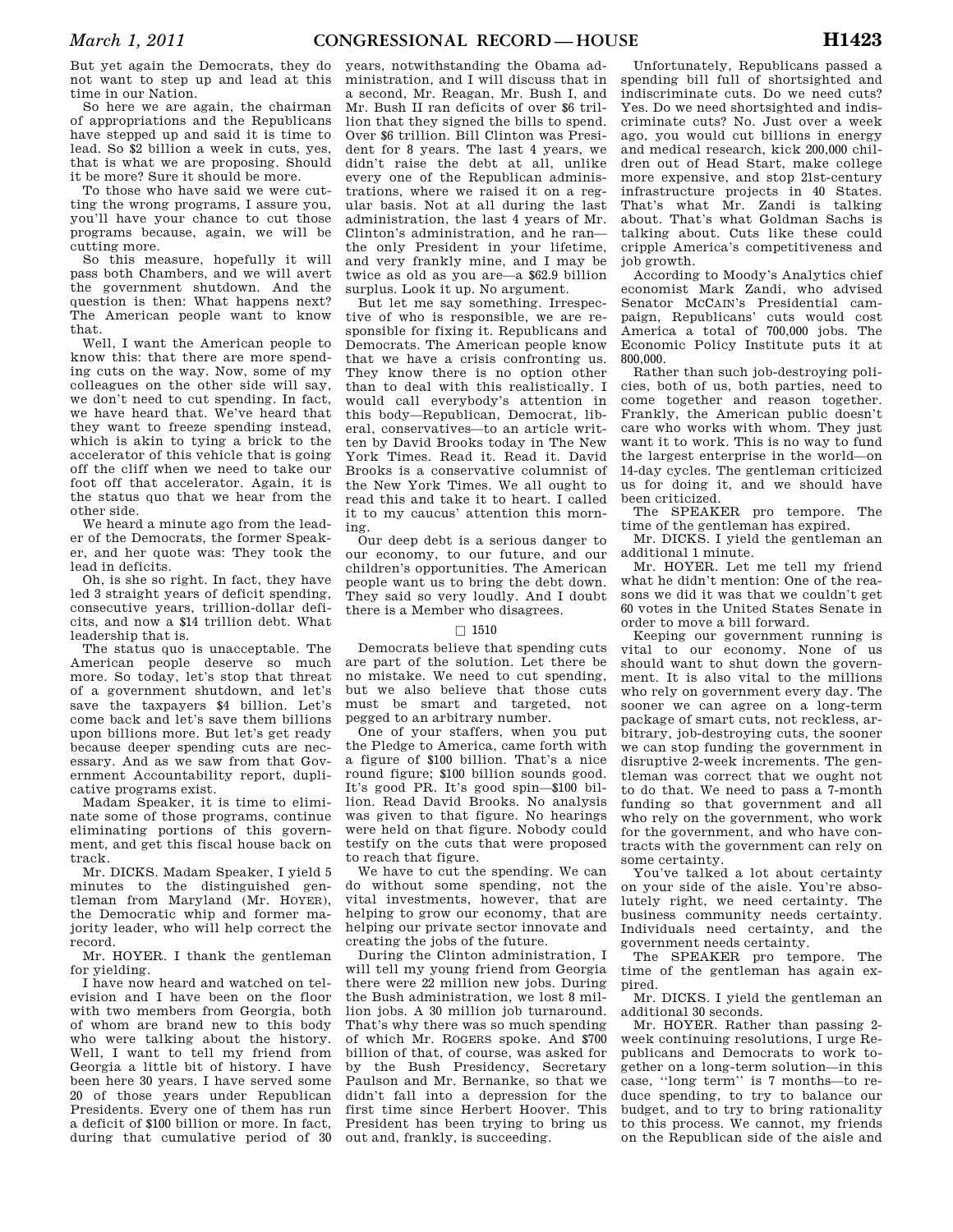the Democratic side of the aisle, continue to look at 15 percent of the budget and expect us to get to where we need to be from where we now are.

Mr. ROGERS of Kentucky. Madam Speaker, may I inquire of the time remaining.

The SPEAKER pro tempore. The gentleman from Kentucky has 91⁄2 minutes remaining, and the gentleman from Washington has 4 minutes remaining.

Mr. ROGERS of Kentucky. Madam Speaker, I yield 2 minutes to a brandnew member of the committee, the gentleman from Kansas (Mr. YODER).

Mr. YODER. Madam Speaker, we can debate today who is at fault for the crisis we are in; but I think we have an agreement, which is, with record spending, deficits and accumulated debt, coupled with 20 months straight of 9 percent unemployment, it is time for us to get serious about the crushing effect of a runaway debt on this economy.

As Speaker BOEHNER said, ''Just like a bankrupt business can't create jobs, a bankrupt country can't create jobs.''

Small business owners, individuals and families now find themselves at the mercy of this debt that we as a government have recklessly accumulated. It's not Democrats or Republicans. It's those families and individuals and business owners who are the real casualties of this government spending spree. So now we must choose a pathway. We are at a crossroads: reasonable spending reductions and keeping the government open or heading towards devastating tax increases and crushing deficits.

The tax increases that would be needed to actually alleviate these bloated deficits would wipe out individuals, families and businesses. According to the CRS, current income tax rates would need to double across the board to close the expected deficits of this administration. You can't create jobs under these devastating taxes. We must reduce spending.

We have a choice as the American people. We can choose prosperity; we can choose lower taxes; and we can choose reduced debt. Or we can go other the other direction and choose record-breaking deficits, historic taxes and devastation all across this country.

Madam Speaker, we have a choice to make today, and it is my hope the Members of this body will choose to keep the government open, will choose to begin making modest reductions, and will pass this necessary resolution to begin the pathway towards prosperity again in this country.

Mr. DICKS. I reserve the balance of my time.

Mr. ROGERS of Kentucky. Madam Speaker, I yield 2 minutes to the gentleman from Virginia (Mr. HURT).

Mr. HURT. I thank the chairman for yielding.

Madam Speaker, last November, the people I represent in Virginia's Fifth District sent an urgent message that

America must make a bold departure from the status quo and put a stop to the out-of-control spending that has come to define Washington over the past 2 years. No longer can we continue on the path of unchecked, reckless spending that has crippled our economy and has left us with a massive \$14 trillion in debt, \$1.6 trillion in deficit spending, and an unacceptably high unemployment rate.

Last year, the 111th Congress completely failed in its fundamental responsibility to adopt a budget for the American people. Remarkably, they have punted that responsibility and have kept the Federal Government operating over the last 5 months by adopting continuing resolutions.

Fortunately, the new 112th Congress has accepted this responsibility to clean up the mess of the last Congress. Indeed, the House of Representatives, Republicans and Democrats, worked late into the night last week to get a proposal to the Senate that recognizes the critical need to adopt a budget while cutting a historic \$100 billion in spending for the rest of this fiscal year.

After 5 months of failed leadership by Senate Democrats, we now find they need more time. This is truly unbelievable. Over the past week, back home in the Fifth District, I was reminded again and again by my constituents that now is the time for leadership, not for excuses.

While the House takes up another resolution today that will continue to temporarily fund the government while keeping our commitment to the people to cut an additional \$4 billion in spending, it is critical that the Senate join us to produce a responsible funding resolution that makes the cuts necessary to get our fiscal house in order. For the sake of the next generation of Americans, we must act, and we must act now to secure our future.

Mr. DICKS. I yield 2 minutes to the ranking member and former chairman of the Interior and Environment Appropriations Subcommittee, the gentleman from Virginia, JIM MORAN.

Mr. MORAN. Madam Speaker, so many of our brand-new colleagues seem to have run on the thesis that government can't be the solution to any of your problems, rather that ''it'' is the problem, that it can't be counted upon to help people, that it can't even be counted upon to invest in America's long-term interests. It seems as though, now that they've been elected, they're doing everything they can to prove themselves to be right.

This is no way to run a government. A 2-week CR?

Now, we don't have any great problem with the components of this CR except for the fact that it's 2 weeks.

### $\Box$  1520

It should be a 7-month CR. In fact, we should really tackle the appropriations bills themselves. But if it's a 7-month CR, it shouldn't be a dump truck of legislation that includes in it virtually every controversial issue that this Congress has dealt with over the last 20, 30 years.

My good friend from Kentucky, the chairman of the committee, will recall that quaint phrase that we would deploy in committee, that this amendment is not in order because it constitutes legislating on an appropriations bill. Well, we legislated everything. This bill has more poison pills in it than Rasputin's medicine cabinet. Everything is thrown in here, and it was thrown in in the middle of the night. You know, bills that we had considered carefully in committee that had come to the floor, that they were debated carefully and then resolved, and yet sometimes in a 10-minute debate those bills were dispensed with. That's not the way an appropriations bill should be brought to the floor. It ought to be a clean, continuing resolution if we're going to do a CR.

The SPEAKER pro tempore. The time of the gentleman has expired.

Mr. DICKS. I yield the gentleman an additional 30 seconds.

Mr. MORAN. The fact is we know we can do this. We can get a good appropriation bill. We can make surgical cuts and we can agree on those surgical cuts. But let's not try to put together a dump truck that includes in it every possible controversial issue that we know we can't resolve. That's not in the long-term best interest of the American people, and, in fact, it ought to be an embarrassment to our appropriations process.

So I would hope that we would vote against this continuing resolution simply because it's only a 2-week CR. We can do better.

Mr. ROGERS of Kentucky. Madam Speaker, I wish they had done better last year and passed one appropriations bill.

#### GENERAL LEAVE

Mr. ROGERS of Kentucky. Madam Speaker, I ask unanimous consent that all Members may have 5 legislative days in which to revise and extend their remarks and include extraneous material on H.J. Res. 44, and that I may include tabular material on the same.

The SPEAKER pro tempore. Is there objection to the request of the gentleman from Kentucky?

There was no objection.

Mr. ROGERS of Kentucky. Madam Speaker, I yield 3 minutes to the chairman of the MilCon and VA Subcommittee on Appropriations, the gentleman from Texas (Mr. CULBERSON).

Mr. CULBERSON. Madam Speaker, I first would like to yield to my colleague from Georgia (Mr. GRAVES).

Mr. GRAVES of Georgia. Madam Speaker, I have to take a moment here to, I guess, comment back on the distinguished whip's comments a minute ago.

It's great that he pointed out his knowledge of history and his years of experience here, and he's right about a few things. He talked about the years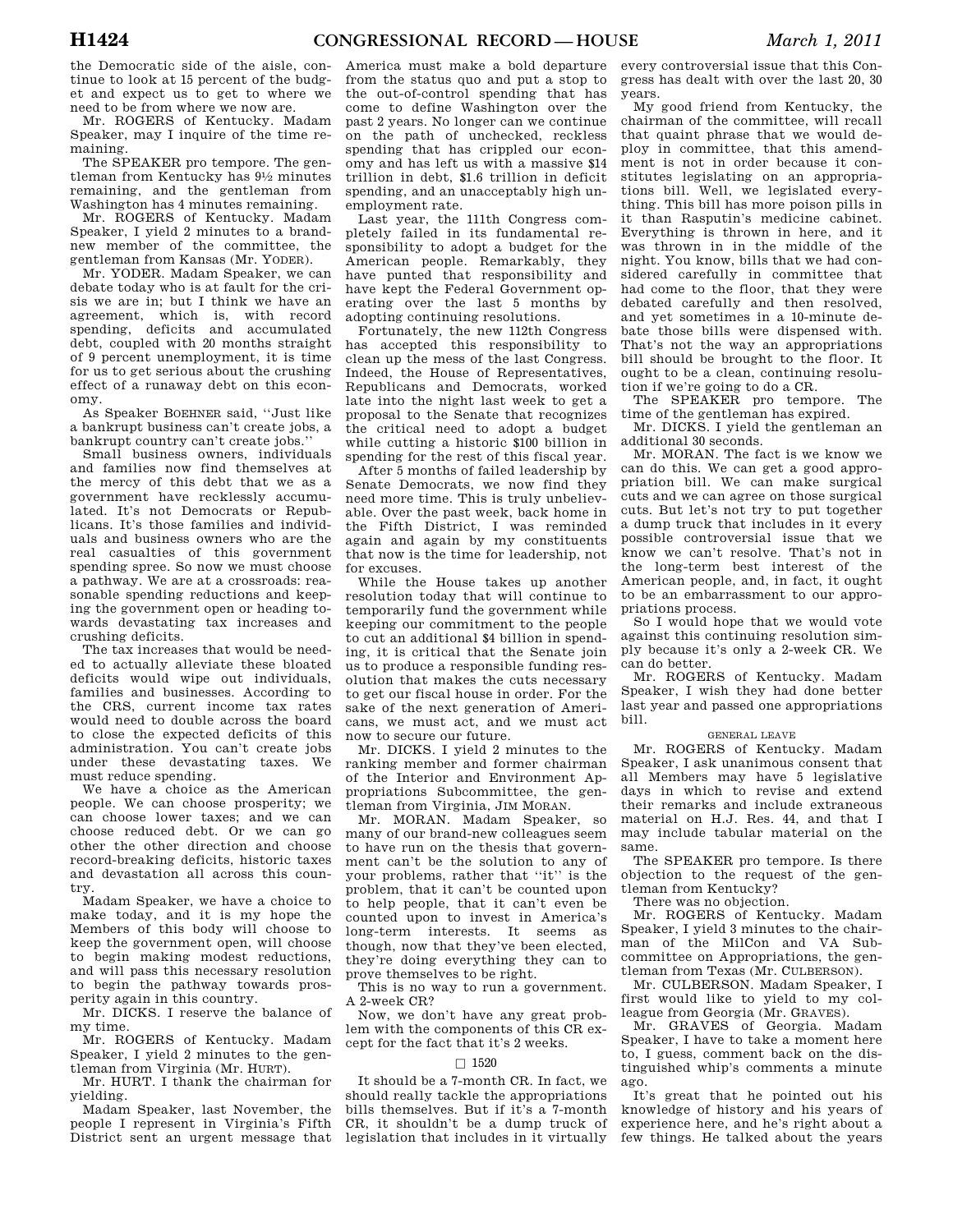of Bill Clinton and the spending cuts and the deficit reduction and debt reduction, all those kinds of things. He's absolutely right. But he didn't tell you the rest of the story, and that is the Republicans took the majority in 1995 and were part of that process, in leading through the legislative process not through the executive process.

And then he talked about George Bush and the 8 million job losses. And if you look back, if you look at the rest of the story on that again, that starts in about 2006 and 2007 and 2008. And if we think about who was in charge at the time, yes, it was the distinguished whip, who was the leader at the time. and the former Speaker. So they were right. They were right about history, but they weren't telling the whole story, and that is that the Republicans were leading during those difficult times and providing the spending cuts when necessary.

To the gentleman a minute ago who said government is not the solution, you're absolutely right. And to finish that quote from Ronald Reagan, more so, it is the problem.

Mr. CULBERSON. Reclaiming my time, Madam Speaker, I think it's important to remember that the people of America spoke decisively in the November election. It was as clear a referendum on the direction that President Obama and Speaker PELOSI were taking the Nation as we could have, and the Nation decisively rejected the agenda that Speaker PELOSI and President Obama were promoting.

The spending that Chairman ROGERS spoke about was out of control over these last several years. I know in the time I served under President Bush I voted against about \$2.6 trillion of new spending under President Bush. And in just the last 2 years, under President Obama and Speaker PELOSI, my staff calculates I've had to vote against about \$7.6 trillion in spending under President Obama. I know that the level of spending under President Bush was higher than it should have been, but it has absolutely gone vertical under President Obama.

The country decisively rejected the direction that President Obama was taking the Nation. The country elected this new majority to cut spending, to repeal ObamaCare, and to put the Nation back on track towards a balanced budget, and that's what this appropriations bill does. In this 2-week period, we're doing our best at every opportunity, on every occasion. Chairman ROGERS and all of us are working to cut spending and to get the Federal Government out of our pockets, off our backs, and out of our lives.

Mr. DICKS. Will the gentleman yield?

Mr. CULBERSON. I am happy to yield to the distinguished gentleman from Washington.

Mr. DICKS. I was just glad to hear the litany of these things that you voted against. Are you still for those Civil War battlefields?

Mr. CULBERSON. Reclaiming my time, there are a few core functions the government has to do, and I'll tell you that national defense, for example, we've protected the Pentagon and national security. We've protected the investments in medical and scientific research and in law enforcement. And you will find on every bill that we present we're going to work to cut spending in every possible way.

Mr. DICKS. Madam Speaker, I yield myself such time as I may consume.

I think this has been a very spirited debate in the best traditions of the House. I want to point out a few facts to again correct the RECORD.

First of all, the American Recovery and Reinvestment Act probably brought down the unemployment rate from 12 or 13 percent to 9.5 percent. We would have a 12.5 percent unemployment rate today if it weren't for the American Recovery Act.

The only deficit that has been cut around here was the \$41 billion that was done by the Democrats and enacted in December and passed to March 4.

Now, again, we did not get our work done. Mr. ROGERS and I are going to get the work done. But again, gentlemen and ladies, it's the economy. You've got to put people back to work. And if the net impact of what you do, the cuts you make are to throw people out of work, to cause the economy to stumble and stop the recovery and increase unemployment, then the deficit will go up.

The only way you get this better is to drive down unemployment, get people working, get businesses producing, get the revenues coming in. That will do it. But what the best economists in this country say is your medicine is not going to cure the patient. It could well harm the patient and cause things to get worse, not better. So that's why some people believe it's a timing issue.

And yet, again, I want you to know, we will work together in these next 2 weeks. We've got to get this thing resolved.

I yield back the balance of my time. Mr. ROGERS of Kentucky. May I inquire as to how much time is remain-

ing. The SPEAKER pro tempore. The gentleman from Kentucky has 3 minutes remaining.

Mr. ROGERS of Kentucky. Madam Speaker, I yield myself the balance of my time.

Let's be clear what it is we're voting on here today. This is a short-term, 2 week CR. It cuts \$4 billion, a little over \$4 billion in spending that both parties have agreed to in the past, both bodies in the House and Senate have agreed to in the past, and agreed to by the White House.

So what are we talking about here? This is a 2-week extension. It's about as clean as you can make it. And, oh, by the way, speaking about that bill we passed 2 weeks ago, H.R. 1, that cuts \$61 billion off of current spending, Ben

Bernanke, Chairman of the Federal Reserve, said as late as today that that bill will have no harmful effect on the economy. I don't know that there's a bigger, better source on the economy than the Chairman of the Federal Reserve, and he says no problem.

Now, what the Democrats want to do, Madam Speaker—this is pretty simple—they want to freeze spending. They want to freeze spending at the biggest bloated level we've ever had.

#### $\Box$  1530

They increased spending 84 percent over the last 2 years. Now they want to freeze and they'll go no higher. Well, it's bloated. We want to take it back down to where it's reasonable, where we can live with it. So we don't want another \$1.7 trillion-a-year deficit like they've had the last year and, before that, something approaching that.

So I ask Members to vote for this short-term CR, to give us time to work with the other body on H.R. 1 to find out what their position is, about which we have no idea at this moment. They haven't acted. And so to avert a closedown of the government, which is what we're after here, we want to give the Senate time to look at H.R. 1 and tell us what their position is so we can have a conversation about it. And, frankly, 2 weeks is plenty of time, plenty of time in the House. I know the Senate works a bit more slowly, but 2 weeks should be plenty.

So, Madam Speaker, I urge Members to vote for this reasonable, fair, budget-cutting extension of the time to shut down the government. Vote ''yes'' and keep the government operating.

Mr. VAN HOLLEN. Madam Speaker, today's legislation proposes to extend Federal Government operations for an additional two weeks while cutting roughly \$4 billion in spending from FY 2011, if the proposed cuts are ultimately extended for the rest of the fiscal year.

Democrats understand the need to get serious about our deficits and debt, but we also understand the difference between making smart, deliberate cuts to spending while maintaining targeted investments that create jobs, grow our economy and strengthen our international competitiveness. In that regard, I am especially disappointed that the majority did not make in order an amendment offered by ranking Member DICKS, which would have restored some of the education cuts in today's bill by finding the necessary savings in unused Census funds. It seems to me those are the kinds of distinctions, priorities and choices this body should be able and willing to make.

Furthermore, based on our experience with H.R. 1, I am concerned that the majority is ignoring the explicit advice of two fiscal commissions and a growing chorus of bipartisan commentators warning that we must not in the guise of fiscal discipline cut so indiscriminately, so fast that we sabotage job creation and weaken our ongoing economic recovery.

Madam Speaker, sooner rather than later, we need to come to a final agreement on federal spending for the rest of FY 2011. That agreement should chart a credible course towards long term fiscal sustainability while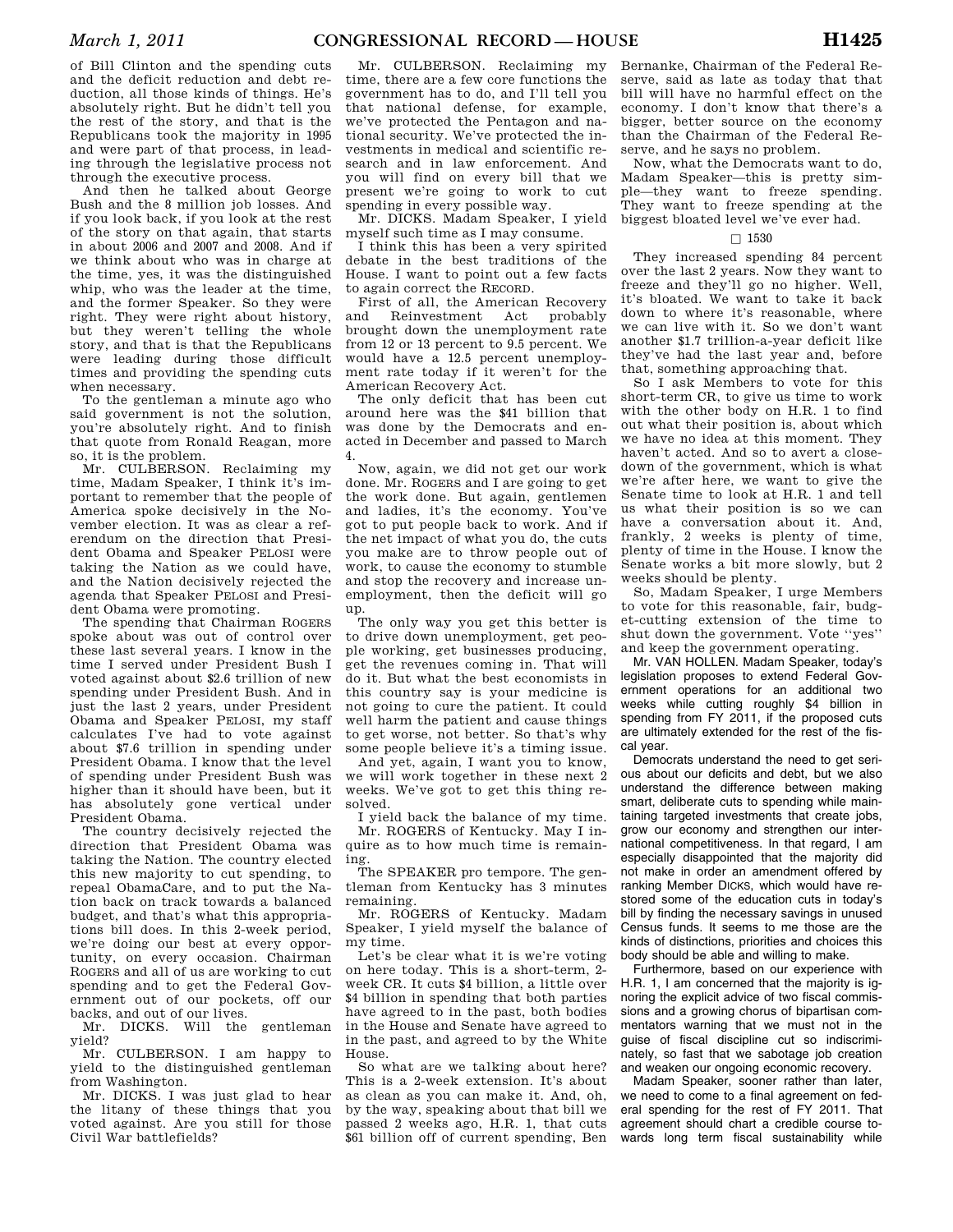making the kinds of investments that will allow us to win the future in the 21st century.

Ms. JACKSON LEE of Texas. Madam Speaker, I rise today in support for H.J. Res. 44, the Continuing Resolution (CR) to make further continuing appropriations for Fiscal Year 2011 to keep our Federal Government open through March 18, 2011.

Though I have serious reservations about this CR offered by my Republican colleagues, I absolutely refuse to let our Federal Government close on my watch. Allowing the Federal Government to close while this nation continues to recover from its economic downturn does no good for anyone. Closure of the Federal Government at this juncture would deal a crushing blow to the people all over the United States who are looking to Congress to do its part in bringing about much-needed economic relief and to get this country back on course.

Moreover, states all around this nation are in the midst of recovering from their own economic crises. The closure of the federal government would deal them a crushing blow. Worse still, it would only serve to increase the hardship and suffering visited upon the citizens of those states. We must remember that these citizens are also our constituents and we must not let unfettered zeal to make spending cuts blind us to the point where we allow cuts to the funding necessary for economic recovery.

This insufficient, fake CR contains many horrible cuts to important programs. It unjustly heaves a heavy weight upon the backs of the American people who should not be made to bear this burden. These cuts include but are not limited to:

Critical Education Funding at All Levels from Head Start to Higher Education

Health and Human Services Funding

Energy Funding

Critical Transportation Funding

Military and Veteran's Affairs Funding Science and Technology and NASA Fund-

ing However, this is only a two-week CR and the critical funding it cuts can be recouped and restored. I look forward to fighting hard over the next two weeks to restore this crucial funding. The cuts contained in this CR squarely impact the people and programs we need to support the most in order to bring about job creation and sustained economic growth. I am committed to doing all that I can to restore these funds while making fiscally responsible, well deliberated appropriations for funding the Federal Government for the remainder of Fiscal Year 2011. I urge my colleagues to join me in this commitment.

Mr. ROGERS of Kentucky. I yield back the balance of my time.

The SPEAKER pro tempore. All time for debate has expired.

Pursuant to House Resolution 115, the joint resolution is considered read and the previous question is ordered.

The question is on the engrossment and third reading of the joint resolution.

The joint resolution was ordered to be engrossed and read a third time, and was read the third time.

#### MOTION TO RECOMMIT

Mr. KEATING. Madam Speaker, I have a motion to recommit at the desk.

The SPEAKER pro tempore. Is the gentleman opposed to the joint resolution?

Mr. KEATING. I am opposed in its current form.

The SPEAKER pro tempore. The Clerk will report the motion to recommit.

The Clerk read as follows:

Mr. Keating moves to recommit the joint resolution H. J. Res. 44 to the Committee on Appropriations with instructions to report the same back to the House forthwith with the following amendments:

Page 18, line 21, strike the quotation marks and final period.

Page 18, after line 21, insert the following: 'SEC. 227. For the period beginning on the date of the enactment of the Further Continuing Appropriations Amendments, 2011 and ending on the date specified in section 106(3) of this Act, no major integrated oil company (as defined in section 167(h)(5)(B) of the Internal Revenue Code of 1986) shall be eligible for any tax benefit or relief under the following provisions of such Code to the extent attributable to such period:

''(1) Section 43.

 $''(2)$  Section 45I.

''(3) Section 469 with respect to working interests in oil and gas property.

''(4) Sections 613 and 613A, with respect to percentage depletion for oil and gas.

''(5) Section 199 with respect to income derived from the production of oil and gas.

For purposes of this section, the amount of any tax benefit or relief for any taxable year shall be treated as attributable to the period described in the preceding sentence in the same ratio that the portion of such period which is part of such taxable year bears to the entire taxable year."

The SPEAKER pro tempore. Pursuant to the rule, the gentleman from Massachusetts is recognized for 5 minutes in support of his motion.

Mr. KEATING. Madam Speaker, I rise to offer this motion to recommit which I believe will greatly improve our fiscal health and ensure that we're responsible to all taxpayer dollars and the taxpayers of this great Nation.

We all agree—all of us, Republicans and Democrats alike—that cuts in wasteful spending are vital to our country's future. The decision that stands before us is whether we should adopt reckless cuts to some of our most important programs or not: education cuts, cuts to college scholarships, reading teachers, Head Start.

As a D.A. for the last decade, I know the effects of cuts to police officers and firefighters, and I know what they mean to our public safety. Reckless cuts: cuts to border protection, cuts to the hubs of cybersecurity research so that we can better protect ourselves in our infrastructure, cuts in cancer research and other life-saving ventures of the National Institute of Health.

It's worth repeating that Moody's chief economic expert, Mark Zandi, the former adviser to the McCain for President campaign, just this week estimated that the reckless Republican cuts will cost our country 700,000 jobs. Investment groups estimate that the reckless cuts will cut the economy by a growth this year of almost one-half.

Our alternative? Our alternative is an alternative of sensible spending cuts. In this motion, we're offering such a sensible spending cut.

Let's stop sending taxpayers' money to the most profitable companies in the world. The time is now to stop subsidizing the largest oil companies. I think it shocks every American taxpayer to know that they're required to fork out over \$40 billion in subsidies over the next decade to the most economically profitable of companies—especially as oil soars to a hundred dollars per barrel. My constituents in Plymouth, Massachusetts, are paying almost \$3.50 per gallon and have had enough. Even ex-Shell CEO John Hofmeister says enough is enough. He said, ''With high oil prices, such subsidies are not necessary.''

So let's put a stop to this welfare program for Big Oil right now. Cuts to police, cuts to fire, cuts to cancer research, cuts to border security, cuts to reading teachers—or oil subsidies to the most profitable of companies.

I urge my colleagues to vote ''yes'' on this motion to recommit.

I yield back the balance of my time. Mr. ROGERS of Kentucky. Madam Speaker, I rise in opposition to the gentleman's motion to recommit.

The SPEAKER pro tempore. The gentleman is recognized for 5 minutes.

Mr. ROGERS of Kentucky. If I understand the gentleman's motion correctly, it would, for a 2-week period, attempt to change the Tax Code to single out resource companies and increase their costs of doing business. This misguided policy can only lead to higher energy prices, continued reliance on foreign oil, and economic hardship that hampers job creation.

At a time when gasoline is currently approaching \$4 a gallon around the country and when our resources are being threatened by the instability in the Middle East, we should be encouraging domestic energy production—not cutting it down.

We're talking about a 2-week continuing resolution to keep the government running past Friday, reduce spending, and avoid a government shutdown. This is neither the time nor the place to inject an unrelated jobcrushing, controversial rider to the CR that will absolutely hinder its chance of passing in the Senate before this Friday when the current CR expires.

I urge defeat of this ill-advised motion.

I now yield to the gentleman from Idaho (Mr. SIMPSON), chairman of the Interior Subcommittee Appropriations. Mr. SIMPSON. I thank the chairman for yielding.

Madam Speaker, if this wasn't such a serious subject that we're discussing here, the Federal budget and how we're going to fund it for the next 2 weeks, it would almost be funny.

Almost every Member of the Democratic Party that has stood up and talked about this CR has said something like this—even the sponsor of this motion said something along these lines: Democrats know we have to reduce spending. Democrats want to reduce spending. Yet the very first time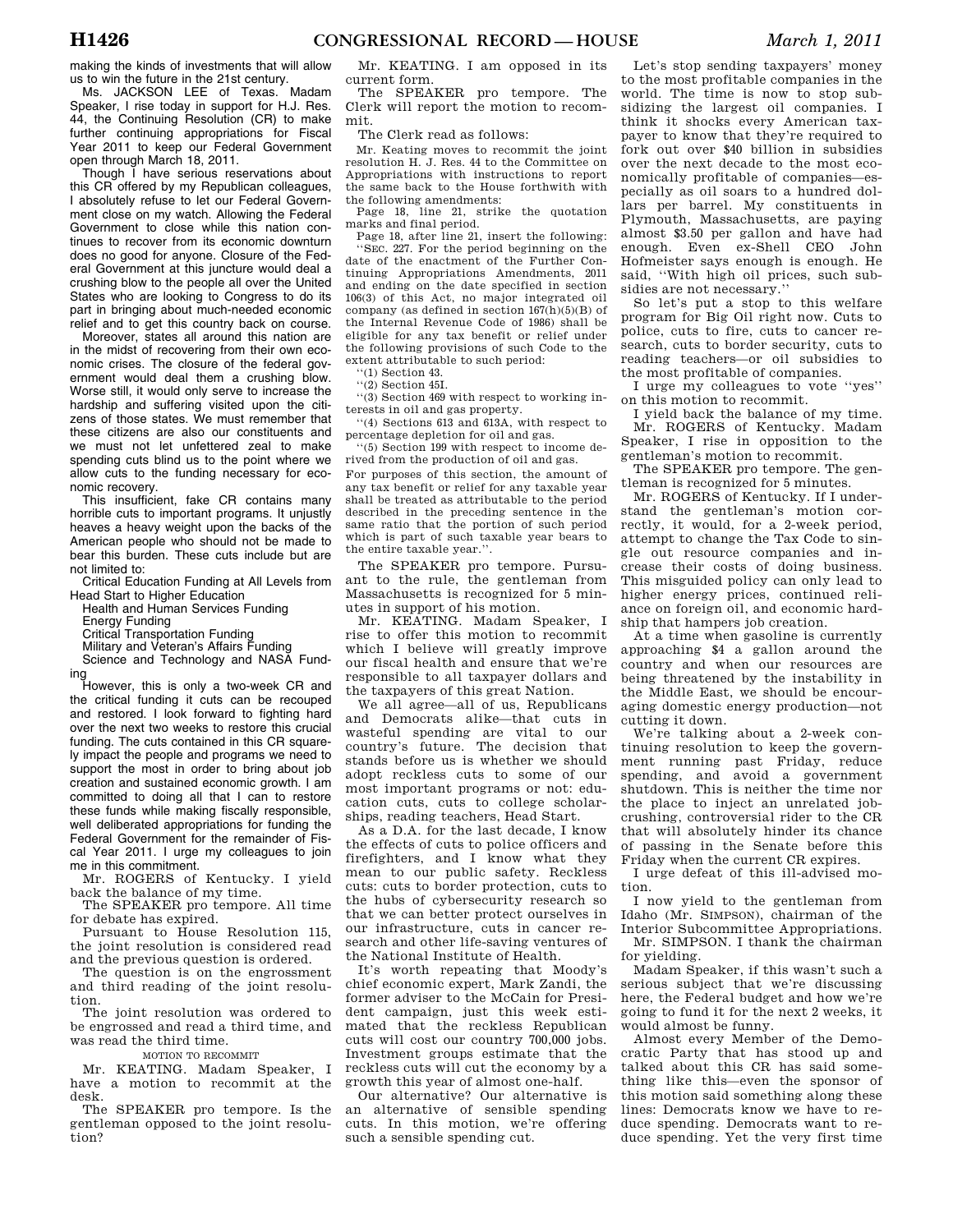Payne Pelosi

they have a chance to vote to reduce spending, reductions that the administration agrees with in its 2012 budget and eliminating earmarks, the Democrats vote ''no''? It's strange but true.

In fact, instead of cutting spending, they propose to increase revenue. Or increase taxes.

In this fragile economy with energy prices rising, we should be encouraging more energy and gas development and production in the United States. We need more supply, not less supply. This would reduce the supply.

Oil prices are rising again; and with the wave of unrest in the Middle East and North Africa, there are fears that we could soon see a return to \$4 or \$5 gas in the United States this summer.

 $\Box$  1540

The moratorium put in place following the Deepwater Horizon accident was lifted last fall by the administration; but the administration has issued just one deepwater permit in the gulf, and that was issued just yesterday. The Federal judge called this de facto deepwater drilling moratorium unreasonable, unacceptable, and unjustifiable.

The public will have no patience for more delays, more excuses, and higher taxes if gas prices continue to rise, especially when we have untapped resources here in the United States not being utilized. We need to be encouraging more production in this country, not discouraging production in this country.

Oil and gas from Federal lands, both onshore and offshore, provide an important energy source and domestic jobs and billions of dollars of revenue to the United States. This is a job-killing proposal. This is an issue that needs to be addressed carefully and in great detail. A rush to impose new taxes and fees through a motion to recommit is hasty and unwise. We ought to let the committees of jurisdiction address this issue. I strongly, in the strongest terms, encourage my colleagues to vote against this ill-conceived motion to recommit.

Mr. ROGERS of Kentucky. I yield back the balance of my time.

The SPEAKER pro tempore. Without objection, the previous question is ordered on the motion to recommit.

There was no objection.

The SPEAKER pro tempore. The question is on the motion.

The question was taken; and the Speaker pro tempore announced that the noes appeared to have it.

Mr. KEATING. Madam Speaker, on that I demand the yeas and nays.

The yeas and nays were ordered. The SPEAKER pro tempore. Pursuant to clause 8 and clause 9 of rule XX, this 15-minute vote on the motion to recommit will be followed by 5-minute votes on passage of the joint resolution, if ordered; and approval of the Journal, if ordered.

The vote was taken by electronic device, and there were—yeas 176, nays 249, not voting 7, as follows:

Ackerman Andrews Baca Baldwin Bass (CA) Becerra Berkley Berman Bishop (GA) Bishop (NY) Blumenauer Boswell Brady (PA) Braley (IA) Brown (FL) Butterfield Capps Capuano Carnahan Carney Carson (IN) Chu Cicilline Clarke (MI) Clarke (NY) Clay Cleaver Clyburn Cohen Connolly (VA) Conyers Cooper Costello Courtney Critz Crowley Cummings Davis (CA) Davis (IL) DeFazio DeGette DeLauro Deutch Dicks Dingell Doggett. Donnelly (IN) Doyle Edwards Ellison Engel Eshoo Farr Fattah Filner Frank (MA) Fudge Garamendi Green, Al Grijalva Adams Aderholt Calvert Camp Campbell

Akin Alexander Altmire Amash Austria Bachmann Bachus Barletta Barrow Bartlett Barton (TX) Bass (NH) Benishek Berg Biggert Bilbray Bilirakis Bishop (UT) Black Blackburn Bonner Bono Mack Boren Boustany Brady (TX) Brooks Broun (GA) Buchanan Bucshon Buerkle Burgess Burton (IN)

YEAS—176 Gutierrez Hanabusa Hastings (FL) Heinrich Higgins Himes Hinchey Hirono Holden Holt Honda Hoyer Inslee Israel Jackson (IL) Jackson Lee  $(TY)$ Johnson (GA) Johnson, E. B. Kaptur Keating Kildee Kind Kissell Kucinich Langevin Larsen (WA) Larson (CT) Lee (CA) Levin Lewis (GA) Lipinski Loebsack Lofgren, Zoe Lowey Luján Lynch Maloney Markey Matsui McCarthy (NY) McCollum McDermott McGovern McIntyre McNerney Meeks Michaud Miller (NC) Miller, George Moore Moran Murphy (CT) Nadler Napolitano Neal Olver Pallone Pascrell Pastor (AZ) NAYS—249

> Canseco Cantor Cardoza Carter Cassidy Chabot Chaffetz Chandler Coble Coffman (CO) Cole Conaway Costa Cravaack Crawford Crenshaw Cuellar Culberson Davis (KY) Denham Dent DesJarlais Diaz-Balart Dold Dreier Duffy Duncan (SC) Duncan (TN) Ellmers Emerson Farenthold

Perlmutter Peters Pingree (ME) Polis Price (NC) **Quigley** Rahall Rangel Reyes Richardson Richmond Rothman (NJ) Roybal-Allard Ruppersberger Rush Ryan (OH) Sánchez, Linda T. Sanchez, Loretta Sarbanes Schakowsky Schiff Schrader Schwartz Scott (VA) Scott, David Serrano Sewell Sherman Shuler Sires Slaughter Smith (WA) Speier Stark Sutton Thompson (CA) Thompson (MS) Tierney Tonko Towns Tsongas Van Hollen Velázquez Visclosky Walz (MN) Wasserman Schultz Waters Watt Waxman Weiner Welch Wilson (FL) Woolsey Wu Yarmuth Fincher Fitzpatrick Flake Fleischmann Fleming Flores Forbes Fortenberry Foxx Franks (AZ) Frelinghuysen Gallegly Gardner Garrett Gerlach Gibbs Gibson Gingrey (GA) Gohmert Gonzalez Goodlatte Gosar Gowdy Granger Graves (GA) Graves (MO) Green, Gene Griffin (AR) Griffith (VA) Grimm Guinta Guthrie Hall Harper

Harris Hartzler Hastings (WA) Hayworth Heck Heller Hensarling Herger Herrera Beutler Huelskamp Huizenga (MI) Hultgren Hunter Hurt Issa Jenkins Johnson (IL) Johnson (OH) Johnson, Sam Jones Jordan Kelly King (IA) King (NY) Kingston Kinzinger (IL) Kline Labrador Lamborn Lance Landry Lankford Latham LaTourette Latta Lewis (CA) LoBiondo Long Lucas Luetkemeyer Lummis Lungren, Daniel E. Mack Manzullo Marino Matheson McCarthy (CA) McCaul McClintock Capito Castor (FL)

McCotter McHenry McKeon McKinley McMorris Rodgers Meehan Mica Miller (FL) Miller (MI) Miller, Gary Mulvaney Murphy (PA) Myrick Neugebauer Noem Nugent Nunes Nunnelee Olson Owens Palazzo Paul Paulsen Pearce Pence Peterson Petri Pitts Platts Poe (TX) Pompeo Posey Price (GA) Quayle Reed Rehberg Reichert Renacci Ribble Rigell Rivera Roby Roe (TN) Rogers (AL) Rogers (KY) Rogers (MI) Rohrabacher Rokita Rooney NOT VOTING—7

Hanna Hinojosa Marchant

Giffords

## $\Box$  1605

Ms. HERRERA BEUTLER, Messrs. GRAVES of Georgia, CHANDLER, and SMITH of Nebraska changed their vote from ''yea'' to ''nay.''

Messrs. CLARKE of Michigan, CAR-NEY, LEWIS of Georgia, SCHIFF, TIERNEY, and Ms. KAPTUR changed their vote from ''nay'' to ''yea.''

So the motion to recommit was rejected.

The result of the vote was announced as above recorded.

The SPEAKER pro tempore. The question is on the passage of the joint resolution.

The question was taken; and the Speaker pro tempore announced that the ayes appeared to have it.

RECORDED VOTE

Mr. ROGERS of Kentucky. Madam Speaker, I demand a recorded vote. A recorded vote was ordered.

The SPEAKER pro tempore. This will be a 5-minute vote.

The vote was taken by electronic device, and there were—ayes 335, noes 91, not voting 6, as follows:

#### [Roll No. 154]  $\Delta$   $\Delta$   $\overline{z}$   $\overline{z}$   $\overline{z}$   $\overline{z}$

|          | A Y ES—330 |         |
|----------|------------|---------|
| Ackerman | Akin       | Austria |
| Adams    | Alexander  | Baca.   |
| Aderholt | Altmire    | Bachus  |

Ros-Lehtinen Roskam Ross (AR) Ross (FL) Royce Runyan Ryan (WI) Scalise Schilling Schmidt Schock Schweikert Scott (SC) Scott, Austin Sensenbrenner Sessions Shimkus Shuster Simpson Smith (NE) Smith (NJ) Smith (TX) Southerland Stearns Stivers Stutzman Sullivan Terry Thompson (PA) Thornberry Tiberi Tipton Turner Upton Walberg Walden Walsh (IL) Webster West Westmoreland Whitfield Wilson (SC) Wittman Wolf Womack Woodall Yoder Young (AK) Young (IN)

Young (FL)